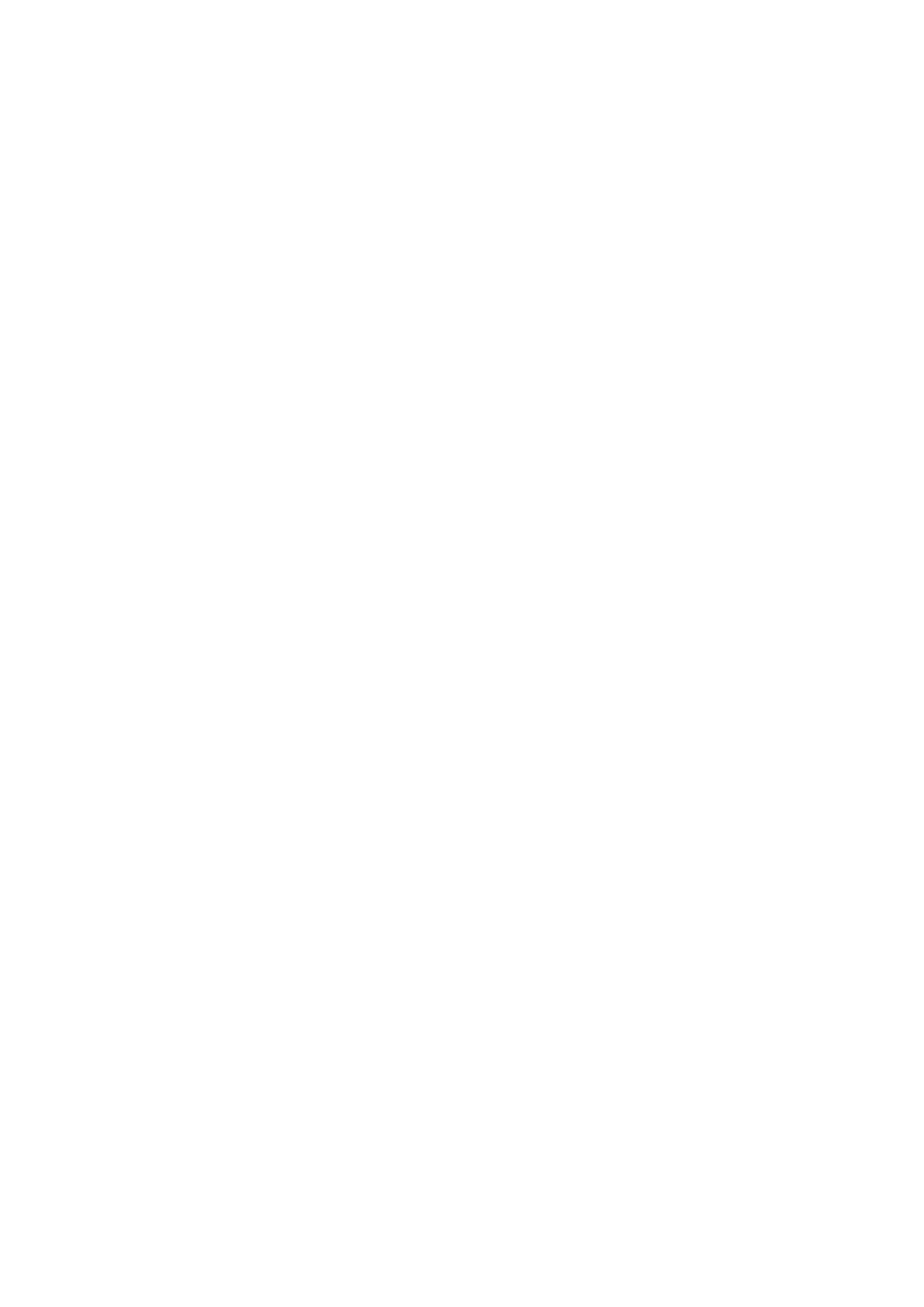# Detecting and protecting victims of trafficking in hotspots

Study

This study was requested by the Committee on Women's Rights and Gender Equality (FEMM) in November 2018 and is a follow-up to a European implementation assessment carried out by EPRS in 2016 on the Human Trafficking Directive (2011/36/EU). It goes into greater detail than an EPRS briefing on the topic published in February 2019.

The study focuses on the issue of trafficking in human beings in the specific context of hotspots, i.e. first reception facilities for migrants and/or refugees in Greece and Italy. During the course of the eighth parliamentary term, the European Parliament stressed the need to improve early identification of victims of trafficking at EU borders and to adopt more gender-sensitive policies in this context. This study presents the state of play relating to these challenges.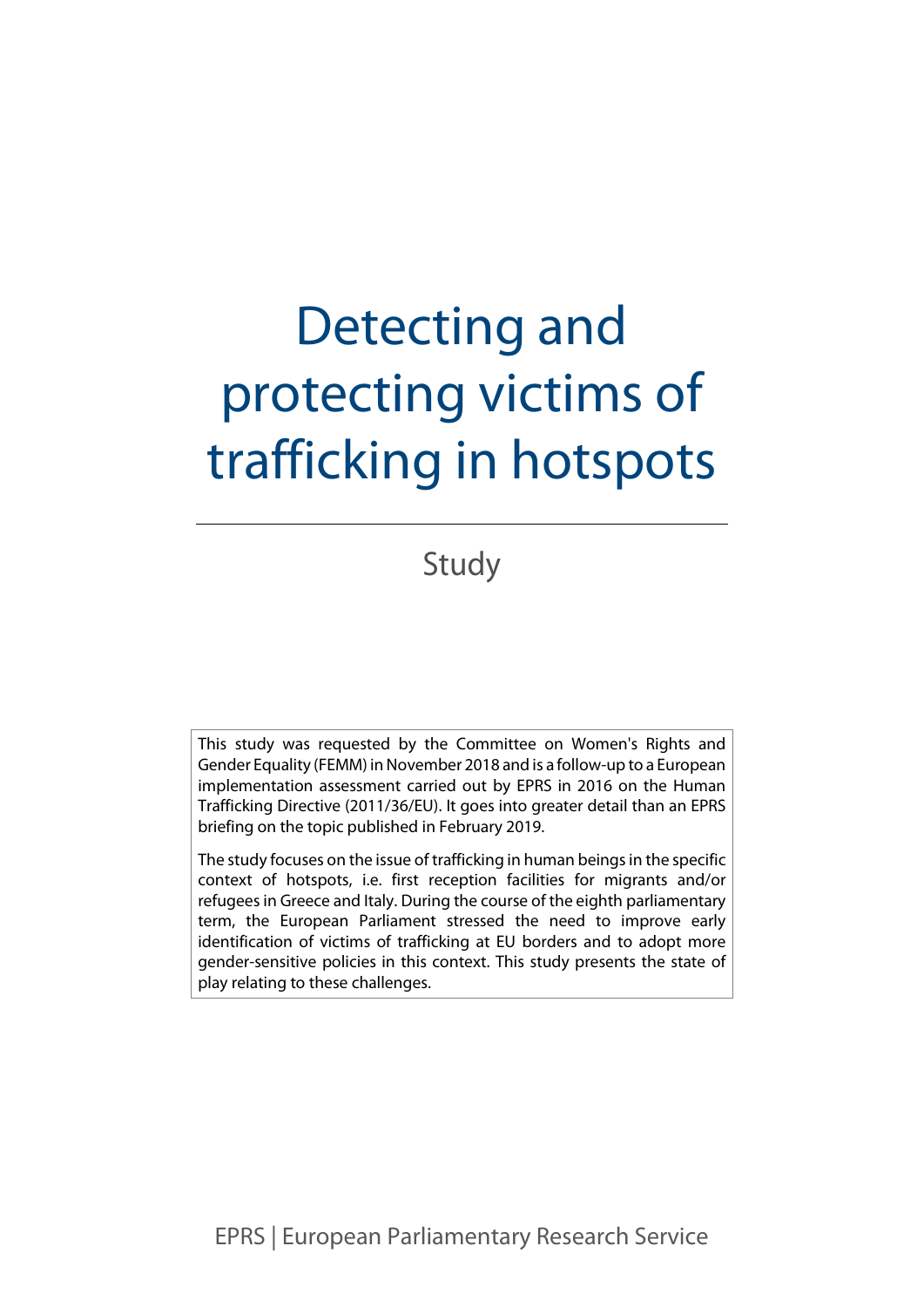#### **AUTHOR**

Dr Amandine Scherrer, Policy Analyst, Ex-Post Evaluation Unit, EPRS

This paper has been drawn up by the Ex-post Evaluation Unit of the Directorate for Impact Assessment and European Added Value, within the Directorate-General for Parliamentary Research Services (EPRS) of the secretariat of the European Parliament.

To contact the author, please email[: EPRS-ExPostEvaluation@ep.europa.eu](mailto:EPRS-ExPostEvaluation@ep.europa.eu)

#### **LINGUISTIC VERSIONS**

Original: EN

Manuscript completed in July 2019.

#### **DISCLAIMER AND COPYRIGHT**

This document is prepared for, and addressed to, the Members and staff of the European Parliament as background material to assist them in their parliamentary work. The content of the document is the sole responsibility of its author(s) and any opinions expressed herein should not be taken to represent an official position of the Parliament.

Reproduction and translation for non-commercial purposes are authorised, provided the source is acknowledged and the European Parliament is given prior notice and sent a copy.

Brussels © European Union, 2019.

PE 631.757 ISBN: 978-92-846-4875-7 DOI: 10.2861/030893 CAT: QA-02-19-500-EN-N

[eprs@ep.europa.eu](mailto:eprs@ep.europa.eu) [http://www.eprs.ep.parl.union.eu](http://www.eprs.ep.parl.union.eu/) (intranet) <http://www.europarl.europa.eu/thinktank> (internet) [http://epthinktank.eu](http://epthinktank.eu/) (blog)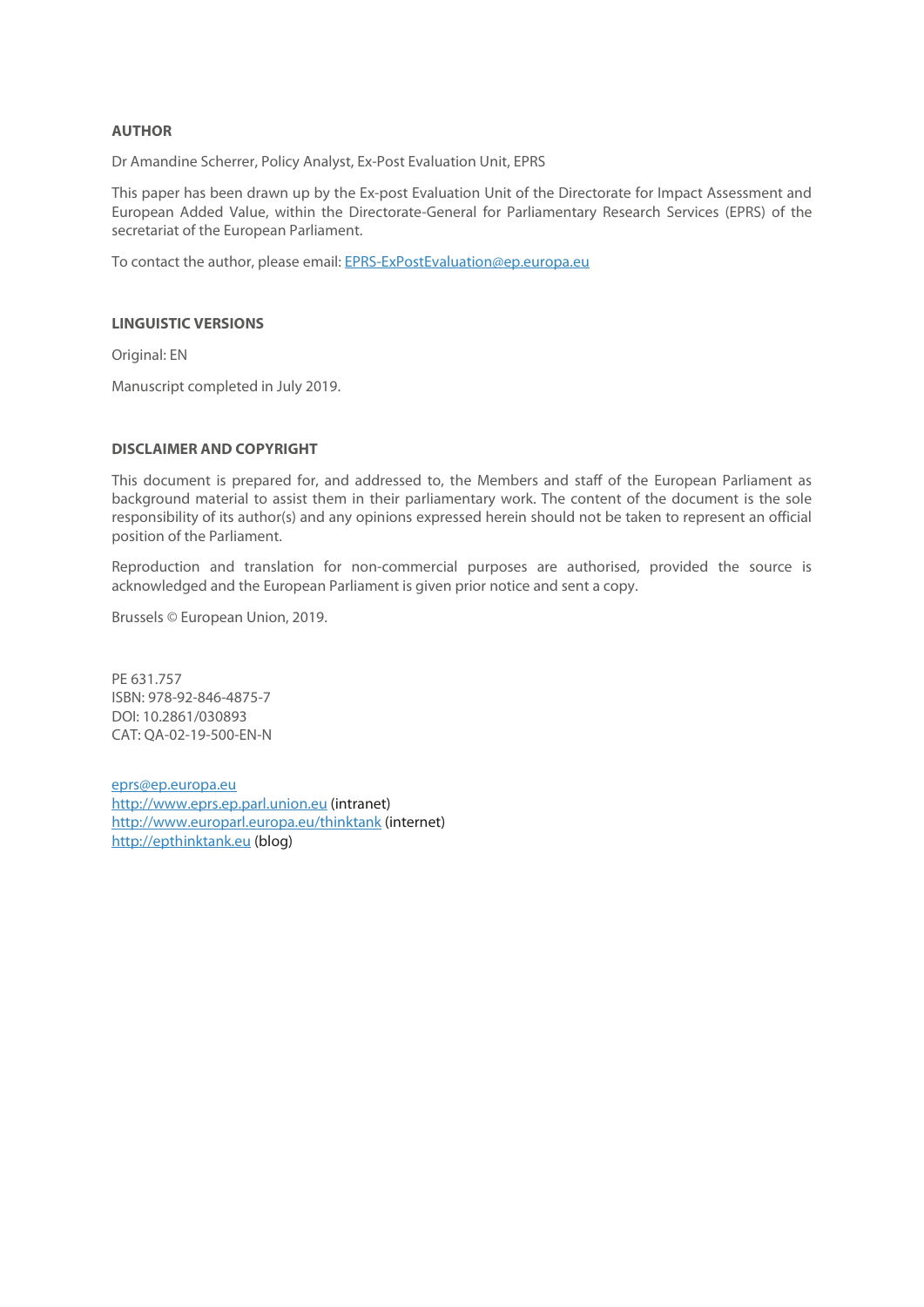### Executive summary

Trafficking in human beings occurs in every country in the world, and has strong gender dimensions. In Europe, sexual exploitation is the most widespread form of trafficking, followed by forced labour. Women and girls comprise the majority of all victims of trafficking. At EU level, most victims of trafficking are detected in their countries of citizenship. However, trafficking can also have strong cross-border dimensions.

This study focuses on the issue of trafficking in human beings in the first reception facilities for migrants and/or refugees coming into the EU by sea that are operated in Greece and Italy as part of the EU 'hotspot approach' launched in 2015. Currently nine hotspots are located on the EU's external borders under this approach, for the initial reception, identification and registration of asylumseekers and other migrants: five are located in Greece and four in Italy.

In the context of the ongoing migration crisis, it is more than likely that among the migrants and refugees seeking international protection after reaching EU shores by sea (a large number of whom come from conflict zones), many have been victims of trafficking already in their countries of origin. Furthermore, during their journeys to Europe, asylum-seekers and migrants are exposed to additional risks of exploitation. Therefore, the study analyses the difficulties related to victim detection in hotspots.

While in theory this stage in a migrant or refugee's arrival in Europe provides the first opportunity to detect victims of trafficking and ensure an adequate follow-up procedure, the task of detecting victims of trafficking is fraught with many practical difficulties. Furthermore, the risks of trafficking do not disappear when migrants and refugees reach EU soil. While waiting in hotspots for their papers to be processed, they are still at risk of falling victim to exploitative individuals and/or networks. Most of the hotspots are not designed in a protection-sensitive manner and all people staying in hotspot facilities, but especially women and children, can end up in dangerous situations. The study therefore looks at the extent to which measures are taken to prevent exploitation and violence.

At EU level, trafficking in human beings is recognised as a violation of fundamental rights and is explicitly prohibited by the EU Charter of Fundamental Rights. Many efforts have been made to step up the fight against trafficking, and since 2009 these efforts have been coordinated by an EU antitrafficking coordinator. In the specific context of hotspots, Member States have full responsibility for setting up and managing reception and registration infrastructure. When it comes to the detection of victims of trafficking, they nonetheless have to comply with a number of EU requirements, as set out in the Anti-Trafficking Directive, the Reception Conditions Directive and the Qualification Directive.

In practice, a considerable number of actors are involved in the procedures for identifying vulnerabilities. These include national authorities, non-governmental organisations (NGOs), EU agencies and international organisations. As the hotspot is usually the first place where migrants have a chance to have their vulnerability recognised, the roles of the actors involved in the process of vulnerability screening is key. The identification and referral of vulnerable people is thus a shared responsibility of all actors operating in the hotspots.

The living conditions in hotspots in Italy and Greece are very different, and the study takes due consideration of these specificities.

#### The situation in Greece

The five Greek hotspots are located on the islands of Chios, Kos, Leros, Lesvos and Samos. In March 2016, an agreement was concluded between the EU and Turkey (the 'EU- Turkey Statement'), according to which all new irregular migrants and asylum-seekers arriving from Turkey on the Greek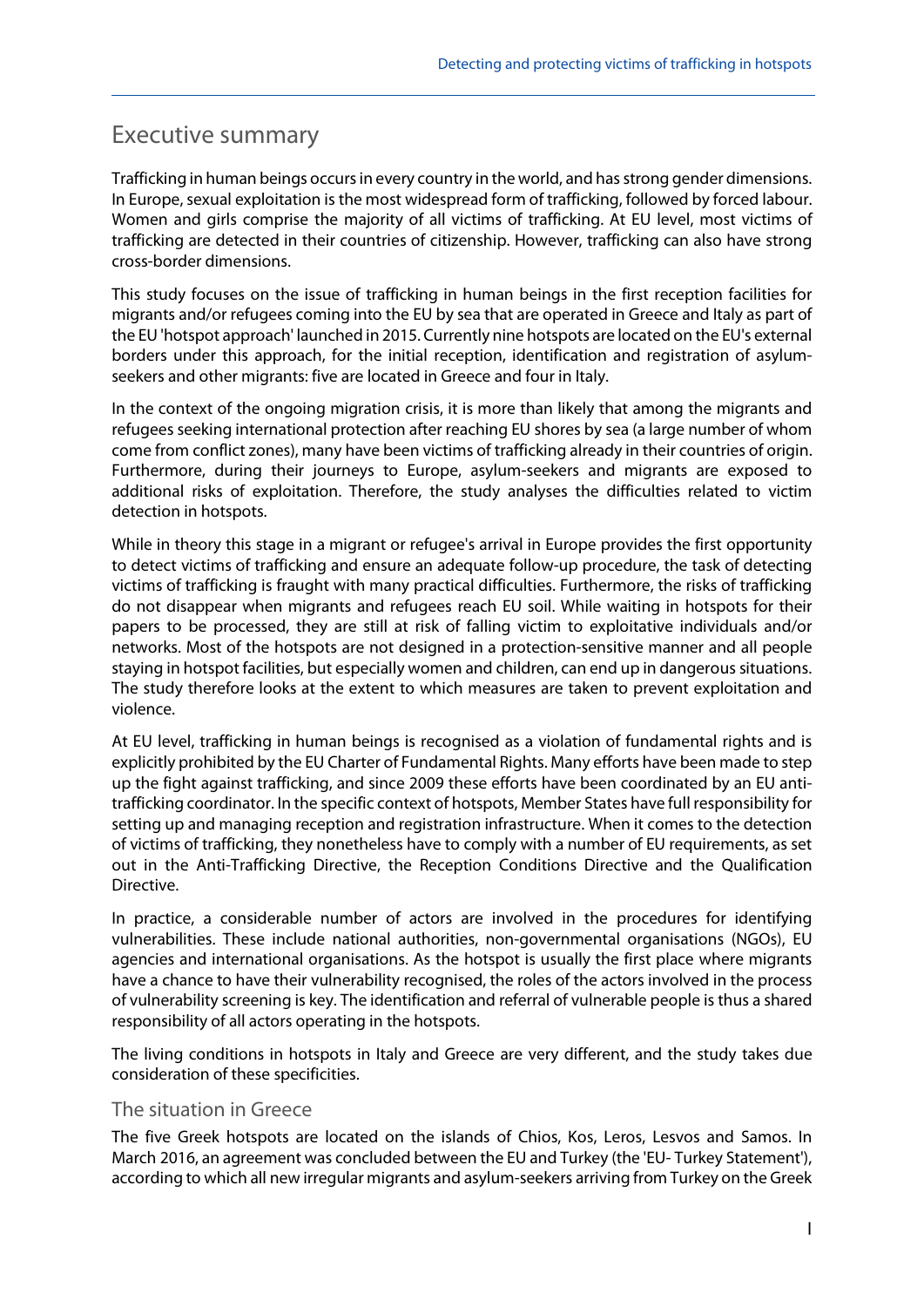islands and whose applications for asylum have been declared inadmissible should be returned to Turkey. The application of the EU-Turkey Statement led to longer stays in the hotspots. Whereas before the adoption of the Statement, migrants arriving were transferred to the mainland once the initial identification, registration and fingerprinting had been completed in the hotspots, the situation changed with application of the Statement's provisions. New arrivals to Greece were, from then on also, in addition to the above-mentioned formalities, to lodge their asylum application directly at the hotspot; this requirement changed the transit period from a few days to several months (until a decision is taken). Furthermore, despite the application of the EU-Turkey Statement, the Eastern Mediterranean route (from Turkey to Greece) has remained a busy migratory route into Europe and accounted for more than half of irregular migrants detected at EU borders in April 2019. As a result, the Greek hotspots are affected by overcrowding, and the already poor reception and living conditions in the hotspots have worsened. As regards victims of trafficking, this has important consequences.

First, many migrants who are nationals of countries prejudged to be producing 'economic migrants' rather than 'refugees' are automatically detained and expected to be returned to Turkey. They are examined under an accelerated procedure that can affect opportunities for vulnerability screening. Furthermore, a lack of professional staff in hotspots leads to challenges in the detection of victims of trafficking, in addition to significant procedural delays.

Moreover, the extremely precarious living conditions in Greek hotspots (overcrowding, lack of dedicated space for children and single women, etc.) increase the risks of further exploitation for vulnerable groups while they are waiting for their papers to be processed and/or their transfers to other locations to be effective. Children represent the largest vulnerable group on the Greek islands and the security gaps in the hotspots affect them, and women, disproportionately.

Overall, in spite of recent efforts to detect victims of trafficking in hotspots (including the adoption of dedicated procedures and of a functioning system of guardianship for unaccompanied children), in Greece there is a high probability that many victims remain undetected.

#### The situation in Italy

The four Italian hotspots are located in Lampedusa, Messina, Pozzallo and Taranto. In February 2017, in an attempt to reduce the number of arrivals of asylum-seekers and migrants on its shores, Italy signed a memorandum of understanding with Libya, committing to provide support to the Libyan authorities to stem the influx of migrants. This led to a significant decrease in arrivals on Italian shores. In February 2019, two of the hotspots (Lampedusa and Pozzallo) were empty and the one in Messina hosted only 23 people. The current situation in the Italian hotspots is thus very different from the one in Greece.

However, challenges in the detection of victims of trafficking persist, and there is still a lack of clear dedicated procedures to identify and protect victims. Nevertheless, the reception conditions on the other hand have improved. In contrast with Greece, Italian hotspots only serve registration, security screening and immediate assistance purposes. People usually stay in hotspots only a few days before being transferred to other facilities. As in Greece, Italy recently adopted a law for the protection of unaccompanied children.

The overall improvement in the reception conditions in Italy is closely linked to the situation in Libya. At many levels, cooperation with Libya has shifted many of the issues related to trafficking from the European shores to Libya. Recent reports show that migrants and refugees who reach Libya endure dreadful situations there, such as arbitrary detention, gang rape, slavery and human trafficking. Italy and the EU have been called upon on many occasions to ensure that their cooperation with and assistance to the Libyan authorities is in line with international human rights and refugee law.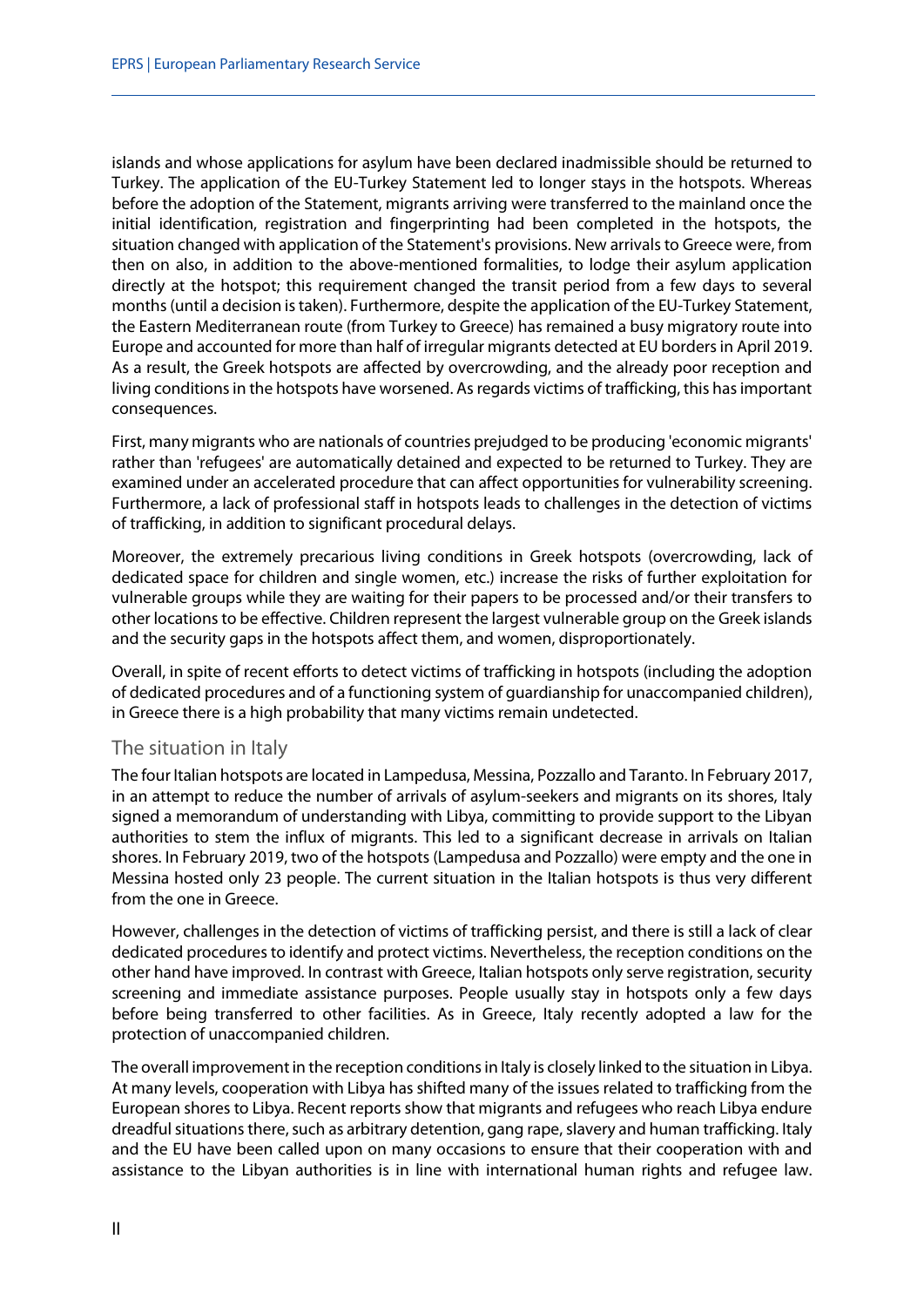Indeed, this cooperation entails risks of violating the fundamental principle of international law of 'non-refoulement', which could apply to victims of trafficking.

#### The position of the eighth parliamentary term and the challenges ahead

On the issue of trafficking in the context of migration, during its eighth term, Parliament stressed that asylum-seekers, refugees and migrants are particularly vulnerable to trafficking. It also noted the key role of EU agencies in the early identification of victims at EU borders and emphasised that the hotspot approach should 'not be limited to quick processing and clearing of backlogs, but should include a proportionate anti-trafficking component geared towards the effective referral of potential victims'.

Underthe 'hotspot approach', several European agencies are deployed in hotspots to assist Italy and Greece in their tasks. In particular, the European Asylum Support Office (EASO) support teams help to process asylum cases as quickly as possible and the European Border and Coast Guard Agency (Frontex) helps Member States by coordinating the return of irregular migrants. During the course of the last parliamentary term, the European Commission proposed a revision of EASO's mandate, as part of the overall reform of the common European asylum system (CEAS). However, Council and Parliament failed to reach a compromise on this package. Furthermore, the negotiations took place in a context where the application of the EU-Turkey Statement in Greece and the extent of the tasks performed by EASO in hotspots have been rather controversial, with formal complaints submitted to the European Ombudsman. It remains to be seen how the reform of the asylum system – and the hotspot approach – will be handled by the new European Commission and the MEPs of the ninth term.

As regards the gender-related aspects of the issue, the Committee on Women's Rights and Gender Equality was particularly active during the last term. There is a pressing need for gender-sensitive procedures for victim identification and protection, especially in the field of trafficking, which is highly gendered. Whereas much effort has been made and guidance provided to mainstream this dimension at EU level, further improvement (such as more female staff in hotspots, prevention of gender-based violence, better gender mainstreaming in practices) and political support are required.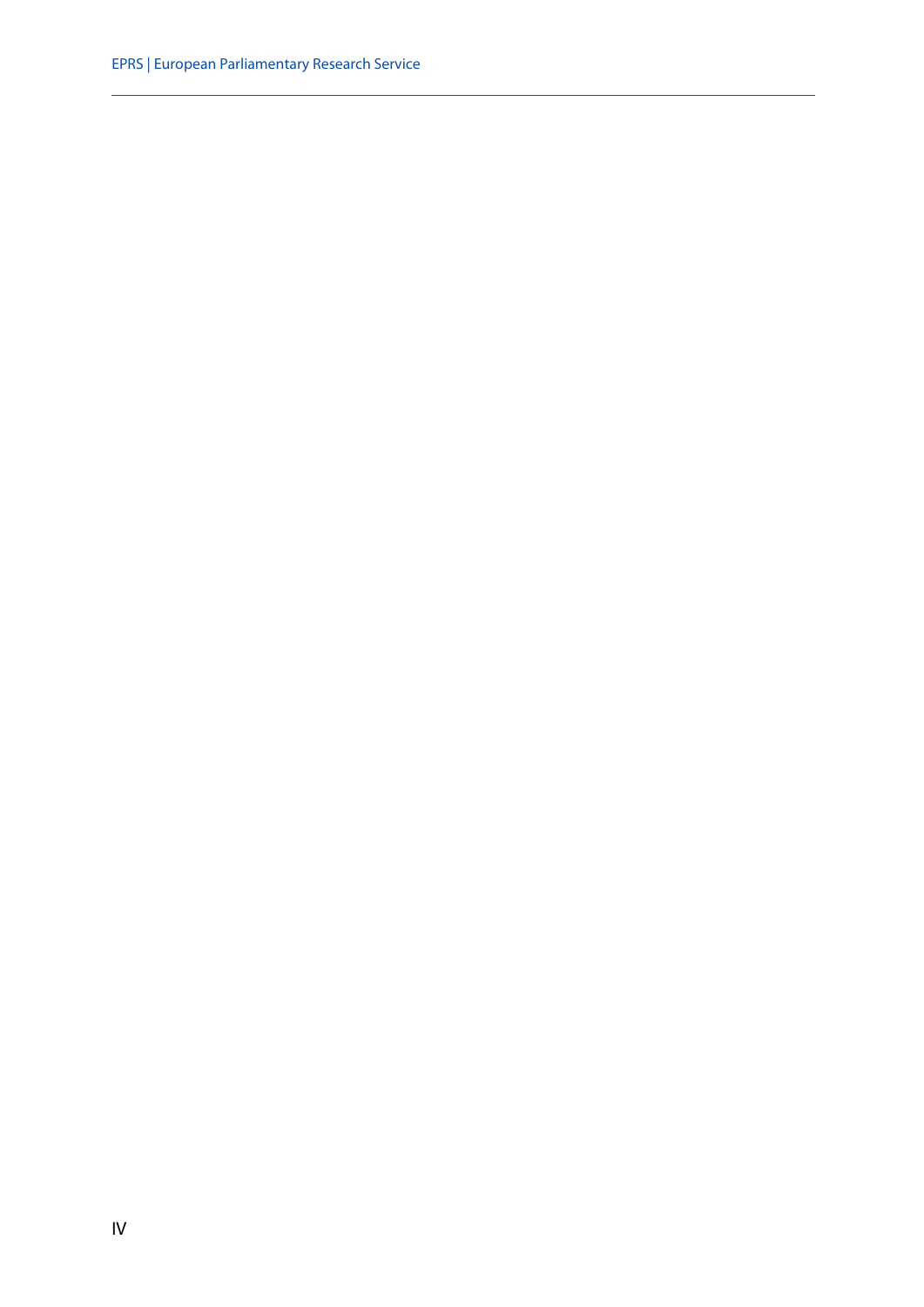# Table of contents

| 1.3. EU requirements in hotspots towards victims of trafficking ___________________________________ 10 |  |
|--------------------------------------------------------------------------------------------------------|--|
|                                                                                                        |  |
|                                                                                                        |  |
|                                                                                                        |  |
|                                                                                                        |  |
|                                                                                                        |  |
|                                                                                                        |  |
|                                                                                                        |  |
|                                                                                                        |  |
|                                                                                                        |  |
|                                                                                                        |  |
|                                                                                                        |  |
|                                                                                                        |  |
|                                                                                                        |  |
|                                                                                                        |  |
|                                                                                                        |  |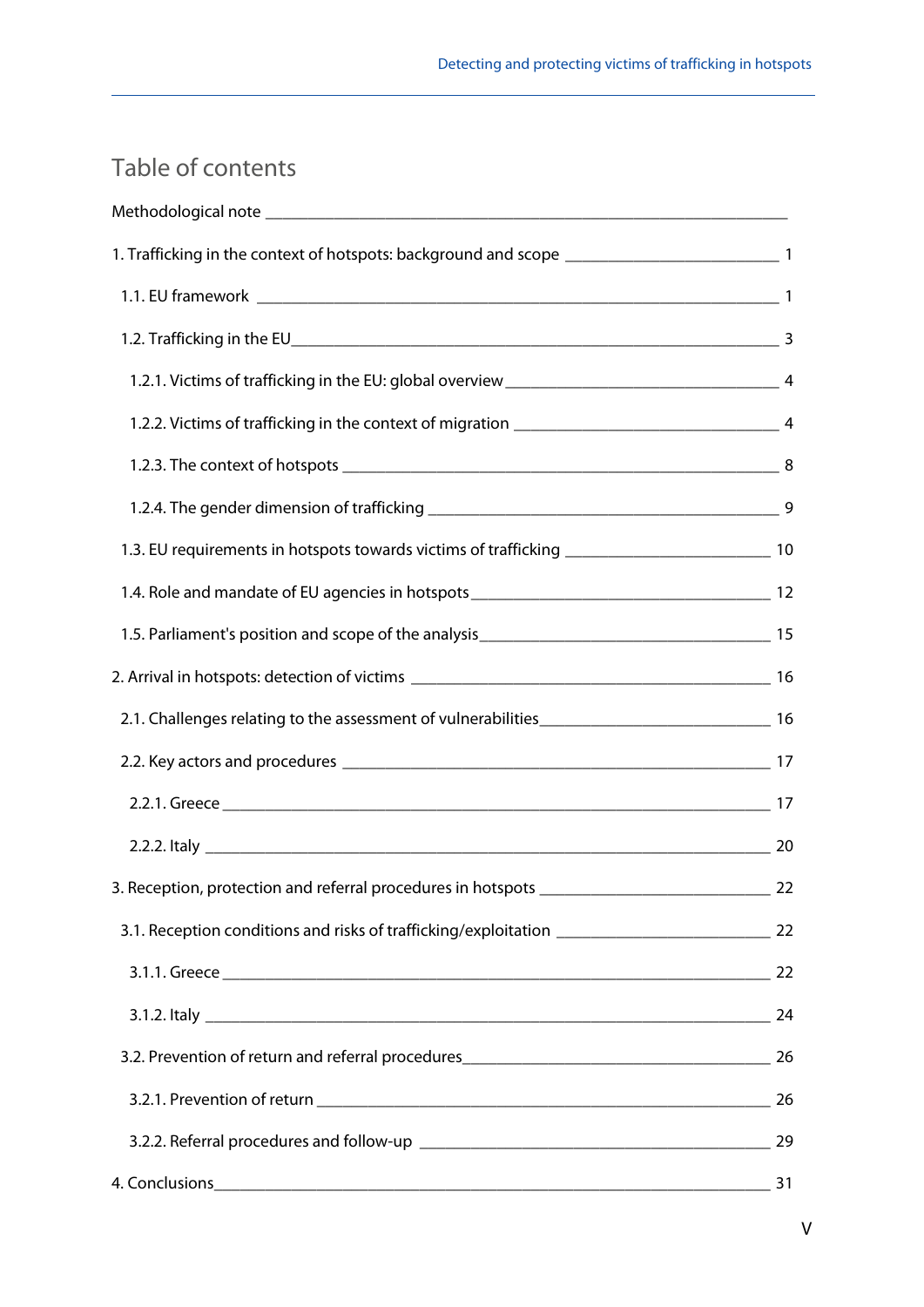# Table of figures

| Figure 1 – Main migratory routes into Europe                       |  |
|--------------------------------------------------------------------|--|
| Figure 2 – Map of hotspots in Greece and Italy as of February 2018 |  |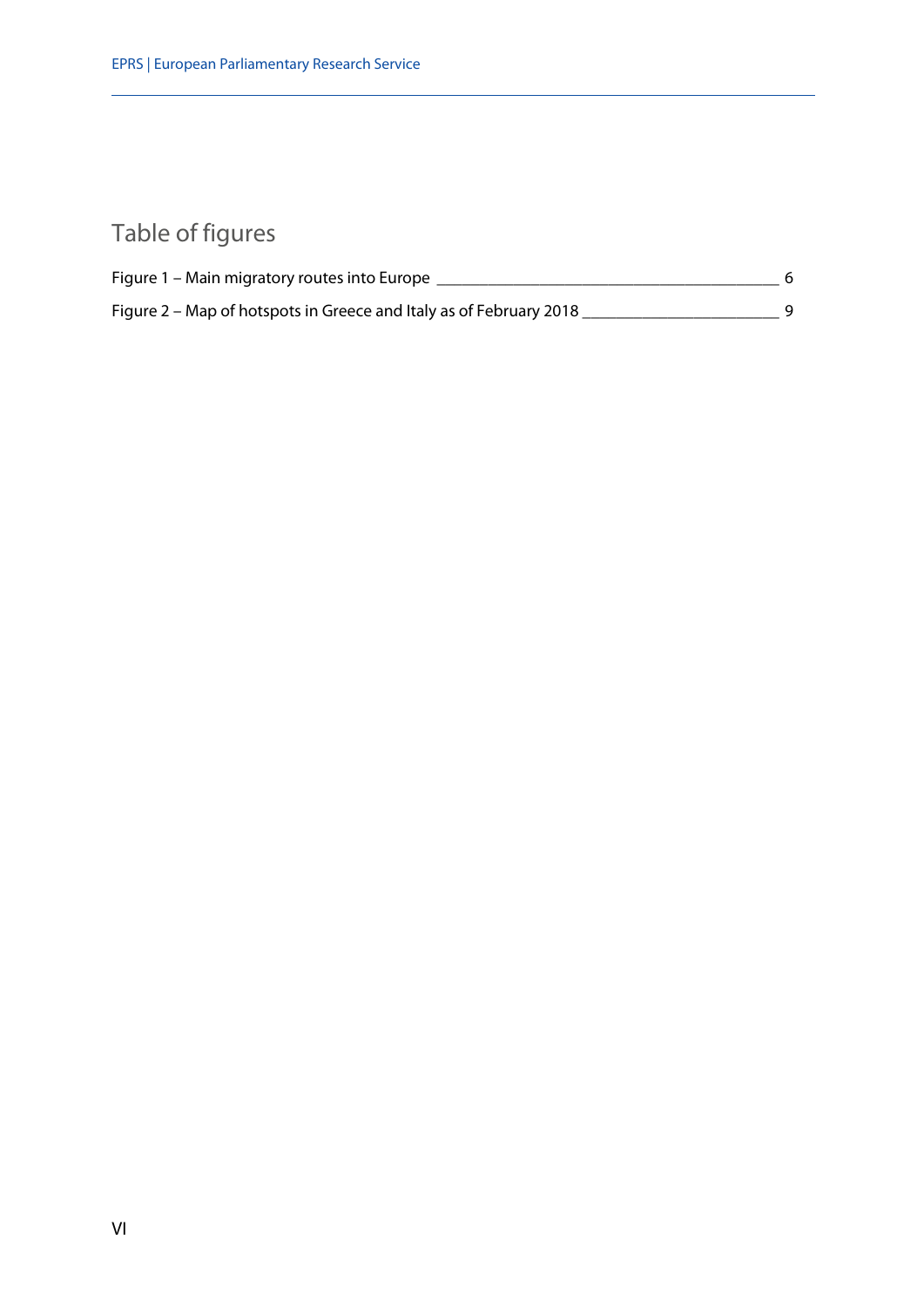# List of acronyms

| <b>AMIF</b>     | Asylum, Migration and Integration Fund                         |
|-----------------|----------------------------------------------------------------|
| <b>CEAS</b>     | Common European Asylum System                                  |
| <b>CEPOL</b>    | EU Agency for Law Enforcement Training                         |
| <b>CoE</b>      | Council of Europe                                              |
| <b>EASO</b>     | European Asylum Support Office                                 |
| <b>ECA</b>      | <b>European Court of Auditors</b>                              |
| <b>ECRE</b>     | <b>European Council on Refugees and Exiles</b>                 |
| <b>EIGE</b>     | European Institute for Gender Equality                         |
| <b>EMN</b>      | <b>European Migration Network</b>                              |
| <b>EU ATC</b>   | <b>EU Anti-Trafficking Coordinator</b>                         |
| <b>Eurojust</b> | <b>EU Judicial Cooperation Unit</b>                            |
| <b>Europol</b>  | <b>European Police Office</b>                                  |
| <b>FRA</b>      | EU Agency for Fundamental Rights                               |
| <b>Frontex</b>  | <b>European Border and Coast Guard Agency</b>                  |
| <b>GRETA</b>    | Group of experts on action against trafficking in human beings |
| <b>IOM</b>      | International Organization for Migration                       |
| <b>NGO</b>      | non-governmental organisation                                  |
| <b>NREMs</b>    | EU network of national rapporteurs or equivalent mechanisms    |
| <b>OSCE</b>     | Organization for Security and Co-operation in Europe           |
| <b>SOPs</b>     | standard operating procedures                                  |
| <b>UN</b>       | <b>United Nations</b>                                          |
| <b>UNHCR</b>    | Office of the United Nations High Commissioner for Refugees    |
| <b>UNODC</b>    | United Nations Office on Drugs and Crime                       |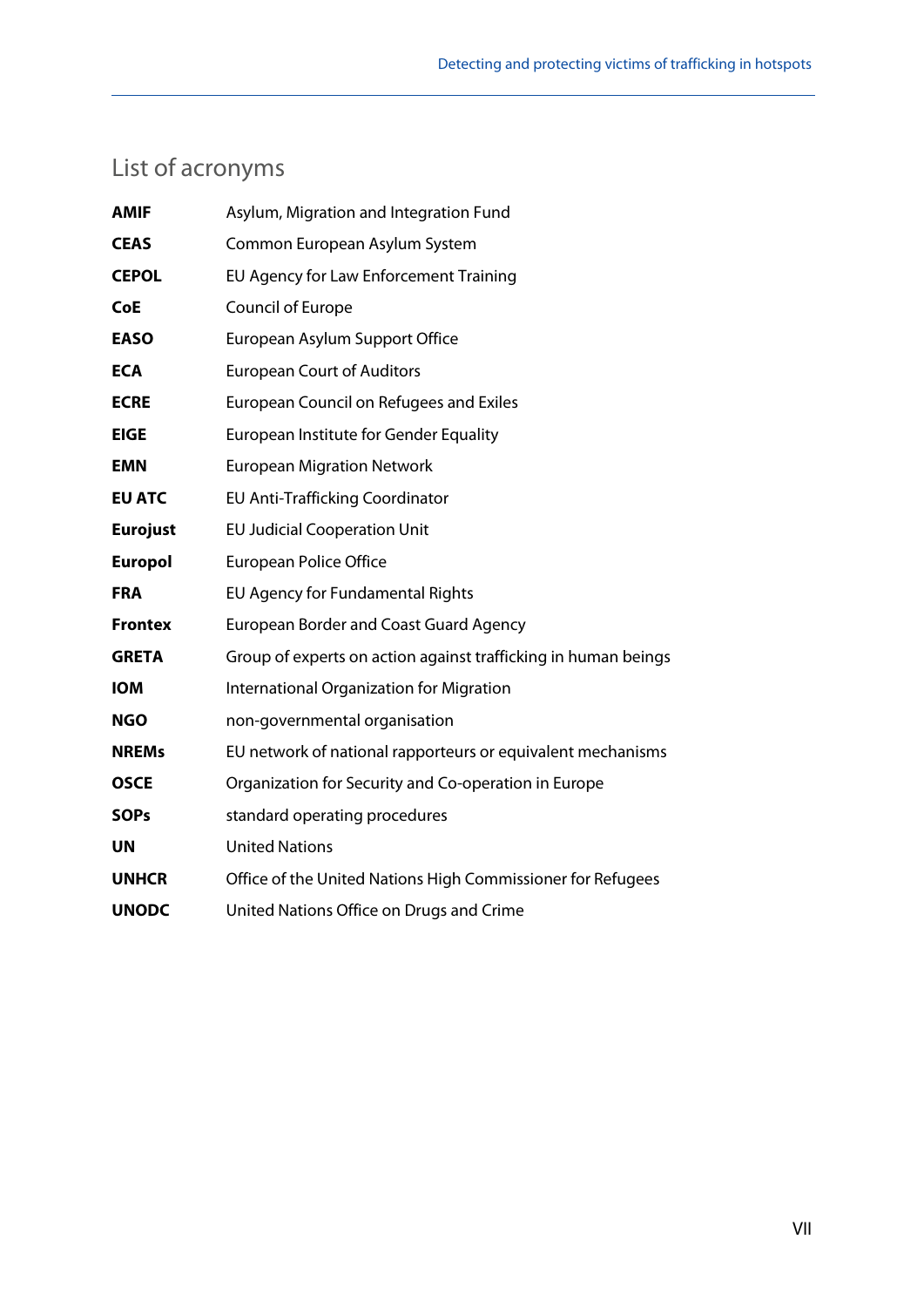# <span id="page-11-0"></span>Methodological note

This ex-post evaluation was requested by the Committee on Women's Rights and Gender Equality (the FEMM committee) in November 2018. It focuses on the issue of trafficking in human beings in the specific context of hotspots, i.e. first reception facilities for migrants and/or refugees.

The study therefore focuses on the nine hotspots currently operating in Italy (located in Lampedusa, Messina, Pozzallo and Taranto) and in Greece (located on the islands of Chios, Kos, Leros, Lesvos and Samos). Other receptions facilities for migrants arriving by sea in Europe are also operated in Spain (notably in the enclaves of Ceuta and Melilla), but as the Spanish authorities have not requested any EU support for these facilities, they are not operated as 'hotspots' and are thus outside the scope of this study.

During the course of the eighth parliamentary term, the European Parliament stressed the need to improve early identification of victims of trafficking at EU borders and the need to adopt more gender-sensitive policies in this context. It also stressed that the hotspot approach should include an anti-trafficking component geared towards the effective referral of potential victims to competent authorities and services. These aspects are the guiding threads of this study. Furthermore, in accordance with the FEMM committee's mandate, this study pays special attention to the gender-related aspects of the issues presented.

The analysis is based on primary sources and official EU documentation, including reports and studies published by the European Commission under the EU legal and policy framework to address trafficking in human beings, and relevant EU agencies. It also builds on reports by regional organisations (such as the Council of Europe and the Organization for Security and Co-operation in Europe (OSCE)), international organisations (the Office of the United Nations High Commissioner for Refugees – UNHCR, the United Nations Office on Drugs and Crime – UNODC, and the International Organization for Migration – IOM, in particular), and non-governmental organisations (NGOs). It also uses academic research and media sources, while taking into consideration information and inputs from the Office of the EU Anti-trafficking Coordinator and other relevant services of the European Commission.

The study was peer-reviewed internally by colleagues from EPRS and submitted for comments to the FEMM committee secretariat.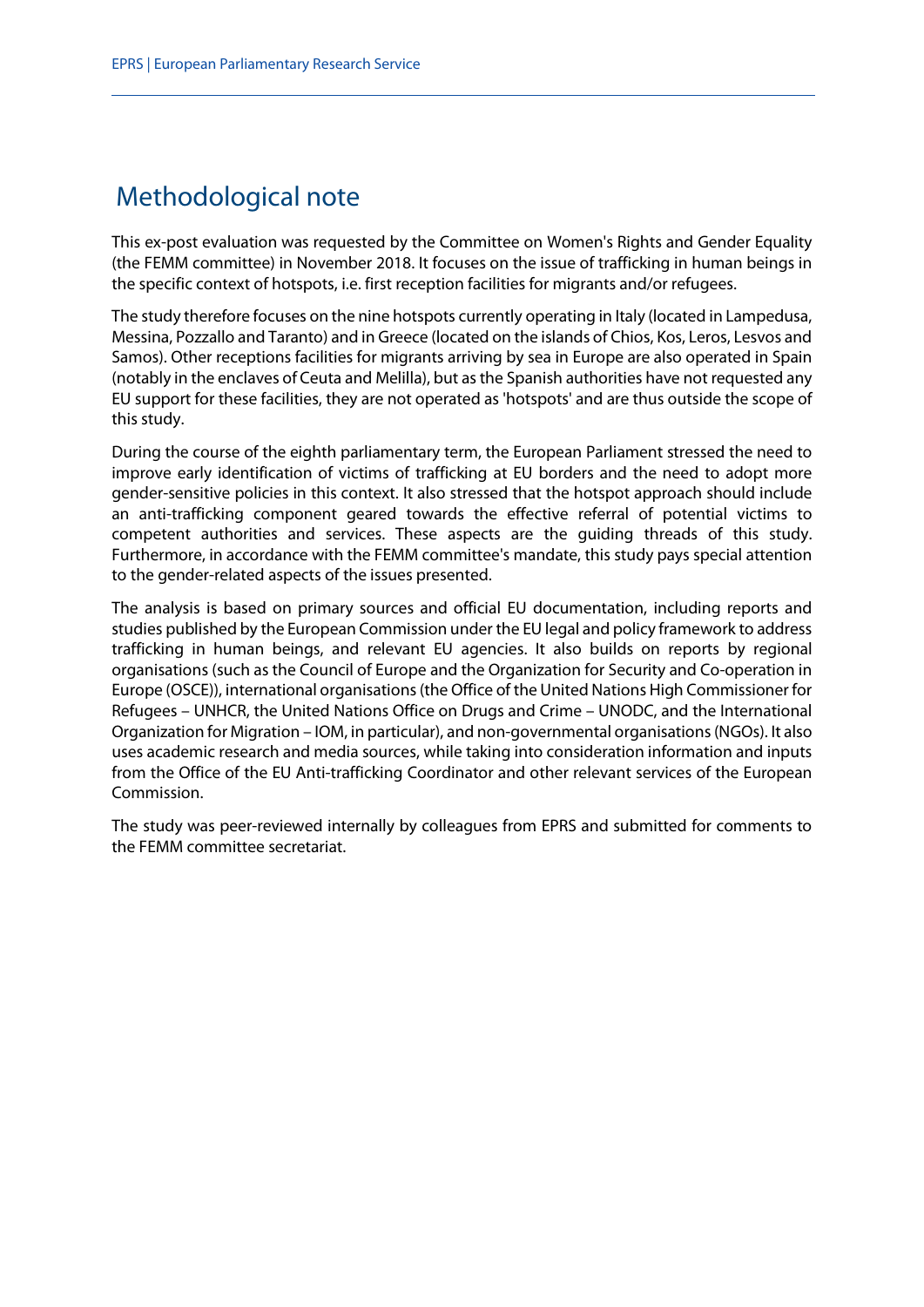# <span id="page-12-0"></span>1. Trafficking in the context of hotspots: background and scope

Trafficking in human beings is defined at global level as:

*'the recruitment, transportation, transfer, harbouring or receipt of persons, by means of the threat or use of force or other forms of coercion, of abduction, of fraud, of deception, of the abuse of power or of a position of vulnerability or of the giving or receiving of payments or benefits to achieve the consent of a person having control over another person, for the purpose of exploitation. Exploitation shall include, at a minimum, the exploitation of the prostitution of others or other forms of sexual exploitation, forced labour or services, slavery or practices similar to slavery, servitude or the removal of organs'. [1](#page-12-2)*

According to the UN, trafficking in human beings occurs in every country in the world and, notwithstanding significant variations across countries and regions, trafficking for the purpose of sexual exploitation is the most commonly detected form of exploitation, followed by forced labour. Other forms of trafficking include forced marriage (more commonly detected in south-east Asia), trafficking of children for illegal adoption (recorded in Central and South America), trafficking for forced criminality (mainly reported in western and southern Europe), trafficking for organ removal (primarily detected in north Africa, central and south-eastern Europe, and eastern Europe), and trafficking for exploitation in begging or for the production of pornographic material (reported in various parts of the world).<sup>[2](#page-12-3)</sup>

Some common factors conducive to human trafficking are difficult local conditions, such as poverty, lack of social or economic opportunity, and dangers arising from conflict or instability, all of which push populations to seek safety and security elsewhere. According to the December 2018 Global report on trafficking in persons by the United Nations Office on Drugs and Crime (UNODC), $3$  conflict and accompanying conditions, such as weak rule of law, lack of access to basic needs, exploitation by armed groups, etc., is particularly instrumental in increasing people's vulnerability to trafficking. The report also notes that most victims of trafficking are detected in their countries of citizenship. Nevertheless, trafficking of human beings can also have strong cross-border dimensions, and wealthy countries are more likely to be destinations for victims that are detected.

### <span id="page-12-1"></span>1.1. EU framework

At EU level, trafficking in human beings is recognised as a violation of fundamental rights and is explicitly prohibited by the EU Charter of Fundamental Rights in its Article 5.<sup>[4](#page-12-5)</sup>

The main instrument at EU level for tackling trafficking in human beings is Directive 2011/36/EU<sup>[5](#page-12-6)</sup> (hereafter referred to as the Anti-trafficking Directive), adopted in 2011. The directive was intended to extend the scope of Framework Decision 2002/[6](#page-12-7)29/JHA<sup>6</sup> and of the two key international legal

<span id="page-12-4"></span><sup>3</sup> Ibid.

<span id="page-12-2"></span><sup>&</sup>lt;sup>1</sup> Article 3 of th[e UN Protocol to Prevent, Suppress and Punish Trafficking in Persons.](https://www.ohchr.org/EN/ProfessionalInterest/Pages/ProtocolTraffickingInPersons.aspx)

<span id="page-12-3"></span><sup>&</sup>lt;sup>2</sup> UN 201[8 global report on trafficking in persons.](https://www.unodc.org/unodc/data-and-analysis/glotip.html) As underlined in the report, the detection of forms of trafficking may partly reflect the ways in which countries have chosen to criminalise different forms of exploitation.

<span id="page-12-5"></span><sup>4</sup> [Charter of Fundamental Rights of the European Union.](https://www.europarl.europa.eu/charter/pdf/text_en.pdf)

<span id="page-12-6"></span><sup>&</sup>lt;sup>5</sup> [Directive 2011/36/EU](https://eur-lex.europa.eu/legal-content/en/TXT/?uri=CELEX%3A32011L0036) on preventing and combating trafficking in human beings and protecting its victims.

<span id="page-12-7"></span><sup>&</sup>lt;sup>6</sup> [Council Framework Decision](https://eur-lex.europa.eu/legal-content/EN/TXT/?uri=CELEX%3A32002F0629) of 19 July 2002 on combating trafficking in human beings.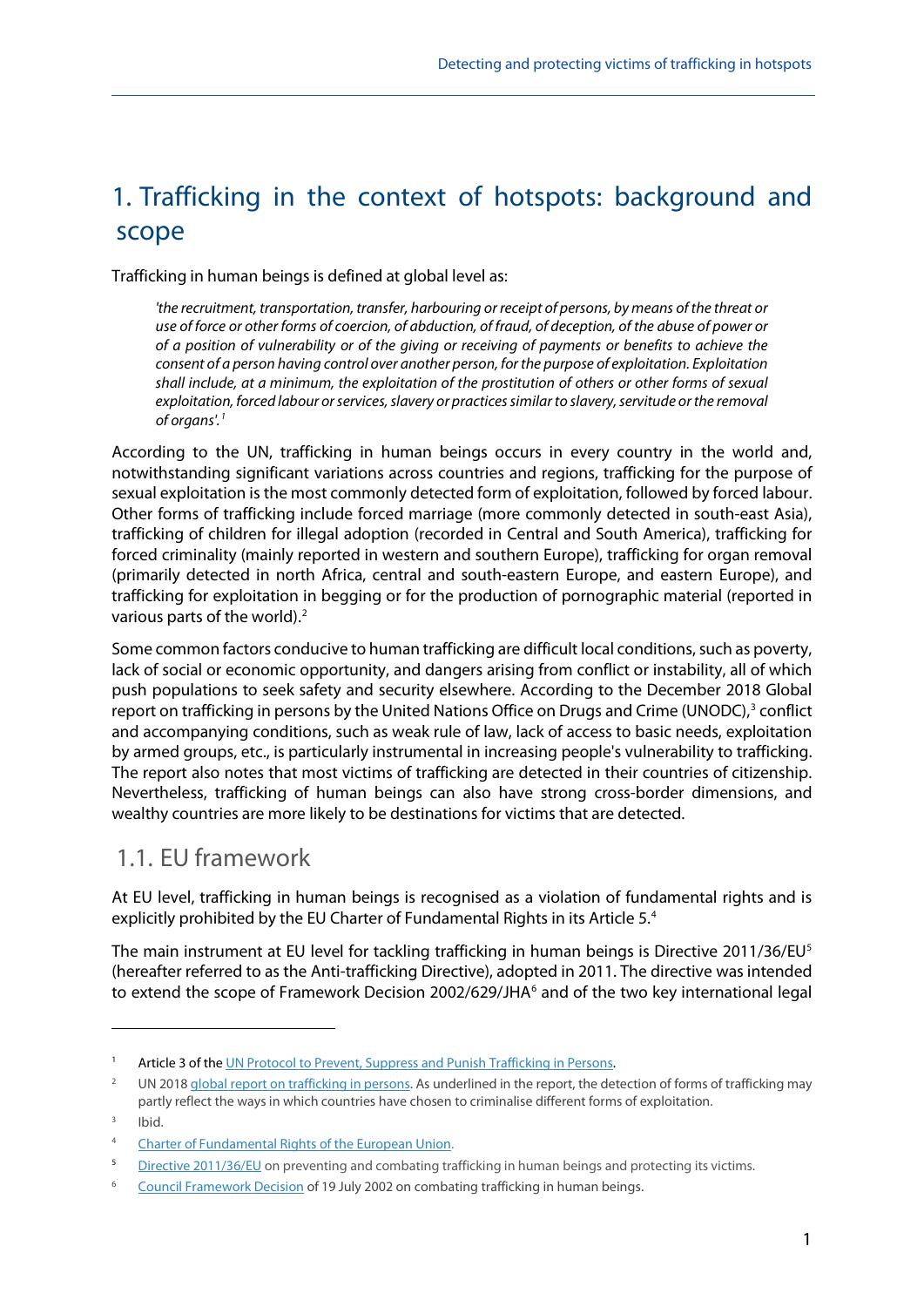instruments in this field: the 2000 United Nations (UN) Palermo Protocol[7](#page-13-0) and the 2005 Council of Europe Convention.<sup>[8](#page-13-1)</sup> Indeed, the international and European framework before the entry into force of the 2011 directive allowed for reservations in crucial areas such as extraterritorial jurisdiction.<sup>[9](#page-13-2)</sup> It was also insufficient when it came to ensuring that criminals were brought to justice and that victims received adequate assistance, protection and compensation.<sup>[10](#page-13-3)</sup>

The Anti-trafficking Directive established minimum standards (notably in the definition of criminal offences and sanctions) and introduced common provisions to strengthen the prevention of the crime and the protection of victims. It also reinforced the role and mandate of the EU Anti-trafficking Coordinator<sup>[11](#page-13-4)</sup> (EU ATC, established as part of the Stockholm programme).<sup>[12](#page-13-5)</sup> The EU ATC is responsible for improving coordination and coherence among EU institutions, EU agencies, Member States and international actors, and for developing existing and new EU policies to address trafficking in human beings.

The EU network of national rapporteurs or equivalent mechanisms (NREMs) was established in response to Council conclusions of June 2009.<sup>[13](#page-13-6)</sup> The European Commission, via the office of the EU ATC, has since worked to facilitate and strengthen the work of the EU network of NREMs, in order to allow for enhanced information sharing and exchange of best practice, as well as to ensure the best possible coordination of tasks at EU and national level.

In 2012, to complement the directive and support its implementation, the European Commission also adopted the EU strategy towards the eradication of trafficking in human beings<sup>[14](#page-13-7)</sup> for the 2012-2016 period. The EU civil society platform against trafficking in human beings,<sup>[15](#page-13-8)</sup> bringing together around 100 NGOs from all over the EU and beyond, was launched in 2013 as one deliverable of the EU strategy.

Building on the strategy and ongoing efforts to fully implement the directive,<sup>[16](#page-13-9)</sup> in December 2017 the European Commission adopted the communication 'Reporting on the follow-up to the EU strategy towards the eradication of trafficking in human beings and identifying further concrete actions', [17](#page-13-10) focusing on a set of targeted priorities: countering the culture of impunity by disrupting the business model and untangling the trafficking chain of this complex crime; improving victims'

<span id="page-13-0"></span><sup>&</sup>lt;sup>7</sup> Th[e Protocol](https://www.ohchr.org/en/ProfessionalInterest/Pages/ProtocolTraffickingInPersons.aspx) to Prevent, Suppress and Punish Trafficking in Persons Especially Women and Children, supplementing the United Nations Convention against Transnational Organized Crime (the Palermo Convention) has been ratified by all EU Member States, as well as the EU.

<span id="page-13-1"></span><sup>&</sup>lt;sup>8</sup> The [Council of Europe Convention](https://www.coe.int/en/web/conventions/full-list/-/conventions/treaty/197?desktop=true) on Action against Trafficking in Human Beings has been ratified by all EU Member States.

<span id="page-13-2"></span>These include reservations relating to Article 31 of the Council of Europe Convention. To date, 21 EU Member States have applied the right not to apply the jurisdiction rules laid down in the convention partly or in full. See: [Chart of](https://www.coe.int/en/web/conventions/full-list/-/conventions/treaty/197/signatures?p_auth=C8VCXTSf)  [signatures and ratifications](https://www.coe.int/en/web/conventions/full-list/-/conventions/treaty/197/signatures?p_auth=C8VCXTSf) of Treaty 197.

<span id="page-13-3"></span><sup>&</sup>lt;sup>10</sup> European Commission, *[Impact Assessment](https://eur-lex.europa.eu/legal-content/EN/ALL/?uri=CELEX%3A52009SC0359)* accompanying the proposal for a Council Framework Decision on preventing and combating trafficking in human beings, and protecting victims, repealing Framework Decision 2002/629/JHA, SEC(2009) 358, p. 11.

<span id="page-13-4"></span><sup>&</sup>lt;sup>11</sup> For further details: European Commission's dedicate[d webpage.](https://ec.europa.eu/anti-trafficking/eu-anti-trafficking-coordinator_en)

<span id="page-13-5"></span><sup>12</sup> Th[e Stockholm programme](https://ec.europa.eu/anti-trafficking/eu-policy/stockholm-programme-open-and-secure-europe-serving-and-protecting-citizens-0_en) – An open and secure Europe serving and protecting the citizens – was adopted in 2009 and provided a framework for EU action on the issues of citizenship, justice, security, asylum, immigration and visa policy for the 2010–2014 period.

<span id="page-13-6"></span><sup>&</sup>lt;sup>13</sup> Se[e EU network](https://ec.europa.eu/anti-trafficking/national-rapporteurs-andor-equivalent-mechanisms_en) of national rapporteurs or equivalent mechanisms on trafficking in human beings.

<span id="page-13-7"></span><sup>&</sup>lt;sup>14</sup> European Commission, the [EU strategy](https://ec.europa.eu/anti-trafficking/sites/antitrafficking/files/eu_strategy_towards_the_eradication_of_trafficking_in_human_beings_2012-2016_1.pdf) towards the eradication of trafficking in human beings 2012-2016.

<span id="page-13-8"></span><sup>&</sup>lt;sup>15</sup> Se[e EU civil society platform](https://ec.europa.eu/anti-trafficking/media-outreach-els/eu-civil-society-e-platform_en) and ePlatform against trafficking in human beings.

<span id="page-13-9"></span><sup>&</sup>lt;sup>16</sup> See European Commission[, overview](https://ec.europa.eu/anti-trafficking/publications/eu-anti-trafficking-action-2012-2016-glance_en) of EU anti-trafficking action 2012-2016.

<span id="page-13-10"></span><sup>&</sup>lt;sup>17</sup> European Commission, communication Reporting on the follow-up to the EU strategy towards eradication of [trafficking in human beings and identifying further concrete actions,](https://ec.europa.eu/anti-trafficking/sites/antitrafficking/files/20171204_communication_reporting_on_follow-up_to_the_eu_strategy_towards_the_eradication_of_trafficking_in_human_beings.pdf) COM(2017) 728 final.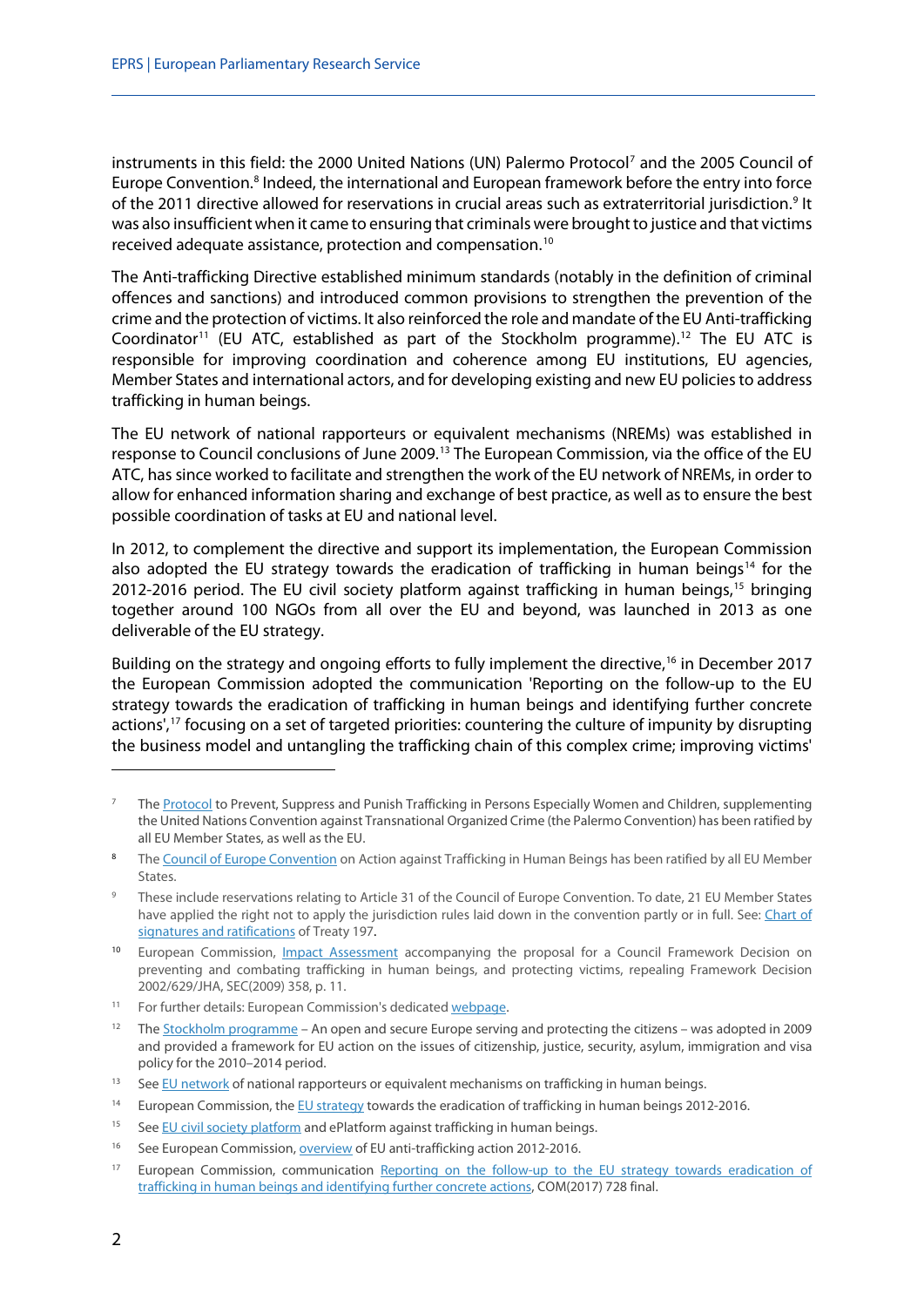access to their rights; and ensuring that the European Union's internal and external actions provide a coordinated response. Two further cross-cutting actions include gathering statistical data and ensuring that EU funding matches policy priorities and objectives.

In addition, the fight against trafficking in human beings in the EU for all forms of exploitation is one of the priorities of the EU policy cycle for organised and serious international crime 2018-2021,[18](#page-14-1) as adopted by the Council on 18 March 2017.<sup>[19](#page-14-2)</sup>

The role of relevant EU agencies in the matter has moreover been significantly stepped up. In 2011, seven EU JHA agencies<sup>[20](#page-14-3)</sup> issued a joint statement, with the commitment to address trafficking in human beings in a coordinated, coherent and comprehensive manner.<sup>[21](#page-14-4)</sup> The statement was renewed in June 2018, in accordance with the above-mentioned 2017 communication, $2<sup>22</sup>$  $2<sup>22</sup>$  $2<sup>22</sup>$  with the additional involvement of three EU agencies.<sup>[23](#page-14-6)</sup>

The gradual increase in measures coordinated at EU level considerably improved data collection and provided grounds for evidence-based policies. The gathering and reporting of statistics on trafficking in human beings is explicitly required by Articles 19 and 20 of the Anti-trafficking Directive.

However, although data collection has improved vastly across the EU, the data provided hereafter reflect the cases that have come to the attention of the authorities: they do not account for all the trafficked people who have not been identified. Indeed, trafficking remains a crime that is still very much under-reported. This under-reporting might be due to its coercive nature. It might also be due to low self-identification: victims of trafficking may not be aware that they are 'victim of trafficking' per se, i.e., they may not have an adequate understanding of the concept of this crime and hence the protection they are entitled to. As a result of under-reporting, many victims still go undetected.

# <span id="page-14-0"></span>1.2. Trafficking in the EU

1

As noted above, at EU level a clearer understanding of the phenomenon has been enabled by the increasing improvement in data collection across the Member States and better exchange of

<span id="page-14-1"></span>The policy cycle is a methodology adopted in 2010 to address the most important criminal threats affecting the EU. Each cycle lasts four years and optimises coordination and cooperation on chosen crime priorities. See, for further information, the Counci[l dedicated webpage.](https://www.consilium.europa.eu/en/documents-publications/publications/empact/)

<span id="page-14-2"></span>Europol, [EU policy cycle –](https://www.europol.europa.eu/crime-areas-and-trends/eu-policy-cycle-empact) Empact. It should be however noted that the European Commission's second progress report on the fight against trafficking in human beings (2018) indicates that, while the majority of Member States' reports mention trafficking for sexual exploitation as the most frequent form, information on the actions taken in the Member States demonstrate a tendency to focus on other forms of exploitation. See: European Commission, [Second report on the progress made in the fight against trafficking in human beings,](https://ec.europa.eu/home-affairs/sites/homeaffairs/files/what-we-do/policies/european-agenda-security/20181204_com-2018-777-report_en.pdf) SWD(2018) 473 final, December 2018, p.3.

<span id="page-14-3"></span><sup>&</sup>lt;sup>20</sup> European Asylum Support Office (EASO), European Police Office (Europol), EU Judicial Cooperation Unit (Eurojust), European Institute for Gender Equality (EIGE), European Border and Coast Guard Agency (Frontex), EU Agency for Fundamental Rights (FRA), EU Agency for Law Enforcement Training (CEPOL).

<span id="page-14-4"></span><sup>&</sup>lt;sup>21</sup> [Joint statement](https://ec.europa.eu/anti-trafficking/eu-policy/heads-ten-eu-agencies-commit-working-together-against-trafficking-human-beings_en) of the Heads of the EU Justice and Home Affairs Agencies, 2011.

<span id="page-14-5"></span><sup>&</sup>lt;sup>22</sup> European Commission, Communication 'Reporting on the follow-up to the EU Strategy towards eradication of [trafficking in human beings and identifying further concrete actions',](https://ec.europa.eu/anti-trafficking/sites/antitrafficking/files/20171204_communication_reporting_on_follow-up_to_the_eu_strategy_towards_the_eradication_of_trafficking_in_human_beings.pdf) COM(2017) 728 final, see Priority C: Intensifying a coordinated response within and outside the EU.

<span id="page-14-6"></span><sup>&</sup>lt;sup>23</sup> i.e., the European Monitoring Centre for Drugs and Drug Addiction (EMCDDA), European Agency for the operational management of large-scale IT systems in the area of freedom, security and justice (eu-LISA) and the European Foundation for the Improvement of Living and Working Conditions (Eurofound). See[: Joint Statement](https://eige.europa.eu/news/eu-agencies-stand-together-against-human-trafficking) of the Heads of EU Justice and Home Affairs Agencies, 2018.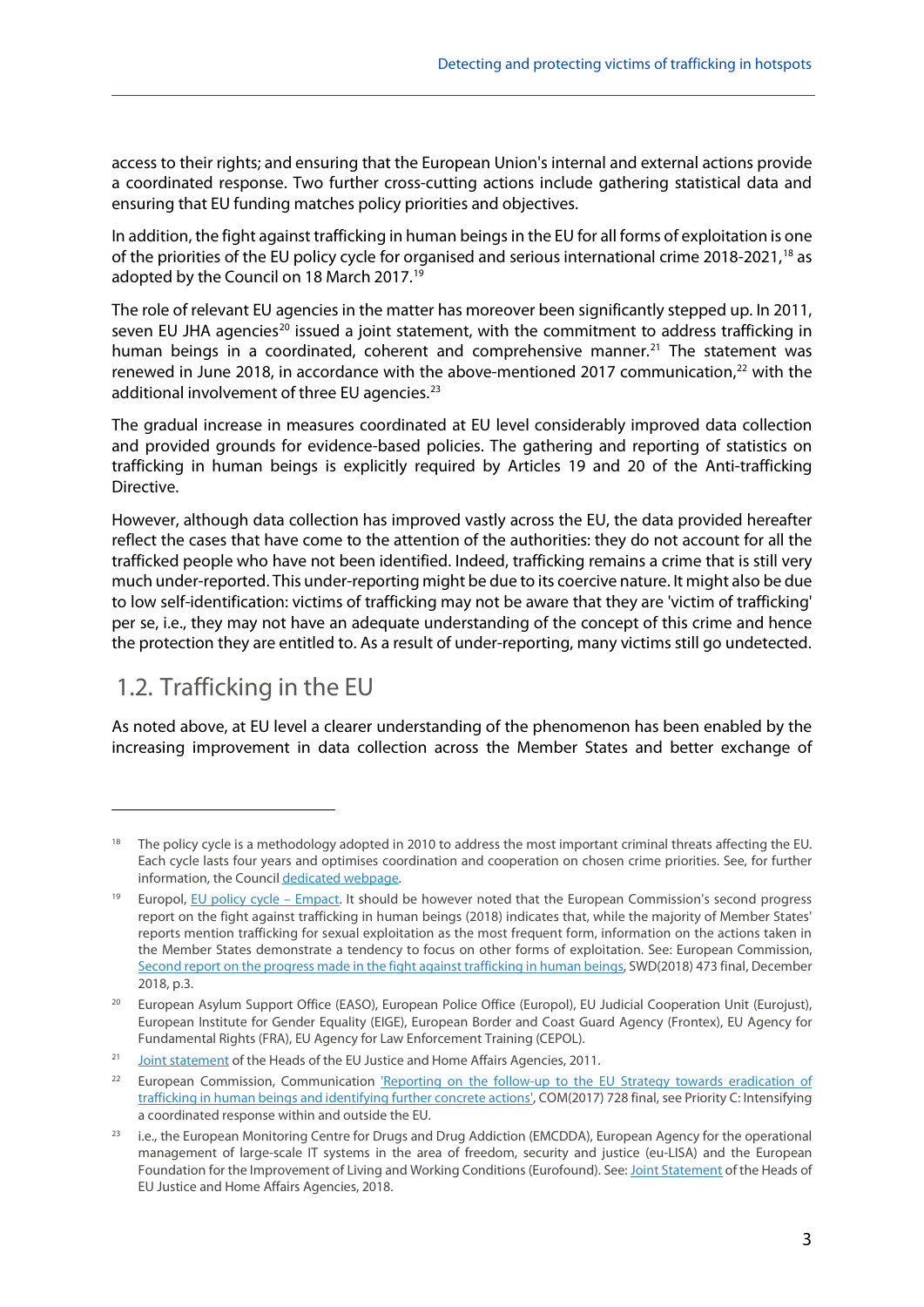information and coordination at EU level through the work of the European Commission, under the mandate of EU ATC.

### <span id="page-15-0"></span>1.2.1. Victims of trafficking in the EU: global overview

In its second progress report,<sup>[24](#page-15-2)</sup> the European Commission underlined that in the 2015-2016 period Member States registered over 20 000 victims of trafficking and reported approximately 5 000 prosecutions and 3 000 convictions for trafficking in human beings. Among the registered victims:

- э. more than half (56 %) were victims of trafficking for sexual exploitation;
- around a quarter (26 %) were victims of labour exploitation<sup>[25](#page-15-3)</sup> while other forms (such as > forced begging, organ removal) made up the remainder (18 %);
- **E** women and girls represented over two-thirds (68 %) of the registered victims,<sup>[26](#page-15-4)</sup> while children accounted for almost one quarter (23 %);
- EU citizens represented almost half (44 %) of registered victims, coming mostly from Romania, Hungary, the Netherlands, Poland and Bulgaria;
- the non EU victims (56 %) came mostly from Nigeria, Albania, Vietnam, China and э. Eritrea.

These figures confirm that the EU is not immune to trafficking. Furthermore, sexual exploitation is the most widespread form of trafficking, thus affecting mostly women and girls (see Section 1.2.4). These findings also highlight that almost half of the victims are EU citizens, mostly from eastern Member States. More than half of the total number of registered victims between 2014 and 2016 were third country nationals. While trafficking in human beings is not a migration-related phenomenon per se, third countries victims certainly face particular challenges. The situation of migrants, and more specifically refugee women, must be addressed as a matter of priority, as they face more serious challenges across all spheres of integration, including access to rights and protection. Being aware of these issues isimportant for assessing vulnerability, as many victims may have been subjected to violence and exploitation before and/or during their migration to Europe, $^{27}$  $^{27}$  $^{27}$ as described below.

### <span id="page-15-1"></span>1.2.2. Victims of trafficking in the context of migration

In the context of migration, victims of trafficking (mainly women and girls trafficked for sexual exploitation) also arrive in the EU as part of 'mixed migration flows', defined as 'complex migratory population movement including refugees, asylum-seekers, economic migrants and other types of migrants as opposed to migratory population movements that consist entirely of one category of migrants'. [28](#page-15-6)

Since the beginning of the refugee crisis, the routes used to reach Europe by sea by migrants and refugees seeking international protection have shifted to reflect increased cooperation with third countries on migration management.

<span id="page-15-2"></span><sup>&</sup>lt;sup>24</sup> European Commission, Second report on the progress made in the fight against trafficking in human beings, SWD(2018) 473 final, December 2018. The data are based on the following study: European Commission, [Data](https://ec.europa.eu/home-affairs/sites/homeaffairs/files/what-we-do/policies/european-agenda-security/20181204_data-collection-study.pdf)  [collection on trafficking in human beings in the EU,](https://ec.europa.eu/home-affairs/sites/homeaffairs/files/what-we-do/policies/european-agenda-security/20181204_data-collection-study.pdf) 2018.

<span id="page-15-3"></span><sup>&</sup>lt;sup>25</sup> Ibid. The Commission notes that the majority (61 %) of the registered victims of trafficking for labour exploitation are found in the UK, so data from the UK significantly changes the proportion of trafficking that is for labour at EU level. If the UK data are not included, then the proportions change to: sexual 65 %, labour 15 % and other 20 %.

<span id="page-15-4"></span><sup>&</sup>lt;sup>26</sup> NB: When UK data are not included this rises to 77 %.

<span id="page-15-5"></span><sup>&</sup>lt;sup>27</sup> European Institute for Gender Equality (EIGE)[, Gender-specific measures in anti-trafficking actions,](https://ec.europa.eu/anti-trafficking/sites/antitrafficking/files/read_the_report_gender-specific_measures_in_anti-trafficking_actions.pdf) 2018, p.20.

<span id="page-15-6"></span><sup>&</sup>lt;sup>28</sup> European Commission glossary[, mixed migration flow.](https://ec.europa.eu/home-affairs/content/mixed-migration-flow_en)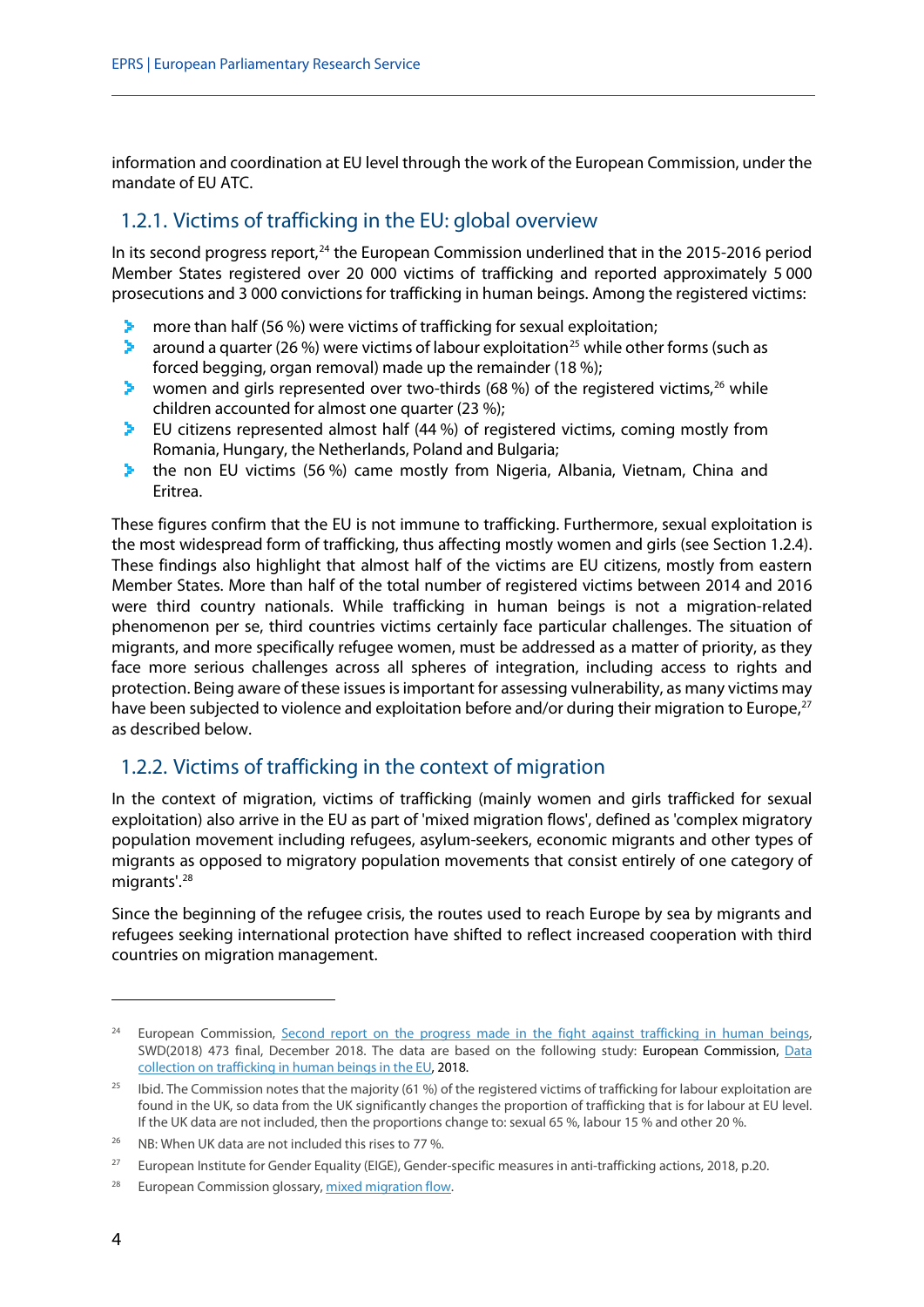At the beginning of the crisis, the two main routes used to reach Europe were the central Mediterranean route (from North Africa to Italy) and the eastern Mediterranean route (from Turkey to Greece, Bulgaria and Cyprus).

In March 2016, an agreement was concluded between the EU and Turkey (the EU–Turkey Statement), according to which all new irregular migrants and asylum-seekers arriving on the Greek islands from Turkey and whose applications for asylum have been declared inadmissible should be returned to Turkey.<sup>[29](#page-16-0)</sup> As a result, the central Mediterranean route became the primary entry point into Europe for most people departing from Libya.

However, in February 2017, Italy, in an attempt to reduce arrivals of asylum-seekers and migrants on its shores, signed a memorandum of understanding with Libya, committing to provide the Libyan authorities with support to stem the influx of migrants.<sup>[30](#page-16-1)</sup> As a result of this policy, Spain (in particular its enclaves of Ceuta and Melilla on the northern shores of Morocco) has now become the key entry point via the western Mediterranean route.

<span id="page-16-0"></span><sup>29</sup> [EPRS legislative train schedule, on the EU-Turkey Statement.](http://www.europarl.europa.eu/legislative-train/theme-towards-a-new-policy-on-migration/file-eu-turkey-statement-action-plan)

<span id="page-16-1"></span><sup>&</sup>lt;sup>30</sup> [Memorandum of understanding](https://eumigrationlawblog.eu/wp-content/uploads/2017/10/MEMORANDUM_translation_finalversion.doc.pdf) on cooperation in the fields of development, the fight against illegal immigration, human trafficking and fuel smuggling and on reinforcing the security of borders between the State of Libya and the Italian Republic (unofficial translation of the Odysseus Network – the original version is available [here\)](http://www.governo.it/sites/governo.it/files/Libia.pdf). See, for a detailed analysis of the memorandum: Anja Palm[, The Italy-Libya Memorandum of Understanding: The baseline of a](http://eumigrationlawblog.eu/the-italy-libya-memorandum-of-understanding-the-baseline-of-a-policy-approach-aimed-at-closing-all-doors-to-europe/)  [policy approach aimed at closing all doors to Europe?,](http://eumigrationlawblog.eu/the-italy-libya-memorandum-of-understanding-the-baseline-of-a-policy-approach-aimed-at-closing-all-doors-to-europe/) October 2017.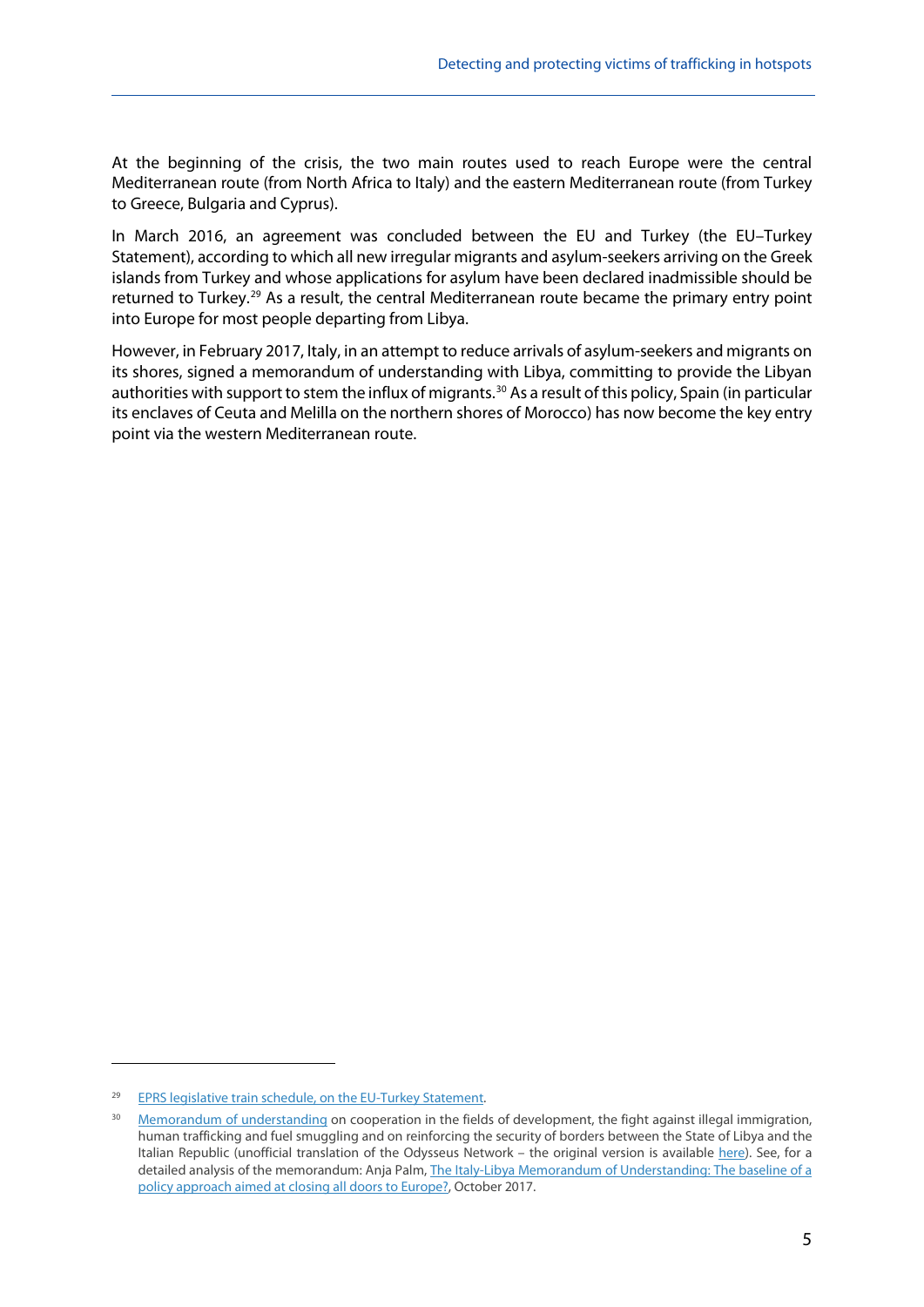

#### <span id="page-17-0"></span>Figure 1 – Main migratory routes into Europe

© European Union, EPRS.

Victims of trafficking are commonly found in mixed migration flows arriving in Europe. Moreover, studies have shown that migrants and refugees are particularly at risk of trafficking in key transit points to Europe (i.e. in Turkey and Libya).

By way of illustration, in 2018, the IOM presented the results of a series of interviews conducted with over 9 000 migrants and refugees travelling along the central and eastern Mediterranean routes.<sup>[31](#page-17-1)</sup> Questions were notably asked with a view to measuring the prevalence of human trafficking. Four questions in particular were included in the survey to capture information about whether or not the respondents had, during their journey:

- У worked or performed activities without getting the expected payment;
- ×. been forced to perform work or activities against their will;
- × been approached by someone with offers of an arranged marriage (for the respondent or anyone in his or her family);

<span id="page-17-1"></span><sup>31</sup> IOM[, Flow monitoring surveys: The human trafficking and other exploitative practices indication survey,](https://www.iom.int/sites/default/files/dtm/Mediterranean_DTM_201801.pdf) January 2018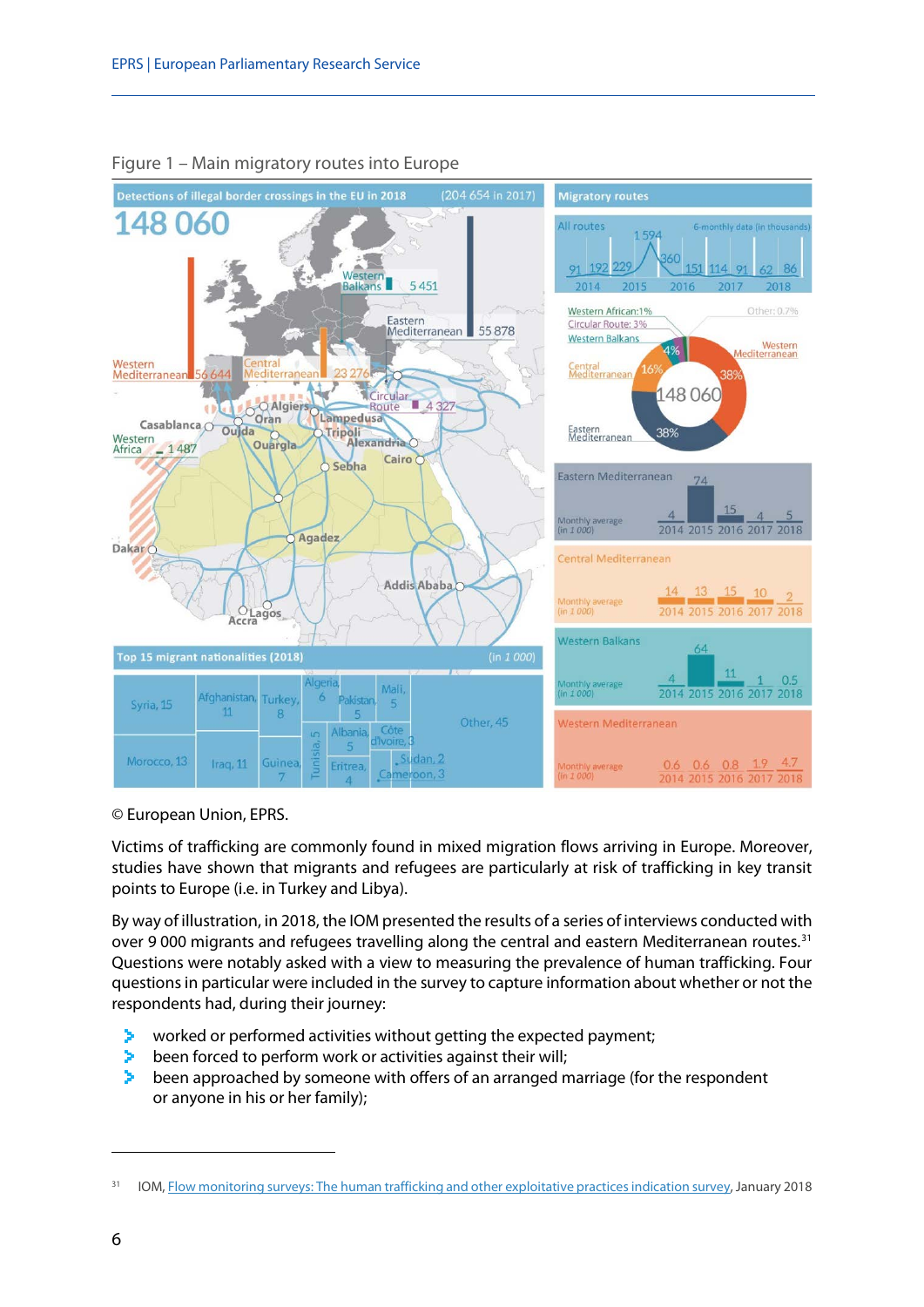$\blacktriangleright$  been kept at a certain location against their will.

Of those travelling via the central Mediterranean route, almost two thirds of men and women respondents answered 'yes' to at least one of the four questions, based on their own direct experience.<sup>32</sup>

For those travelling via the eastern Mediterranean route, the majority of both male and female migrants (coming from central, southern, west or eastern Africa) had also experienced at least one situations of trafficking.

For the migrants and refugees traveling via the eastern Mediterranean route, the incidents relating to a direct experience of human trafficking were reported to have taken place mostly in Turkey (78 % of all cases). For those traveling via the central Mediterranean route, traumatic individual experiences of this kind were reported to have taken place mainly in Libya (92 % of all cases).

In its Risk Analysis for 2018,<sup>[33](#page-18-1)</sup> Frontex reports the following key features of victims of trafficking in mixed migration flows:

- $\geq$  Women comprise the majority of the victims of trafficking in human beings, followed by children, especially girls.
- $\blacktriangleright$  The phenomenon of child trafficking has been exacerbated by the ongoing migration crisis. Of particular concern are third-country children who arrive in the EU within the migratory flow unaccompanied or separated from their families. In early 2016, around 40 % of the total number of migrants arriving in Greece by sea were children (a figure that comprised both accompanied and unaccompanied children). In the central Mediterranean, this figure proved even higher, with 92 % of all children arriving in Italy by sea in 2016 and the first two months of 2017 believed to be unaccompanied. Upon arrival in Europe, these children become the perfect targets for traffickers.
- **Trafficking in human beings from Nigeria has become of particular concern to law** enforcement authorities across the EU. From Nigeria, trafficked victims (mostly women and increasingly girls) are forced to travel overland to Libya or Morocco through the city of Agadez in Niger. On the way to Europe, victims are subjected to further violence and exploitation and/or sold to different traffickers during the journey. Once in Europe, the victims are usually placed in open reception centres where they are picked up by the traffickers soon after their arrival. The great majority of the victims who make it across the Mediterranean are victims of sexual exploitation in the streets of Europe, including to pay their traffickers an excessively high debt. This trend has been confirmed by the IOM, which estimates that about 80 % of Nigerian women and girls arriving by sea in Italy are likely to be victims of trafficking for sexual exploitation in Italy or in other EU countries.[34](#page-18-2)

In addition, reports from Member States of the exploitation of vulnerable people in the context of asylum procedures are on the rise.<sup>[35](#page-18-3)</sup> Europol notes that criminal groups involved in trafficking often exploit asylum provisions in order to traffic non-EU nationals into the EU.<sup>[36](#page-18-4)</sup> Traffickers provide victims with counterfeit documents in order to conceal their real identities and to enable entry to

<span id="page-18-0"></span><sup>&</sup>lt;sup>32</sup> 76 % of men and 67 % of women. Some 48 % of men and 30 % of women responded positively to at least two of the four questions.

<span id="page-18-1"></span><sup>&</sup>lt;sup>33</sup> Frontex[, Risk Analysis for 2018,](https://frontex.europa.eu/assets/Publications/Risk_Analysis/Risk_Analysis/Risk_Analysis_for_2018.pdf) see p.36 and seq.

<span id="page-18-2"></span><sup>&</sup>lt;sup>34</sup> IOM[, Human trafficking through the central Mediterranean route,](https://italy.iom.int/sites/default/files/news-documents/IOMReport_Trafficking.pdf) 2017.

<span id="page-18-3"></span><sup>&</sup>lt;sup>35</sup> European Commission[, Second Progress report,](http://europa.eu/rapid/press-release_IP-18-6639_en.htm) op.cit.

<span id="page-18-4"></span><sup>&</sup>lt;sup>36</sup> Europol, **Situation Report Trafficking in human beings in the EU**, 2016.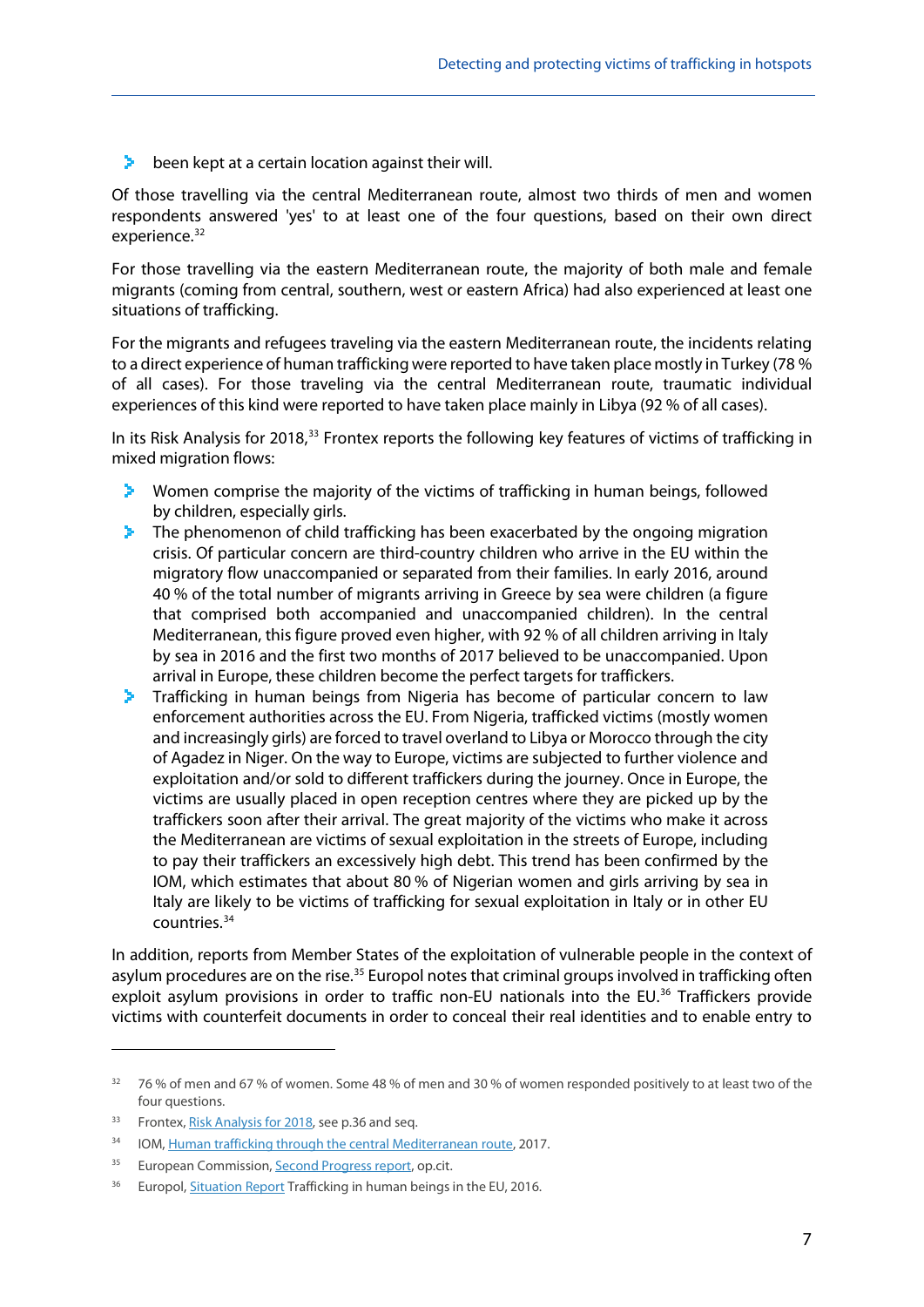the EU, either with fraudulently obtained visas or as asylum-seekers. In some cases, victims are placed in refugee shelters following their asylum application, from where they suddenly disappear and are transferred to other Member States by their traffickers. As mentioned above, victims may also be forced to apply for protection with a false story in order to legalise their stay so that the exploitation can continue, and girls are often instructed to say they are adults.

It is important here to note the importance of maintaining a distinction between two different legal concepts: the smuggling of migrants on the one hand, and the trafficking in persons on the other. As pointed out by the European Commission, although they are linked, smuggling of migrants and trafficking in persons are different crimes that require different responses with regard to the protection and assistance needs of trafficking victims and smuggled migrants.<sup>[37](#page-19-1)</sup> While the two concepts are closely interconnected in practice, European and international legal frameworks do not entitle victims of smuggling to the same level of protection afforded to victims of trafficking. Therefore, it is key to bear in mind the differences between these phenomena, as trafficking in human beings is a grave violation of human rights.

Recently, several organisations in the field have pointed to an increasing focus of competent authorities on the detection of smuggling, often to the detriment of detection of victims of trafficking. This could mean that 'hundreds of new arrivals who have been in a situation of trafficking, or who continue to be at risk of exploitation, remain unidentified, and, therefore, unprotected'. [38](#page-19-2) These aspects are developed below in Sections 2 and 3.

### <span id="page-19-0"></span>1.2.3. The context of hotspots

This study focuses on the issue of trafficking in the context of hotspots, i.e. first reception facilities, where mixed migration flows are typically found. Hotspots are currently operated in two Member States: Italy and Greece.

The 'hotspots approach' was launched as part of the European agenda on migration of April 2015.[39](#page-19-3) It was adopted with the aim of addressing the immediate challenges relating to the refugee crisis and to equip the EU with the tools to manage migration more effectively in the medium and long term. In that context, a number of hotspots were set up to establish streamlined cooperation on the ground between Member States on the frontline of asylum seeker and other migrant arrivals and the relevant EU agencies, in order to provide for swift identification, registration and fingerprinting.

<span id="page-19-1"></span><sup>&</sup>lt;sup>37</sup> European Commission, **Second Progress report**, p.22.

<span id="page-19-2"></span><sup>38</sup> OSCE, From Reception to Recognition: Identifying and Protecting Human Trafficking Victims in Mixed Migration [Flows,](https://www.osce.org/secretariat/367061?download=true) 2017.

<span id="page-19-3"></span><sup>&</sup>lt;sup>39</sup> [European Commission webpage](https://ec.europa.eu/home-affairs/what-we-do/policies/european-agenda-migration_en) on the Agenda on Migration.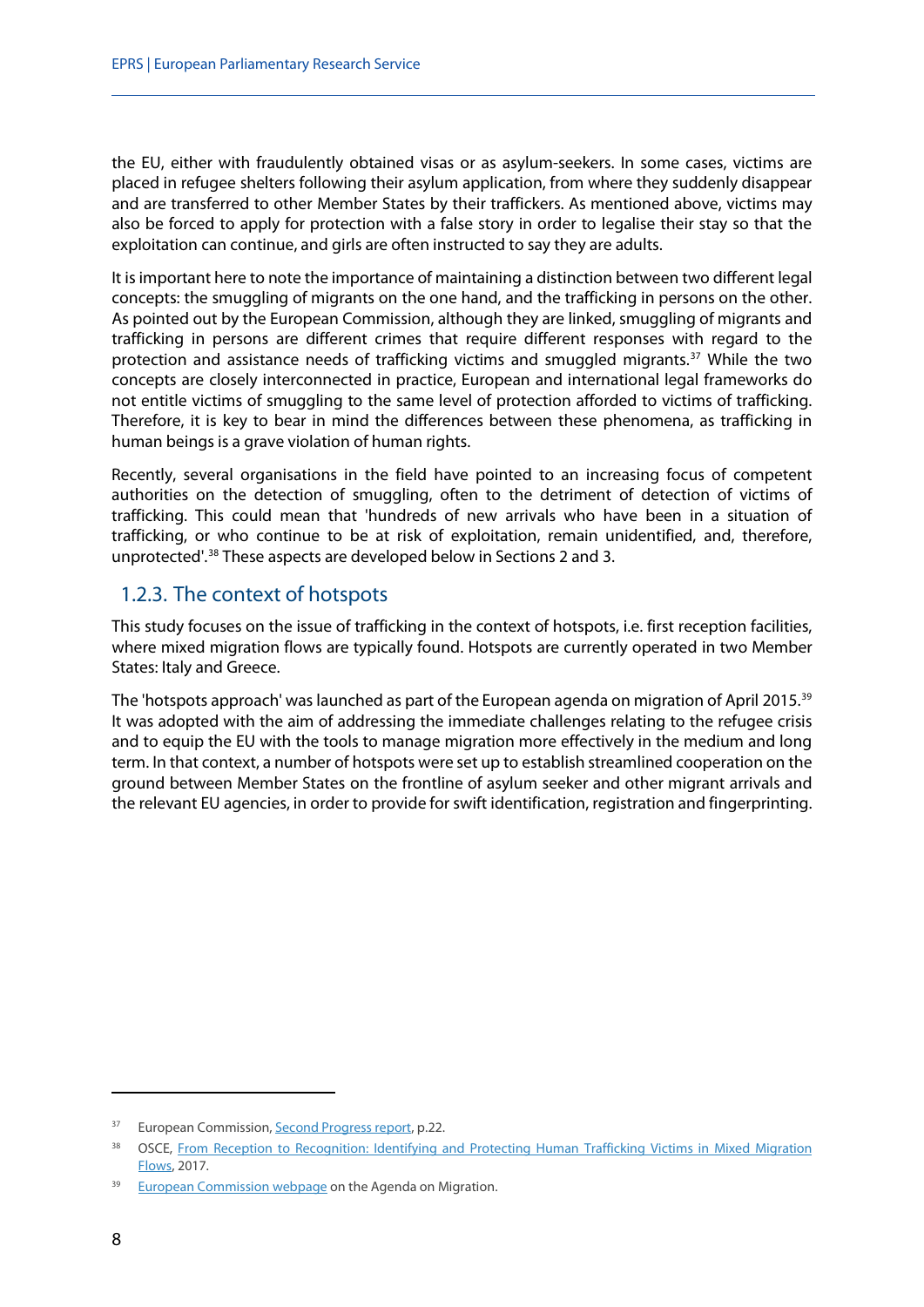

<span id="page-20-1"></span>Figure 2 – Map of hotspots in Greece and Italy as of February 2018

Source: Fundamental Rights Agency (2018).

There are currently nine hotspots located on the EU's external borders for the initial reception, identification and registration of asylum-seekers and other migrants coming into the EU by sea: five in Greece (on the islands of Chios, Kos, Leros, Lesvos and Samos) and four in Italy (in Lampedusa, Messina, Pozzallo, Taranto). There was previously a tenth hotspot in Trapani, but it was converted into a pre-removal detention centre under Italian law in late 2018.

In addition to the nine hotspots, in Italy the relevant actors also apply the hotspot approach to arrivals in other southern ports, using arrangements also referred to as 'mobile hotspots'.<sup>[40](#page-20-2)</sup> Furthermore, receptions facilities are also operated in Ceuta and Melilla, as well as in the south of the Iberian Peninsula.[41](#page-20-3) However, as the Spanish authorities have not requested any EU support for these facilities, they are not operated as 'hotspots' and are thus outside of the scope of this study.

The hotspots concentrate many challenges as regard fundamental rights, first and foremost for vulnerable groups, [42](#page-20-4) as described below in Sections 2 and 3.

### <span id="page-20-0"></span>1.2.4. The gender dimension of trafficking

At EU level, women and girls represent 96 % of the victims of trafficking for purposes of sexual exploitation and the majority (75 %) of victims of trafficking for all purposes. They represent 26 % of those trafficked for labour exploitation and 52 % of those trafficked for other forms of exploitation.<sup>[43](#page-20-5)</sup>

Trafficking in human beings is therefore a crime with a strong gender dimension. The harm from trafficking is also gender specific. Women and men are not trafficked in the same way or for the same purpose, and their experience of trafficking can be very different. Arguably, 'the whole trafficking

<span id="page-20-2"></span><sup>40</sup> Fundamental Rights Agency (FRA), Update of the 2016 opinion of the FRA on fundamental rights in the 'hotspots' set up in Greece and Italy[, Opinion 3/2019,](https://fra.europa.eu/sites/default/files/fra_uploads/fra-2019-opinion-hotspots-update-03-2019_en.pdf) March 2019, p.15.

<span id="page-20-3"></span><sup>41</sup> ECRE[, Types of accommodation in Spain.](https://www.asylumineurope.org/reports/country/spain/types-accommodation)

<span id="page-20-4"></span><sup>&</sup>lt;sup>42</sup> FRA, Update of the 2016 opinion of the FRA on fundamental rights in the 'hotspots' set up in Greece and Italy, Opinion [3/2019,](https://fra.europa.eu/sites/default/files/fra_uploads/fra-2019-opinion-hotspots-update-03-2019_en.pdf) March 2019.

<span id="page-20-5"></span><sup>&</sup>lt;sup>43</sup> European Commission, **Study on the gender dimension of trafficking in human beings, 2016, p.8.**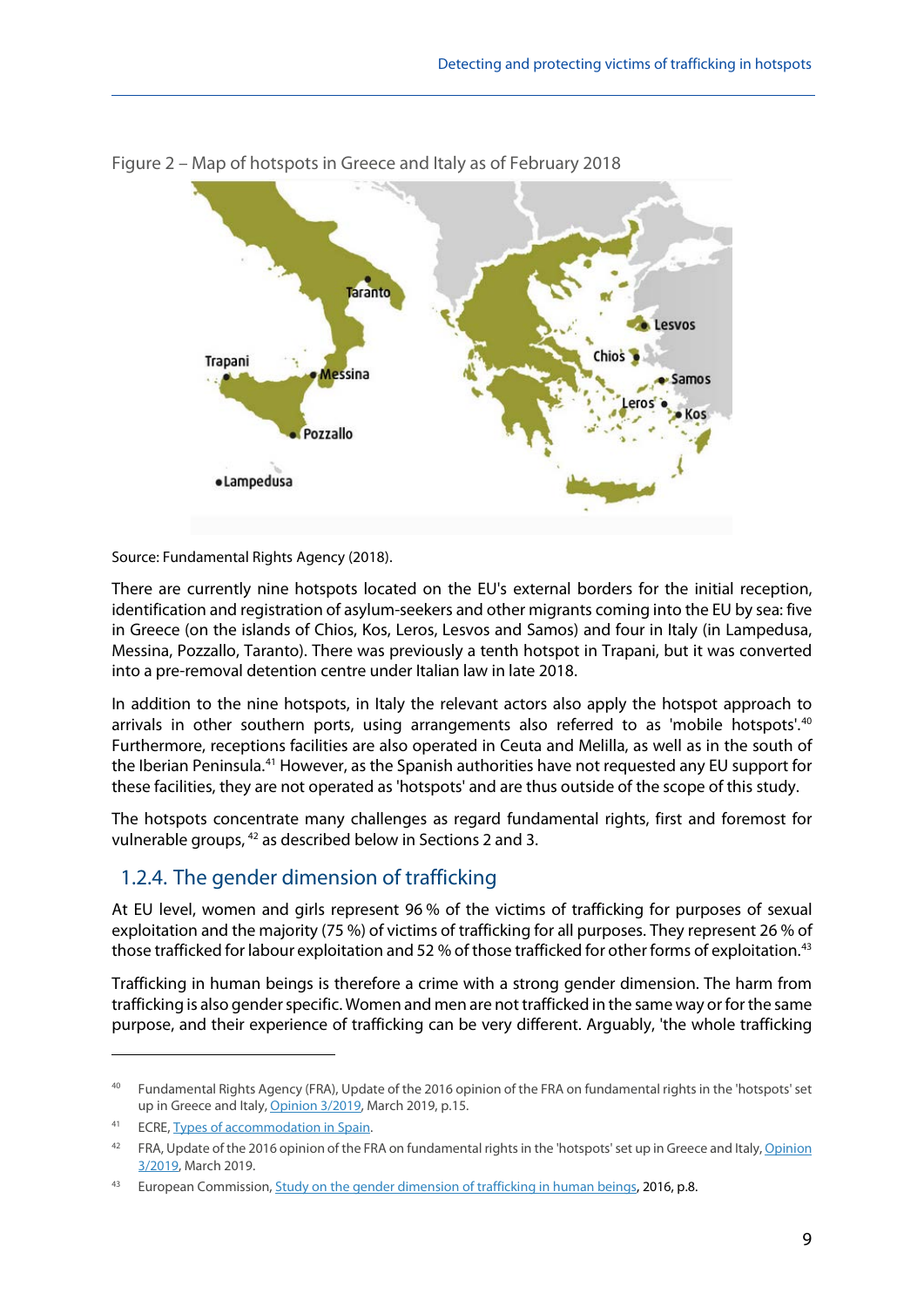cycle is highly gendered, from the root causes that make women and girls more vulnerable, through to policy approaches and measures aimed at combating trafficking'.<sup>[44](#page-21-1)</sup> The EU recognises trafficking in human beings for the purpose of sexual exploitation as structural violence against women and girls.[45](#page-21-2)

Furthermore, in the context of mixed migration flows, women and children are especially likely to fall victim to traffickers. They can end up being trafficked and exploited through document confiscation, threats of violence towards family members, psychological control, forced confinement and debt bondage to those who arranged their passage. Women often have to repay their debt by working as prostitutes or in domestic services. Due to their status as illegal immigrants, they face additional barriers to escaping such slavery and to accessing help or services.<sup>[46](#page-21-3)</sup> It should however be noted that men and boys are also vulnerable to all forms of exploitation, including sexual exploitation.

## <span id="page-21-0"></span>1.3. EU requirements in hotspots towards victims of trafficking

In the specific context of hotspots, Member States have full competence over the setup and management of reception and registration infrastructures. They nonetheless have to comply with a number of EU requirements. The following instruments are of direct relevance for victims of trafficking:

- $\blacktriangleright$  the 2013 Reception Conditions Directive,<sup>[47](#page-21-4)</sup> which is aimed at ensuring better standards of reception conditions for asylum-seekers throughout the Union;
- $\blacktriangleright$  the 2011 Qualification Directive,<sup>[48](#page-21-5)</sup> which sets out criteria for applicants to qualify for refugee status or subsidiary protection;
- the above-mentioned 2011 Anti-trafficking Directive (see Section 1.1), $49$  which aims to ×. improve protection for victims of trafficking, including third country nationals.

Article 21 of the Reception Conditions Directive explicitly recognises victims of trafficking as 'vulnerable groups'. [50](#page-21-7) While disparities remain across the EU in the definition of vulnerability in the asylum process, in both Italy and Greece victims of trafficking are recognised by law as being particularly vulnerable<sup>[51](#page-21-8)</sup> and relevant national authorities are expected to carry out all the procedural steps aimed at detecting presumed victims of trafficking at the earliest possible stage,

-

<span id="page-21-1"></span><sup>44</sup> Sofija Voronova and Anja Radjenovic[, The gender dimension of human trafficking,](http://www.europarl.europa.eu/thinktank/en/document.html?reference=EPRS_BRI(2016)577950) EPRS, February 2016.

<span id="page-21-2"></span><sup>&</sup>lt;sup>45</sup> This is supported by the [Council of Europe's conclusions,](https://www.consilium.europa.eu/media/28077/143103.pdf) 'Preventing and combating all forms of violence against women and girls, including female genital mutilation', Justice and Home Affairs Council meeting Luxembourg, 5 and 6 June 2014.

<span id="page-21-3"></span><sup>46</sup> Ibid.

<span id="page-21-4"></span><sup>&</sup>lt;sup>47</sup> [Directive 2013/33/EU](https://eur-lex.europa.eu/legal-content/EN/TXT/?uri=celex%3A32013L0033) laying down standards for the reception of applicants for international protection.

<span id="page-21-5"></span><sup>48</sup> [Directive 2011/95/EU](https://eur-lex.europa.eu/legal-content/EN/TXT/?uri=CELEX%3A32011L0095) on standards for the qualification of third-country nationals or stateless persons as beneficiaries of international protection, for a uniform status for refugees or for persons eligible for subsidiary protection, and for the content of the protection granted.

<span id="page-21-6"></span><sup>49</sup> [Directive 2011/36/EU](https://eur-lex.europa.eu/legal-content/en/TXT/?uri=CELEX%3A32011L0036) of the European Parliament and of the Council of 5 April 2011 on preventing and combating trafficking in human beings and protecting its victims.

<span id="page-21-7"></span><sup>&</sup>lt;sup>50</sup> Other categories of vulnerable groups include minors, unaccompanied minors, disabled people, elderly people, pregnant women, single parents with minor children, persons with serious illnesses, persons with mental disorders and persons who have been subjected to torture, rape or other serious forms of psychological, physical or sexual violence, such as victims of female genital mutilation

<span id="page-21-8"></span><sup>&</sup>lt;sup>51</sup> European Council on Refugees and Exiles (ECRE), The concept of vulnerability in European asylum procedures, August 2017, p.16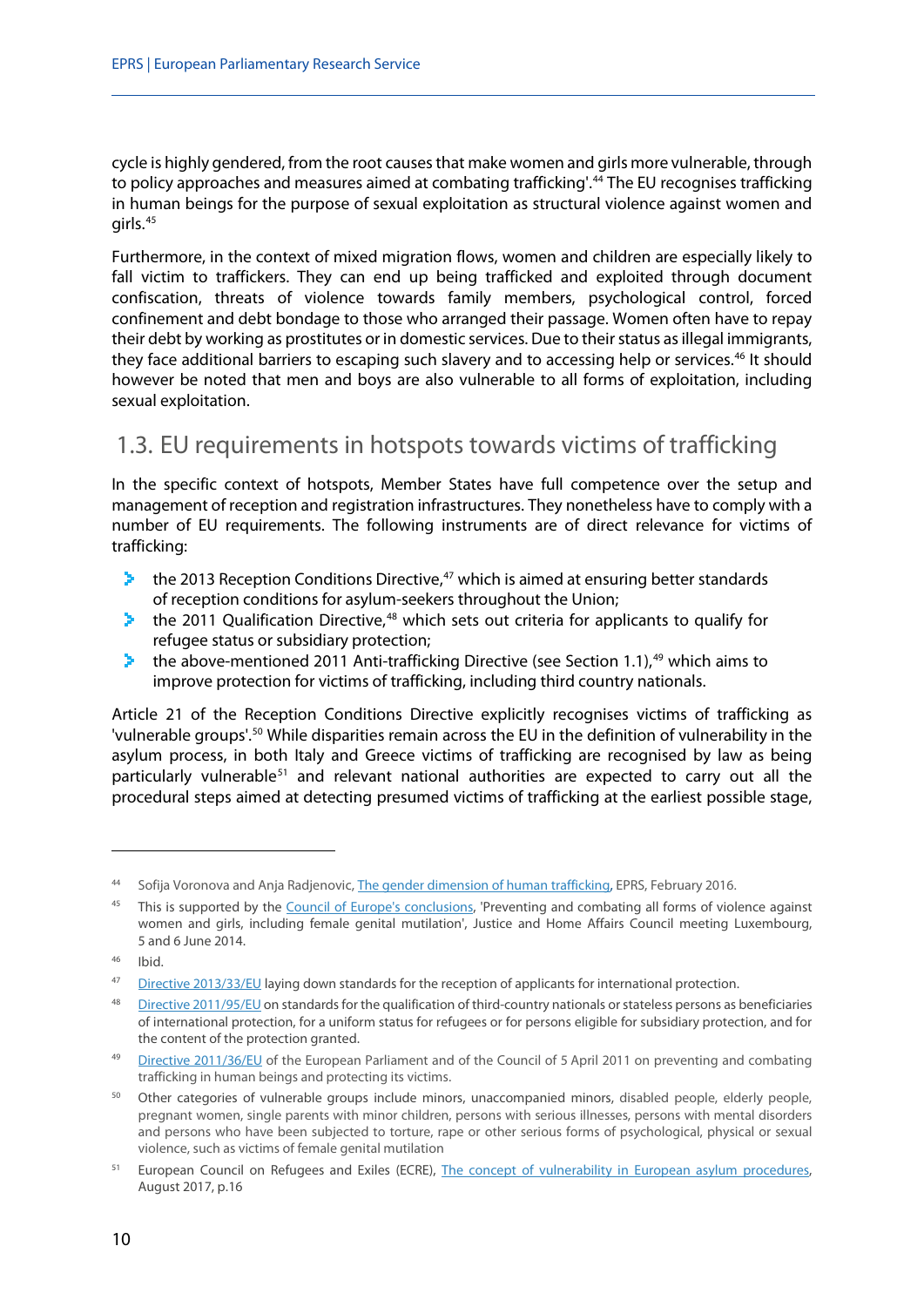thereby ensuring their appropriate referral and preventing their automatic return to their countries of origin without their vulnerabilities having been adequately addressed.

Furthermore, while not all victims of trafficking are refugees, depending on the circumstances, some victims of trafficking could qualify for refugee status under both the UN Refugee Convention<sup>[52](#page-22-0)</sup> and the EU Qualification Directive. As underlined by the European Migration Network (EMN),<sup>53</sup> there are a variety of reasons for which victims of trafficking might be granted refugee status or subsidiary protection:[54](#page-22-2)

- $\blacktriangleright$  They may be applying for protection due to fear of further persecution/exploitation should they be returned to their country of origin (by their traffickers for instance).
- **They may be applying for protection as a victim of trafficking in human beings because** they are in need of assistance and protection (even if they may not necessarily be at risk of persecution or harm in their country of origin).
- They may be applying for protection with a false story under the duress of their э. traffickers in order to legalise their stay so that the exploitation can continue.

The Network also notes that the applicant may not be aware that she or he is a 'victim of trafficking' per se, i.e., they may not have an adequate understanding of the concept of this crime and the sorts of status and protection it can entail if they are identified as such. Article 11 of the Anti-trafficking Directive provides in this respect that victims are to be informed of the possibility of being granted international protection pursuant to the Qualification Directive.

The Anti-trafficking Directive moreover contains specific provisions relating to the protection of victims of trafficking who are third country nationals:

- $\blacktriangleright$  The directive requires Member States to take the necessary measures to ensure that a person is provided with assistance and support as soon as the competent authorities have a reasonable-grounds indication for believing that the person might be a victim of trafficking.
- In accordance with Directive 2004/81/EC,<sup>[55](#page-22-3)</sup> third-country nationals who are victims and who cooperate with the competent authorities<sup>[56](#page-22-4)</sup> should be granted a residence permit in the EU (and therefore are to be protected from expulsion).
- ×. The directive applies to all victims of trafficking in human beings, regardless of their nationality or status.

<span id="page-22-0"></span><sup>52</sup> Inter-Agency Coordination Group against Trafficking in Persons (ICAT), [Trafficking in persons and refugee status,](http://icat.network/sites/default/files/publications/documents/ICAT-IB-03-V.2.pdf) Issue Brief 3, 2017.

<span id="page-22-1"></span><sup>&</sup>lt;sup>53</sup> Th[e European Migration Network](https://ec.europa.eu/home-affairs/content/about-emn-0_en) is an EU network of migration and asylum experts who work together to provide policy-relevant information. The EMN was legally established unde[r Council Decision 2008/381/EC,](http://eur-lex.europa.eu/legal-content/EN/ALL/?uri=CELEX:32008D0381) as amended. The European Commission [\(Directorate-General for Migration and Home Affairs\)](https://ec.europa.eu/home-affairs/) coordinates the European Migration Network. The EMN is funded through th[e Asylum, Migration and Integration Fund.](https://ec.europa.eu/home-affairs/financing/fundings/migration-asylum-borders/asylum-migration-integration-fund_en)

<span id="page-22-2"></span><sup>&</sup>lt;sup>54</sup> Subsidiary protection is a complementary form of protection that may apply to those who would be at risk of serious harm if returned to their home country, but who do not fit the strict definition of a refugee. It is provided by the Qualification Directive. See European Migration Network Study[, Identification of victims of trafficking in human beings](https://ec.europa.eu/home-affairs/sites/homeaffairs/files/what-we-do/networks/european_migration_network/reports/docs/emn-studies/emn_synthesis_identification_victims_trafficking_final_13march2014.pdf)  [in international protection and forced return procedures,](https://ec.europa.eu/home-affairs/sites/homeaffairs/files/what-we-do/networks/european_migration_network/reports/docs/emn-studies/emn_synthesis_identification_victims_trafficking_final_13march2014.pdf) March 2014.

<span id="page-22-3"></span><sup>55</sup> [Council Directive 2004/81/EC](https://eur-lex.europa.eu/legal-content/EN/ALL/?uri=CELEX%3A32004L0081) of 29 April 2004 on the residence permit issued to third-country nationals who are victims of trafficking in human beings or who have been the subject of an action to facilitate illegal immigration, who cooperate with the competent authorities.

<span id="page-22-4"></span><sup>&</sup>lt;sup>56</sup> Th[e staff working document](https://ec.europa.eu/home-affairs/sites/homeaffairs/files/what-we-do/policies/european-agenda-security/20181204_swd-2018-473-commission-staff-working-document_en.pdf) accompanying the European Commission 2018 Second report on the progress made in the fight against trafficking in human beings, as required under Article 20 of Directive 2011/36/EU, includes an annex on the implementation of Directive 2004/81/EC.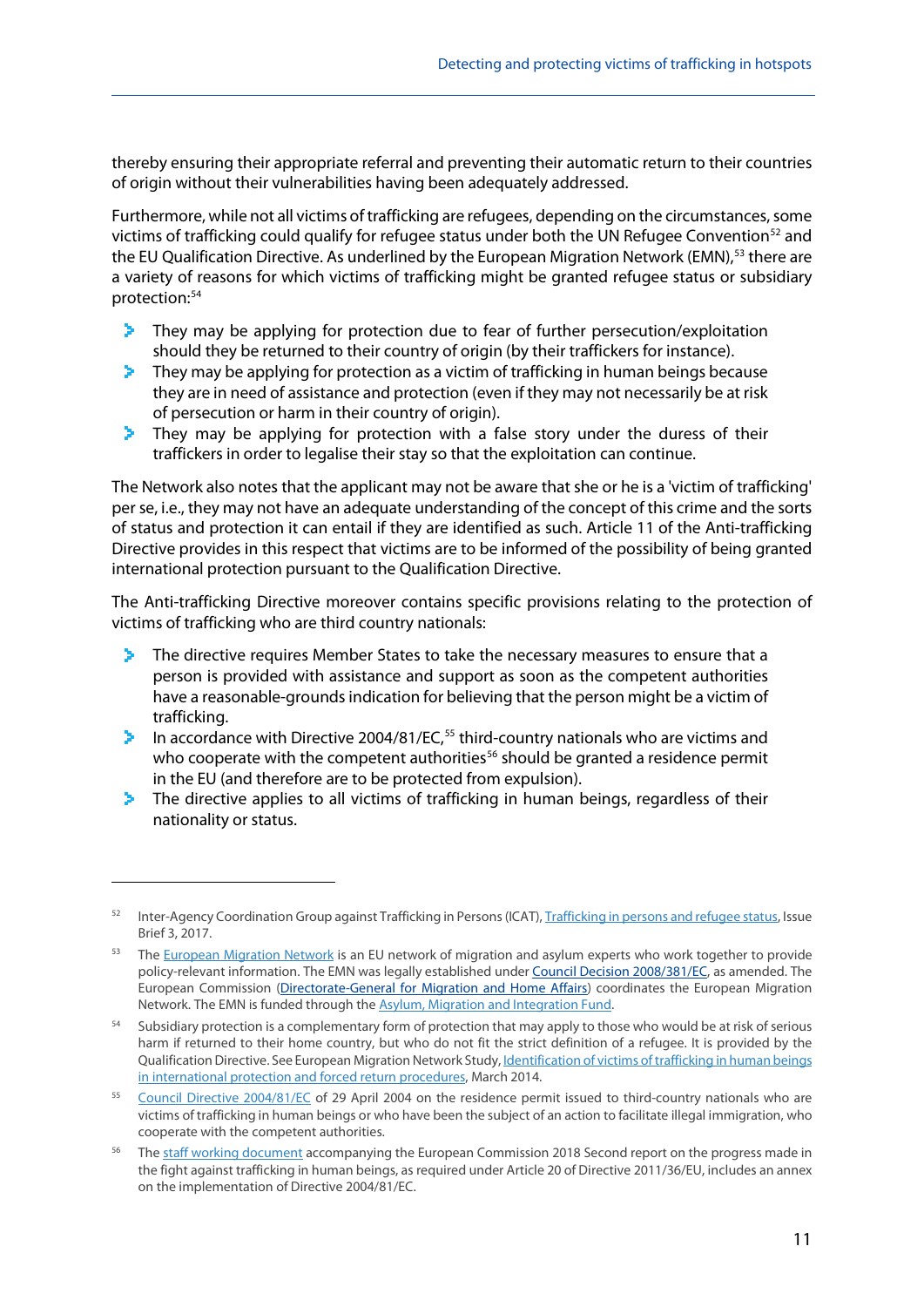$\blacktriangleright$  The directive requires the Member States, in accordance with their legal systems, to take the necessary measures to ensure that competent national authorities are entitled not to prosecute or impose penalties on victims of trafficking in human beings for their involvement in criminal activities, which they have been compelled to commit as a direct consequence of being subject to trafficking. The directive on that regard specifies that 'the aim of such protection is to safeguard the human rights of victims, to avoid further victimisation and to encourage them to act as witnesses in criminal proceedings against the perpetrators'.

The EU legal framework thus covers the third-country victims of trafficking comprehensively. The ways in which the EU requirements are implemented in practice in hotspots are analysed in Sections 2 and 3.

It should be noted that two of the EU instruments outlined above (the Reception Conditions Directive and the Qualification Directive) were to be revised during the eighth parliamentary term as part of the reform of the common European asylum system (CEAS). However, the Council and the Parliament failed to reach a compromise.<sup>[57](#page-23-1)</sup>

## <span id="page-23-0"></span>1.4. Role and mandate of EU agencies in hotspots

In accordance with the 'hotspot approach' outlined above, several European agencies are deployed in hotspots to assist Italy and Greece in their tasks. The approach provides that those claiming asylum are immediately channelled into an asylum procedure where the European Asylum Support Office (EASO) support teams help to process asylum cases as quickly as possible. For those not in need of protection, the European Border and Coast Guard Agency (Frontex) helps Member States by coordinating the return of irregular migrants, while Europol and Eurojust assist the host Member State with investigations to dismantle the smuggling and trafficking networks.[58](#page-23-2) To ensure the proper safeguard of fundamental rights, the Fundamental Rights Agency (FRA) assesses the situation on the ground regularly.<sup>[59](#page-23-3)</sup>

More specifically, EASO has been mandated to support the national authorities on many operational aspects, including in the processing of applications in the relevant procedures (e.g. fingerprinting, screening, debriefing) and in the regular asylum procedure.<sup>[60](#page-23-4)</sup> The latest operating plan agreed by Greece and EASO envisages the deployment in 2019 of over a hundred EASO caseworkers deployed in hotpots to support the processing of applications for international protection at first instance falling under the border procedure (i.e. the implementation of the EU-Turkey Statement - see Section 1.2.2) and a hundred more for processing those falling under the regular procedure.<sup>[61](#page-23-5)</sup> In Italy, the operating plan for 2019 envisages the deployment of 50 interim EASO caseworkers to support the lodging of the asylum requests and a hundred caseworkers deployed in territorial commissions to support the processing of first instance decisions and follow-up with regard to appeals.<sup>[62](#page-23-6)</sup>

<span id="page-23-1"></span><sup>&</sup>lt;sup>57</sup> See for further details the EPRS legislative train schedule: [Reform of the Qualification Directive](http://www.europarl.europa.eu/legislative-train/theme-towards-a-new-policy-on-migration/file-jd-reform-of-the-qualification-directive) and Reform of the [Reception Conditions Directive.](http://www.europarl.europa.eu/legislative-train/theme-towards-a-new-policy-on-migration/file-jd-reform-of-the-reception-conditions-directive)

<span id="page-23-2"></span><sup>&</sup>lt;sup>58</sup> See European Commission[, Best practices on the implementation of the hotspot approach,](https://ec.europa.eu/home-affairs/sites/homeaffairs/files/what-we-do/policies/european-agenda-migration/20171114_commission_staff_working_document_en.pdf) SWD(2017) 372 final.

<span id="page-23-3"></span><sup>&</sup>lt;sup>59</sup> FRA[, Update of the 2016 Opinion on fundamental rights in the hotspots set up in Greece and Italy,](https://fra.europa.eu/en/opinion/2019/migration-hotspots-update) March 2019.

<span id="page-23-4"></span><sup>&</sup>lt;sup>60</sup> See EASO's **dedicated webpage:** Operational support: Types of operations.

<span id="page-23-5"></span><sup>61</sup> [2019 Operating Plan](https://www.easo.europa.eu/sites/default/files/OP-Greece-2019.pdf) agreed by EASO and Greece, December 2018.

<span id="page-23-6"></span><sup>&</sup>lt;sup>62</sup> [2019 Operating Plan](https://www.easo.europa.eu/sites/default/files/OP-Italy-2019.pdf) agreed by EASO and Italy, December 2019.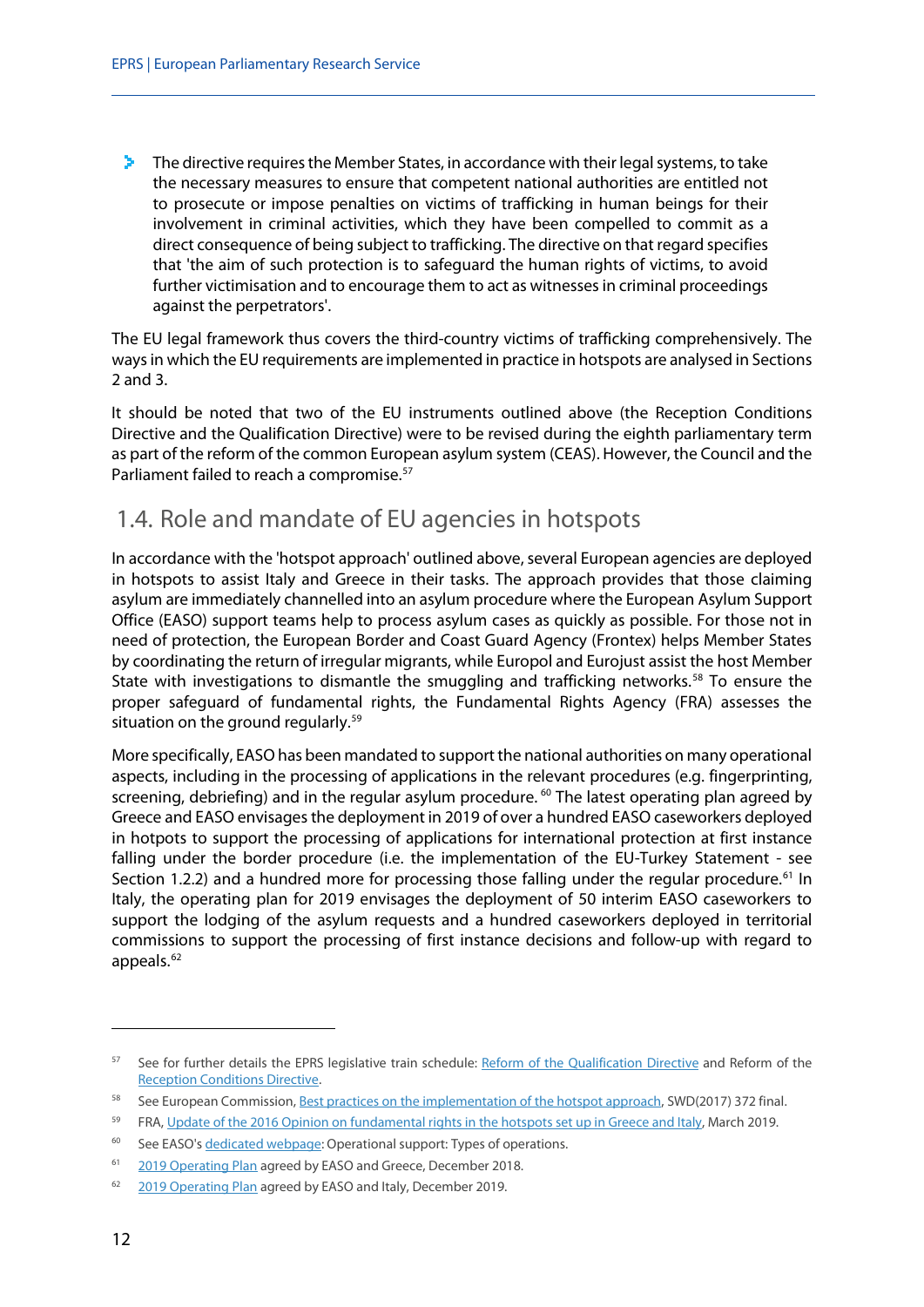The hotspot is usually the first place where migrants have a chance to have their vulnerability recognised. Therefore, in its supporting mission of conducting preliminary interviews, the EASO plays an important role in the identification of victims alongside the Member States' relevant authorities.

The extent of the tasks performed by EASO, especially in Greece, is key in a context where the revision of EASO's mandate was widely discussed during the eighth parliamentary term (see the box below).<sup>63</sup> The proposal to revise EASO's mandate would have given the agency a key role in strengthening convergence in the assessment of applications for international protection across the EU and in coordinating practical cooperation.

#### EASO revision during the eighth parliamentary term

In May 2016, the European Commission submitted a proposal for a regulation on the European Union Agency for Asylum (EUAA) repealing the Regulation establishing EASO (439/2010). The aim of the proposal was to revise the EASO mandate in order to have a fully-fledged EU agency. The proposal included links to other proposals pending in the context of the reform of the common European asylum system (the 'CEAS package').

Parliament's Committee on Civil Liberties, Justice and Home Affairs (LIBE) adopted a negotiating mandate in December 2016 and the co-legislators reached a political agreement in June 2017. In December 2017 Council endorsed the agreement reached on the entire text of the proposal in first reading, including the recitals, but excluded the text placed in square brackets referring to other proposals of the CEAS.

On 12 September 2018, the Commission proposed further changes to its initial proposal, aimed at reinforcing further the operational capacity of the planned EU agency for asylum.

The amended proposal was the subject of a lively discussion in the LIBE committee, resulting in a [report](http://www.europarl.europa.eu/sides/getDoc.do?pubRef=-//EP//NONSGML+COMPARL+PE-629.502+02+DOC+PDF+V0//EN&language=EN) released in December 2018. The committee underlined that no precedent was known to the European Parliament of 'a Commission amended proposal being submitted under the same procedure number after the point where Parliament had already adopted its mandate'.

In addition to Parliament's negative reaction to the Commission's updated proposal (both on the procedure and on the content), no compromise was reached at Council level. In February 2019, the Presidency considered that all possibilities had been exhausted at technical level on this file. It remains to be seen how the reform of the asylum system will be handled by the new European Commission and MEPs from the ninth parliamentary term.

In addition to these controversies regarding the revamping of EASO, the increasing involvement of its staff in vulnerability screening in Greece has been challenged by NGOs. On 28 April 2017, the European Centre for Constitutional and Human Rights (ECCHR) submitted a complaint to the EU Ombudsman on EASO's involvement in admissibility decisions in Greece.

The details of the case cast doubt on the proper conduct of the vulnerability assessment in Greek hotspots and the extent to which EASO guidelines (including those related to vulnerabilities) were followed properly by its staff on the ground. In July 2018, despite genuine concerns, the Ombudsman decided to close the case, primarily because decisions on individual asylum

<span id="page-24-0"></span><sup>&</sup>lt;sup>63</sup> OEIL, European Union Agency for Asylum, Procedure reference [2016/0131\(COD\).](https://oeil.secure.europarl.europa.eu/oeil/popups/ficheprocedure.do?reference=2016/0131(COD)&l=en) See the EPRS legislative train [schedule.](http://www.europarl.europa.eu/legislative-train/theme-towards-a-new-policy-on-migration/file-jd-strengthening-the-european-asylum-support-office-(easo))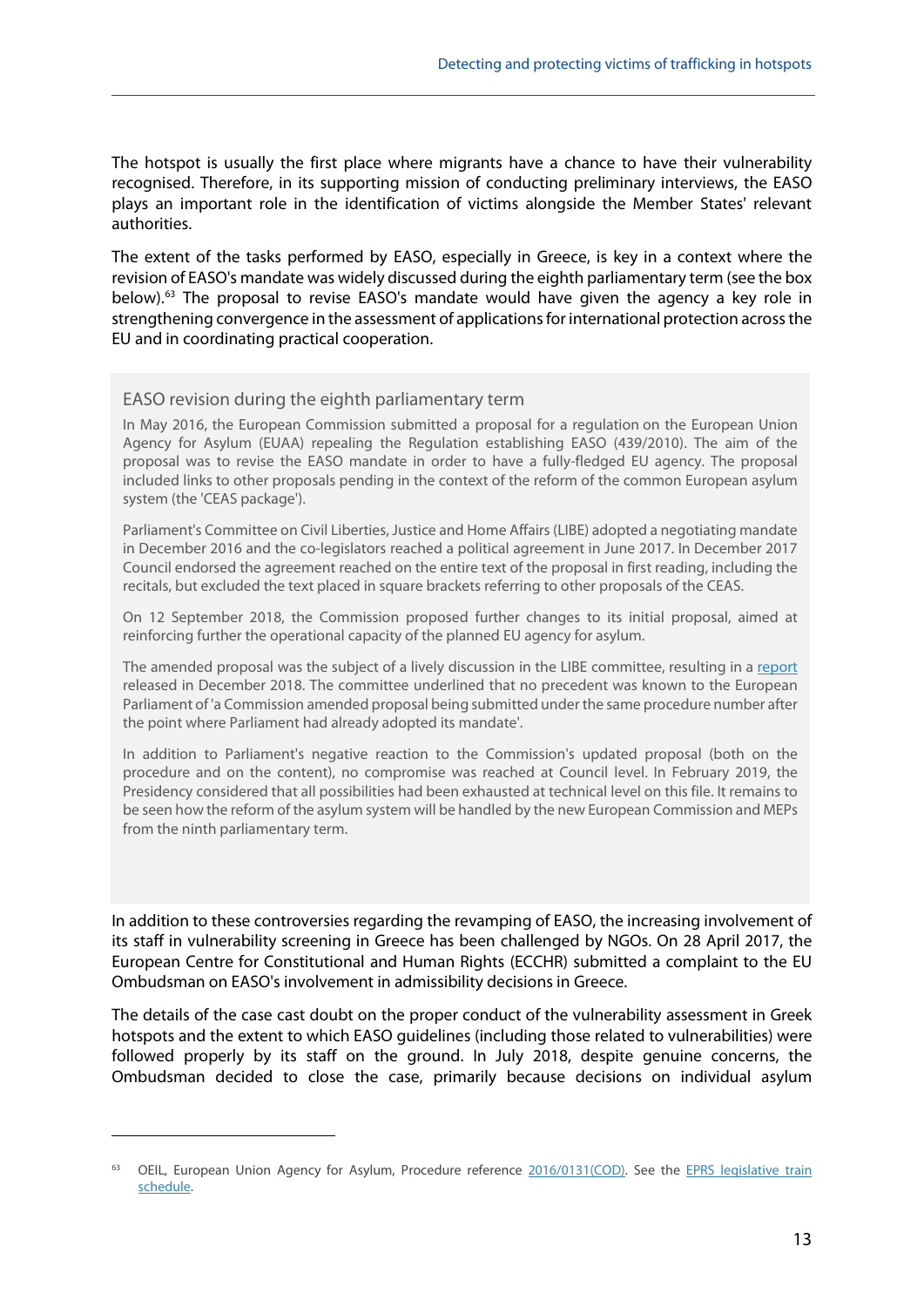applications rest with the national authorities.<sup>[64](#page-25-0)</sup> A request to review this decision was submitted by the complainant organisation in September 2018.<sup>[65](#page-25-1)</sup> The Ombudsman replied to the complainant's request for a review of the decision in April 2019. After carefully re‐examining the case in full, the Ombudsman confirmed her conclusion.<sup>[66](#page-25-2)</sup>

The concerns raised here as regards EASO's role in vulnerability screening are particularly important in a context where many shortcomings are found in the early identification of victims of trafficking in hotspots, as detailed in Section 2 below.

Alongside EASO and Frontex, other EU agencies play a role in hotspots. In 2016, in the field of the prevention of criminal activities (including trafficking in human beings), Europol approved the deployment of 200 investigators to migration hotspots.<sup>[67](#page-25-3)</sup> These experts were seconded from the Member States' national services; 50 of them were deployed at key points on the EU's external border to bolster security checks on inward flows of migrants.

As indicated in the Commission's March 2018 progress report on the implementation of the European Agenda on Migration,<sup>[68](#page-25-4)</sup> 19 Europol guest officers and 2 Europol staff were deployed in the Greek hotspots, and 16 guest officers and 2 Europol staff were deployed in the Italian hotspots to conduct secondary security checks. The European Migrant Smuggling Centre (EMSC), established in early 2016, complements these efforts by using operational capabilities, combining regional task forces deployed at migration hotspots, on the one hand, with EU mobile investigation and analysis support teams, on the other. These combined teams provide on-the-spot operational and analytical support.

In Greece and in Italy, central operational coordination of hotspots is carried out by EU regional task forces (EURTF) based in Piraeus (for Greece) and Catania (for Italy). These inter-agency coordination meetings bring together the various national authorities, the Commission, the EU agencies and the main international organisations.

As indicated in the Commission's second progress report on trafficking,<sup>[69](#page-25-5)</sup> efforts have been made to support national authorities in addressing trafficking in human beings in the context of the hotspots approach. Two thematic workshops have been organised in close cooperation with the EU regional task forces in Italy and Greece, including relevant EU agencies and national authorities (on 13 December 2017 and 7 May 2018 respectively). The focus was placed on operational efforts to improve early detection and appropriate referral of presumed victims, ensuring a gender-specific and child-sensitive approach, and on enhancing investigations of cases of trafficking in human beings in mixed migration flows.

<span id="page-25-0"></span><sup>&</sup>lt;sup>64</sup> European Ombudsman[, Decision in case 735/2017/MDC](https://www.ombudsman.europa.eu/en/decision/en/98711) on the European Asylum Support Office's involvement in the decision-making process concerning admissibility of applications for international protection submitted in the Greek hotspots, in particular shortcomings in admissibility interviews, July 2018.

<span id="page-25-1"></span><sup>&</sup>lt;sup>65</sup> ECCHR, European Ombudsperson should not close inquiry into maladministration by EASO in Greek hotspots, September 2018.

<span id="page-25-2"></span><sup>&</sup>lt;sup>66</sup> The Ombudsman sent a copy of her decision on the request for review to the European Parliament (LIBE Secretariat) on 12 April 2019.

<span id="page-25-3"></span><sup>&</sup>lt;sup>67</sup> Europol, [press release:](https://www.europol.europa.eu/newsroom/news/europol-setting-team-of-200-investigators-to-deploy-to-migration-hotspots) Europol setting up team of 200 investigators to deploy to migration hotspots, 12 May 2016.

<span id="page-25-4"></span><sup>&</sup>lt;sup>68</sup> European Commission, Communication: Progress report on the implementation of the European agenda on [migration,](https://ec.europa.eu/transparency/regdoc/rep/1/2018/EN/COM-2018-250-F1-EN-MAIN-PART-1.PDF) COM(2018) 250 final, March 2018.

<span id="page-25-5"></span><sup>&</sup>lt;sup>69</sup> European Commission, Second report on the progress made in the fight against trafficking in human beings, SWD(2018) 473 final, December 2018.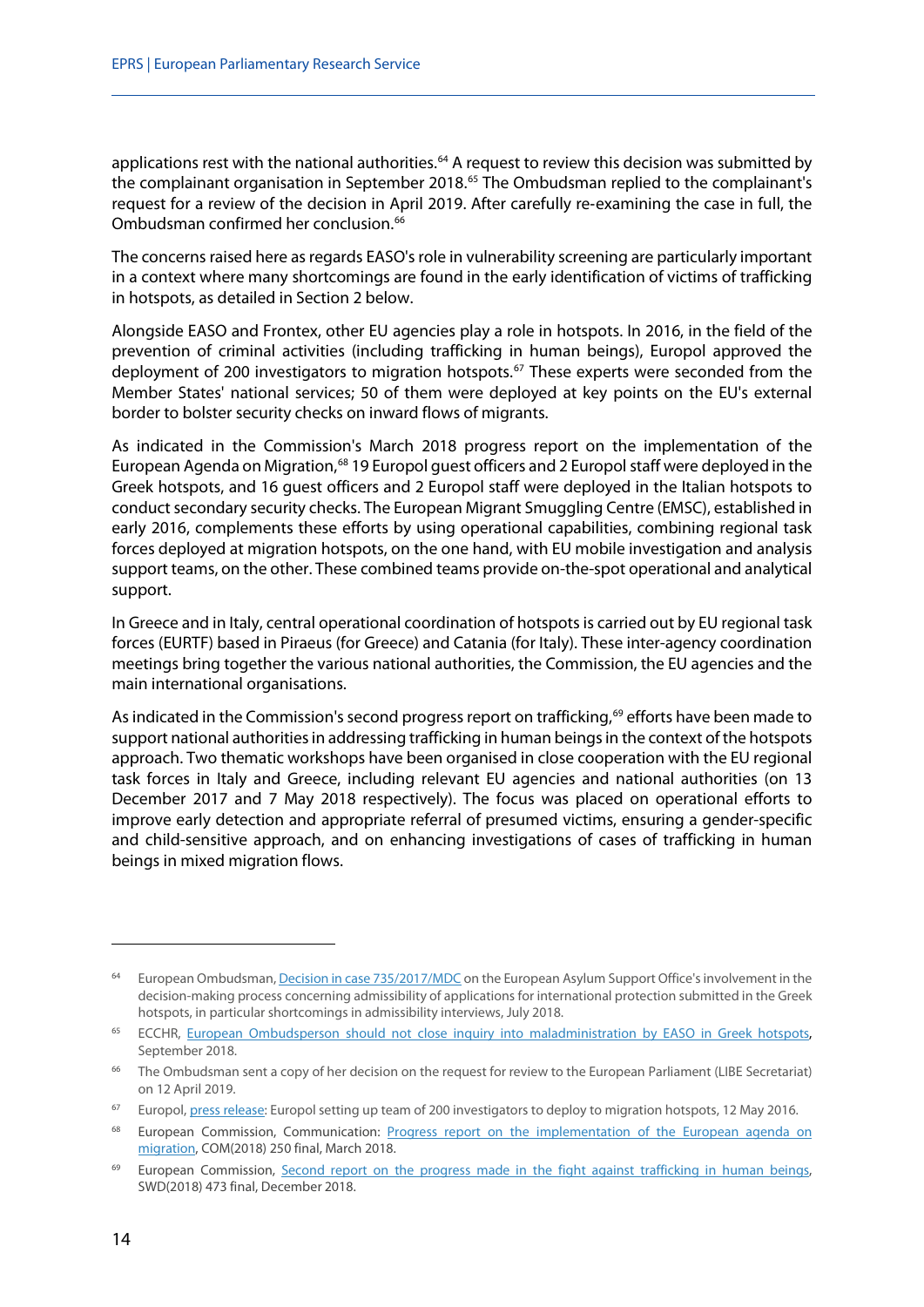# <span id="page-26-0"></span>1.5. Parliament's position and scope of the analysis

During the course of the eighth parliamentary term, the European Parliament assessed proper implementation of EU action in the field of trafficking regularly. In 2016 in particular, the FEMM committee drew up a report on the implementation, from a gender perspective, of the above-mentioned Anti-trafficking Directive.<sup>[70](#page-26-1)</sup> Parliament's implementation report was drafted with the support of factual evidence provided by the European Parliamentary Research Service (EPRS).<sup>[71](#page-26-2)</sup>

On the issue of trafficking in the context of migration flows, Parliament noted that asylum-seekers, refugees and migrants were particularly vulnerable to trafficking. It also pointed out the key role of EU agencies in the early identification of victims at EU borders and stressed the need for more gender-trained agency officers, especially in those Member States faced with increased mixed migratory flows. It finally emphasised that the hotspot approach should 'not be limited to quick processing and clearing of backlogs, but should include a proportionate anti-trafficking component geared towards the effective referral of potential victims'.

The aspects underlined in the Parliament's implementation report are the focus of the current analysis. The sections that follow cover the following issues in particular:

- Identification of victims: as described above and in the context of mixed migration flows, it is more than likely that among the migrants and refugees seeking international protection, a large number of whom come from conflict zones in sub-Saharan Africa, north Africa and the Middle East, many have been victims of trafficking in their countries of origin. Furthermore, during their journeys to Europe, asylum-seekers and migrants are exposed to additional risks of exploitation. Section 2 thus focuses on difficulties relating to victim detection, whether the victims were trafficked in their country of origins or en route to EU shores.
- ×. Protection of vulnerable groups: the above-mentioned risks of trafficking do not disappear when migrants and refugees reach EU soil. While waiting for their papers to be processed, they are still at risk of falling victim to exploitative individuals and/or networks. Section 3 thus looks at the extent to which reception facilities prevent trafficking from taking place, and how protection measures and follow-up procedures are properly implemented.

It should be noted that the scope of this analysis (with a focus on third-country nationals) should not minimise the equal need to support victims who are EU nationals and who have been trafficked within the EU, not least in the light of the key figures highlighted in Section 1.2.1.

<span id="page-26-1"></span> $70$  European Parliament, [Report on implementation of the Directive 2011/36/EU](http://www.europarl.europa.eu/doceo/document/A-8-2016-0144_EN.html) on preventing and combating trafficking in human beings and protecting its victims from a gender perspective (2015/2118(INI)), April 2016.

<span id="page-26-2"></span><sup>&</sup>lt;sup>71</sup> Amandine Scherrer and Helmut Werner (eds)[, Trafficking in Human Beings from a Gender Perspective,](http://www.europarl.europa.eu/thinktank/en/document.html?reference=EPRS_STU%282016%29581412) April 2016.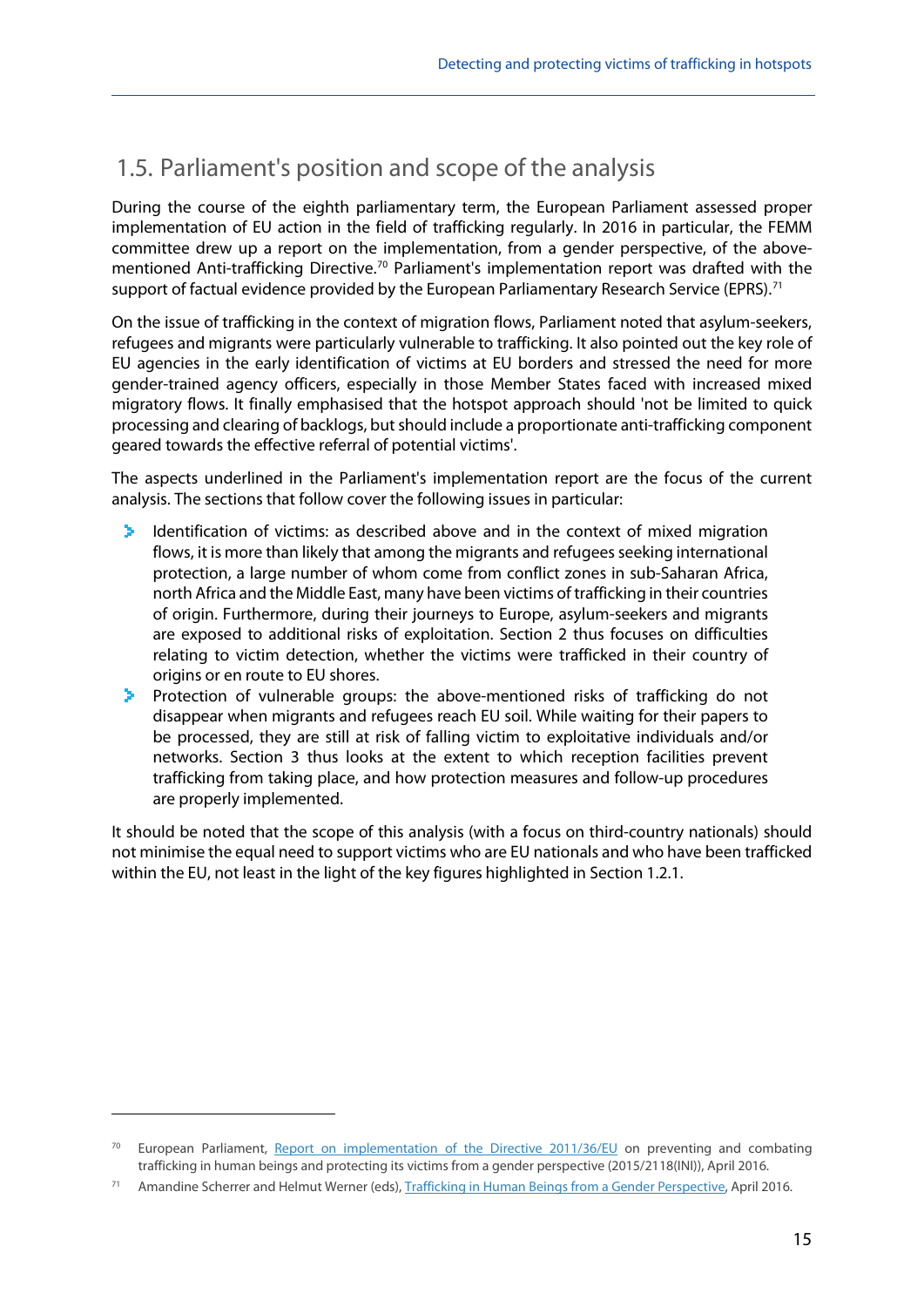# <span id="page-27-0"></span>2. Arrival in hotspots: detection of victims

# <span id="page-27-1"></span>2.1. Challenges relating to the assessment of vulnerabilities

The hotspot is usually the first place where the vulnerability of refugees and migrants arriving by sea can be picked up. This is where identification and registration of asylum-seekers and migrants is normally conducted, in the form of screening interviews. It is also at this stage that unaccompanied children are identified.

As the legal settings in which the hotspots operate in Greece and Italy differ, significant variations in these processes need to be taken into account. In Greece, after the EU-Turkey Statement of March 2016, the examination of the asylum claims often takes place while people stay in the hotspots. In Italy, the hotspots are only used for registration, security screening and immediate assistance purposes.[72](#page-27-2) As developed in Section 3, the length of the stay in hotspots does have an impact on the protection of vulnerable people, including victims of trafficking.

Opportunities for detecting victims when they have arrived in hotspots are also affected by a number of practical issues.<sup>[73](#page-27-3)</sup>

- At the disembarkation stage, the procedures in place include preliminary medical screening. Whereas theoretically this stage could be the first opportunity to identify vulnerable people (where national police, with the support of Frontex, carry out the initial screening procedure), the screening forms currently used in Greece and Italy only serve to collect identity data and do not contain questions allowing vulnerabilities to be flagged.[74](#page-27-4)
- In hotspots, there is very limited space for a personalised approach: interviews are often conducted very quickly, in a limited number of languages, and often in ways that are not adequate given the level of stress, shock and anxiety refugees and migrants are experiencing.
- $\blacktriangleright$  If and when a refugee or a migrant has shared information with doctors and healthcare providers giving grounds to believe that such a person is a possible victim of trafficking, the lack of clear referral procedures and an extreme workload have often prevented doctors from taking this information any further.
- $\blacktriangleright$  Even if a person has been identified as a victim, there is often no explicit path of protection for them.

Therefore, the task of detecting victims of trafficking is fraught with many difficulties. These shortcomings have raised many concerns, as properly identifying a migrant as a victim of trafficking will determine the follow-up procedures that will apply to them, as detailed in Section 3.2.

However, as described hereafter, efforts have been made to clarify and strengthen the procedures in place in hotspots in order to improve vulnerability screening.

<span id="page-27-2"></span><sup>72</sup> Ibid, p.16.

<span id="page-27-3"></span><sup>&</sup>lt;sup>73</sup> OSCE, From reception to recognition: Identifying and protecting human trafficking victims in mixed migration flows, 2017.

<span id="page-27-4"></span><sup>&</sup>lt;sup>74</sup> FRA[, Update of the 2016 opinion on fundamental rights in the hotspots set up in Greece and Italy,](https://fra.europa.eu/en/opinion/2019/migration-hotspots-update) March 2019.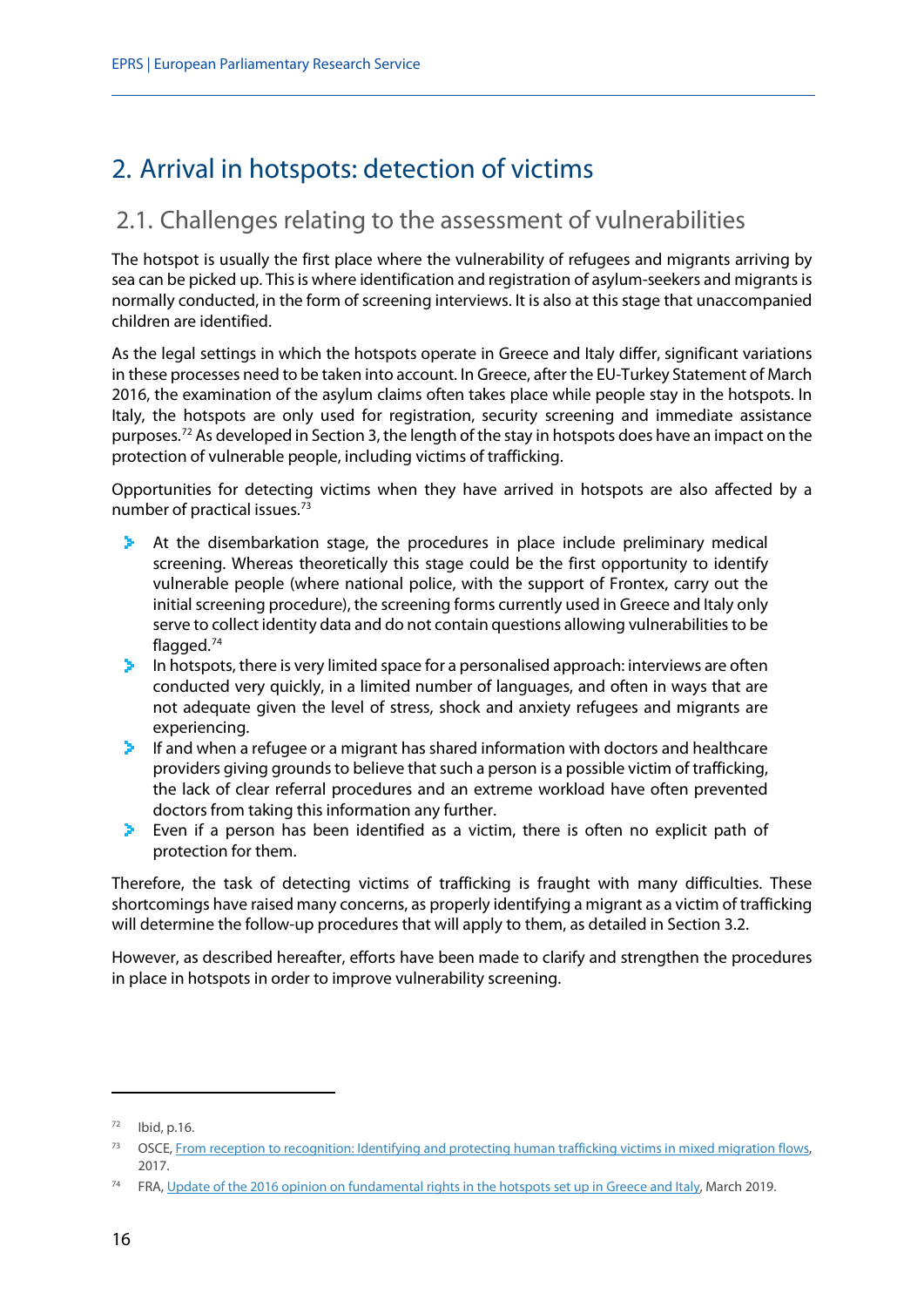# <span id="page-28-0"></span>2.2. Key actors and procedures

At national level, responsibility for identifying victims of human trafficking and overseeing related assistance ultimately lies with a specifically mandated government agency. However, procedures relating to the identification of vulnerabilities are in reality implemented by a considerable number of actors, including national authorities, NGOs, EU agencies and international organisations.<sup>[75](#page-28-2)</sup> As a result, identification and referral of vulnerable people is a shared responsibility of all actors operating in the hotspots.[76](#page-28-3) As reported in the European Commission's second progress report, Member States experiencing arrivals of mixed migration flows (such as Italy and Greece) point to difficulties in establishing the identities of migrants and detecting victims or potential victims of trafficking.[77](#page-28-4)

### <span id="page-28-1"></span>2.2.1. Greece

**.** 

Despite the EU-Turkey Statement, the eastern Mediterranean route (from Turkey to Greece – see Section 1) has remained a busy migratory route into Europe and accounted for more than half of irregular migrants detected at EU borders in April 2019.<sup>[78](#page-28-5)</sup> Therefore, in 2019, the level of overcrowding still remains a significant concern in the Greek hotspots (particularly on the islands of Samos and Lesvos). When the FRA visited Samos in December 2018, the hotspot was hosting over 4 000 people, more than six times its intended capacity.

In Greece, the authority responsible for the management of the hotspots is the Reception and Identification Service (RIS). As described by the FRA, despite efforts to coordinate each hotspot, there are many challenges when it comes to improving reception conditions. These relate to unclear procurement procedures and short-term and precarious staffing. Furthermore, the RIS does not provide most of the services provided on the ground directly.<sup>[79](#page-28-6)</sup>

As regards efforts in the field of anti-trafficking, the National Centre for Social Solidarity (EKKA) is the principal government agency coordinating the work of all anti-trafficking stakeholders in the framework of the Greek national referral mechanism (implemented in 2017).<sup>[80](#page-28-7)</sup> The latter became fully operational in January 2019. The FRA notes significant improvements in identifying vulnerable people since its first opinion in 2016:

- $\blacktriangleright$  Where a lack of clear standard operating procedures (SOPs) was reported in 2017, <sup>[81](#page-28-8)</sup> Greece has now adopted SOPs for the hotspots; these define the role and responsibilities of each actor.
- The relevant actors working in the Greek hotspots have agreed on a vulnerability template, which, together with an accompanying operational manual, helps ensure a coordinated response to the protection needs of people identified as vulnerable.

<span id="page-28-2"></span> $75$  Ibid. For instance, the army is responsible for food distribution and for the purchase of non-food items, while social, psychosocial and medical services are provided by the Hellenic Centre for Disease Control and Prevention (KEELPNO). UNHCR provides cash assistance, while security is the responsibility of the police.

<span id="page-28-3"></span><sup>&</sup>lt;sup>76</sup> FRA[, Update of the 2016 opinion on fundamental rights in the hotspots set up in Greece and Italy,](https://fra.europa.eu/en/opinion/2019/migration-hotspots-update) op.cit.

<span id="page-28-4"></span><sup>77</sup> European Commission, Second progress report, op.cit.

<span id="page-28-5"></span><sup>&</sup>lt;sup>78</sup> Frontex[, Migratory situation in April](https://frontex.europa.eu/media-centre/news-release/migratory-situation-in-april-fewer-migrants-reach-europe-l3XvUn) – Fewer migrants reach Europe, 2019.

<span id="page-28-6"></span><sup>79</sup> FRA[, Update of the 2016 opinion on fundamental rights in the hotspots set up in Greece and Italy,](https://fra.europa.eu/en/opinion/2019/migration-hotspots-update) p.27.

<span id="page-28-7"></span><sup>80</sup> Council of Europe, Group of Experts on Action against Trafficking in Human Beings (GRETA), Report concerning the [implementation of the Council of Europe Convention on Action against Trafficking in Human Beings by Greece,](https://rm.coe.int/greta-2017-27-fgr-gre-en/168075f2b6) First evaluation round, October 2017.

<span id="page-28-8"></span>ECA[, Special report no 06/2017:](https://www.eca.europa.eu/en/Pages/DocItem.aspx?did=41222) EU response to the refugee crisis: the 'hotspot' approach, April 2017.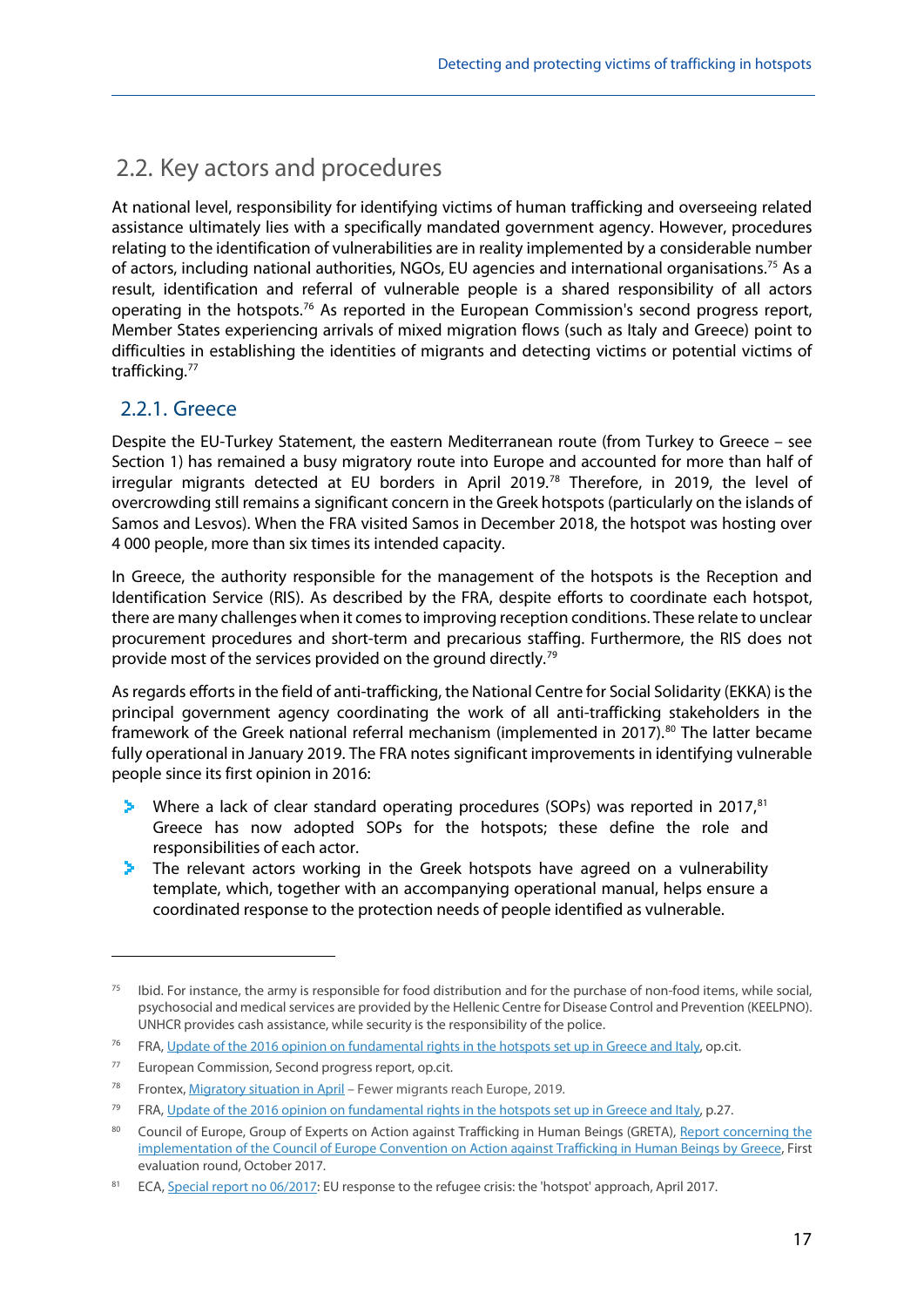- $\blacktriangleright$  The Hellenic police have appointed focal points for trafficking in human beings on each island.
- **NGOs carry out awareness raising sessions on the islands and provide support in** individual cases. A number of asylum caseworkers have thus received training on detecting, during the asylum interview, indications that an applicant is a possible victim of trafficking in human beings.

However, the FRA mitigates the impacts of these measures on the ground, underlining a lack of professional staff in hotspots, including doctors, psychologists and interpreters, which in addition leads to significant procedural delays in some hotspots.<sup>[82](#page-29-0)</sup> As a result, the number of victims identified in Greece remains extremely low. Attempts to address the lack of trained professionals are currently being made through a specific EU-funded project (Project Philos, funded by the Asylum, Migration and Integration Fund – AMIF), whereby the Hellenic Centre for Disease Control and Prevention (KEELPNO) aims to recruit dedicated staff on the ground. In addition to these difficulties, the living conditions in hotspots and the lack of provision of safe accommodation on the islands before the transfer to safe houses on the mainland remains challenging (see below in Section 3).

In relation to the supporting role of EU agencies and under the conditions laid down in the Article 13 of the EASO Regulation, EASO conducts large operations in the Greek hotspots, as mentioned in Section 1.4.

EASO performs a wide range of operational activities including support with the processing of applications under the border and the regular asylum procedure, information provision, the handling of outgoing Dublin 'take charge' requests,<sup>[83](#page-29-1)</sup> the enhancement of the Greek Asylum and Reception system and the training of Greek personnel.<sup>[84](#page-29-2)</sup> Since 2016, the Greek government has made a number of amendments in its legislative *acquis*in order to allow EASOto support the asylum procedure and the annual operating plans outline the activities planned and the dedicated support provided by EASO.[85](#page-29-3)

These successive operating plans set out the role and tasks performed by EASO in Greece. These include:[86](#page-29-4)

- **E** legal advice to Greek authorities on vulnerabilities with a view to handling outgoing Dublin requests to other Member States;
- $\blacktriangleright$  the training of selected caseworkers on vulnerable groups and practical support to enhance the identification and quality of the Asylum Service and Reception and Identification Service (RIS) response to vulnerable applicants, which includes the development of standard operating procedures for carrying out vulnerability assessments in the asylum procedure and reception system;
- $\blacktriangleright$  furthermore, EASO plays a key role in the implementation of the EU-Turkey Statement, where vulnerability assessment is explicitly stated as a deliverable in order to identify vulnerable persons and refer them to the appropriate procedure. In practice, EASO

<span id="page-29-0"></span><sup>&</sup>lt;sup>82</sup> FRA[, Update of the 2016 opinion on fundamental rights in the hotspots set up in Greece and Italy,](https://fra.europa.eu/en/opinion/2019/migration-hotspots-update) p.47.

<span id="page-29-1"></span><sup>&</sup>lt;sup>83</sup> A 'take charge request' is a request to another Dublin country to take charge of your application (to accept responsibility for it).

<span id="page-29-2"></span><sup>84</sup> EASO[: Types of operations](https://www.easo.europa.eu/operational-support/types-operations) (section on Greece).

<span id="page-29-3"></span><sup>85</sup> [2019 operating plan agreed by EASO and Greece,](https://www.easo.europa.eu/sites/default/files/OP-Greece-2019.pdf) Valletta Harbour and Athens 19 December 2018. To be updated with the EASO next annual report - 24 June 2019.

<span id="page-29-4"></span><sup>&</sup>lt;sup>86</sup> ECRE, The concept of vulnerability in European asylum procedures, p.29.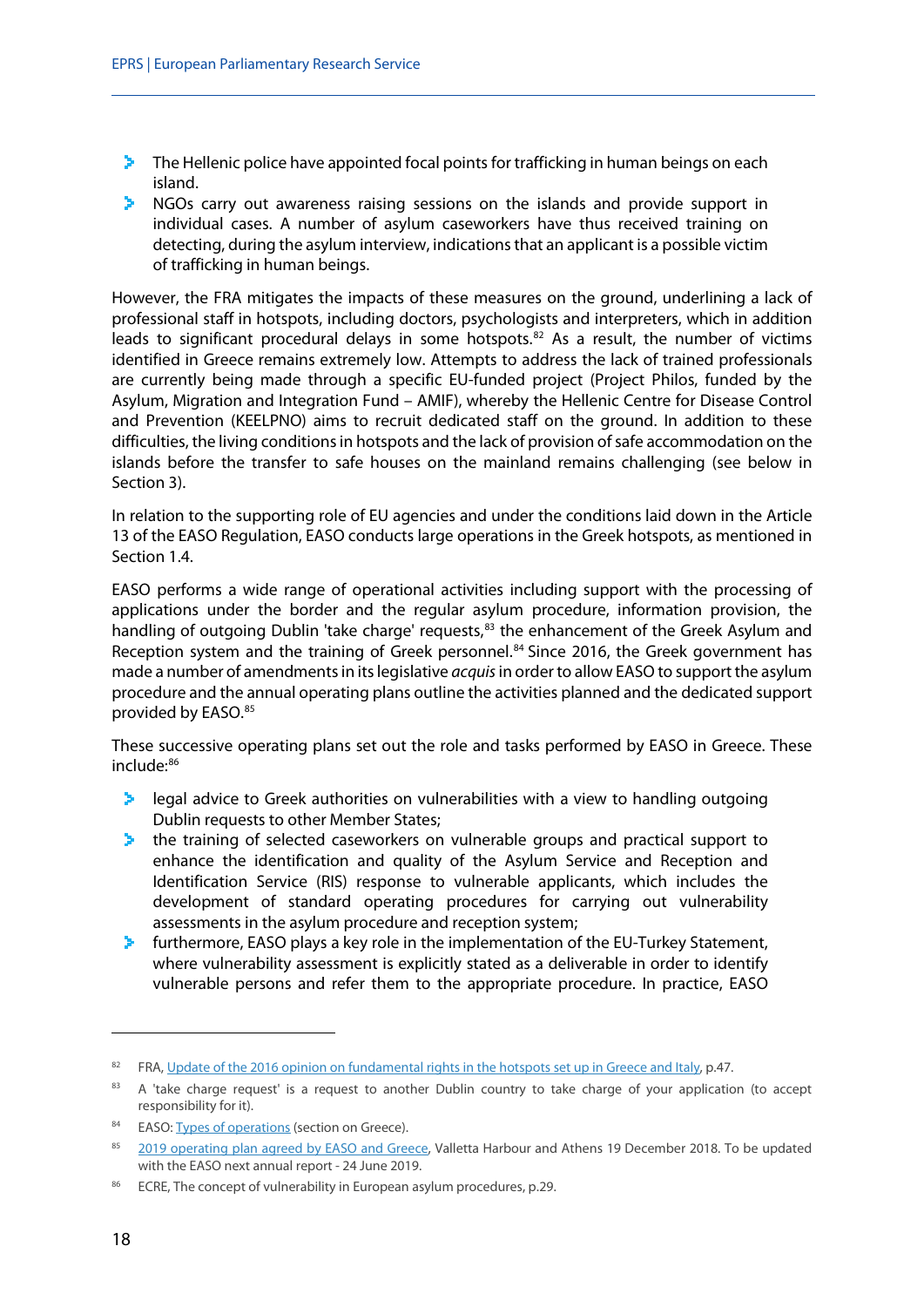assists Greece with identifying vulnerable applicants on the eastern Aegean islands, as these are exempt from the fast-track border procedure applicable since 20 March 2016.

In May 2018, a reform introduced the possibility for Greek-speaking EASO personnel to take part in the regular procedure.<sup>87</sup> The law provides that in the event of urgent need, EASO personnel can carry out any administrative procedure needed for processing applications. EASO caseworkers have conducted interviews under the regular procedure since the end of August 2018.

As detailed in Section 1.4., the expanding role of EASO, especially in Greece, has led to controversies. It should be however noted that EASO has recently deployed efforts to mainstream aspects relating to vulnerable groups in all its activities, to encourage policy coherence in this field, including in the context of operational support.<sup>[88](#page-30-1)</sup> EASO has for instance developed a specific tool with national experts, EU representatives, UNHCR and the European Council on Refugees and Exiles (ECRE): the tool for identification of persons with special needs (IPSN),<sup>[89](#page-30-2)</sup> to facilitate the timely identification of people with special procedural and/or reception needs. It can be used at any stage of the asylum procedure and at any stage in the reception process. This tool is an interactive platform that allows relevant staff to identify special needs by detecting certain indicators that may be observed or came across based on different pieces of evidence (information in the application for international protection, medical evidence, statements during the personal interview, etc.). In addition to identification indicators, the tool suggests generic guidance on the special procedural guarantees and reception support that could be offered to the applicant in the EU context.

The tool generates a report summarising the identification information and outlining the potentially necessary action to take. While the report has editable fields to include further information, they are not processed or saved in the online tool and are therefore protected from interference.

The categories of persons with special needs in this tool include those explicitly mentioned in the above-mentioned Article 21 of the Reception Conditions Directive (see Section 1.3), as well as two categories added based on the information collected regarding current EU practices, in particular LGBTI applicants and people with gender-related special needs.

In addition, EASO has developed new training modules, focusing on vulnerable applicants, such as children, victims of trafficking or persons at risk, because of their gender or sexual orientation.<sup>[90](#page-30-3)</sup> In 2018 EASO launched the 'Expert Network on Vulnerability', incorporating activities formerly implemented under the EASO Network on Activities on Children (ENAC) and the EASO Expert Network on Trafficking in Human Beings (EASO THBNet) and held its first meetings. The purpose of this network is to improve the identification and response to the special needs of vulnerable persons by reinforcing practical cooperation between members on issues relating to vulnerable persons in need of international protection in a mainstreamed manner.<sup>[91](#page-30-4)</sup>

Finally, in addition to these recent efforts of EASO, the FRA plays an important role in ensuring respect for fundamental rights in hotspots. This includes work carried out in the context of the updated opinion and the preparation of short videos on fundamental rights for EASO and Frontex experts deployed in the hotspots. Furthermore, the FRA regularly participates in meetings of the EU regional task force (EURTF) in Greece where fundamental rights issues are discussed. The European

<span id="page-30-0"></span><sup>87</sup> ECRE[, Country report for Greece](http://www.asylumineurope.org/reports/country/greece) (updated version from December 2018).

<span id="page-30-1"></span><sup>88</sup> EASO Single Programming Document, Multiannual Programming 2019-2021, [Work Programme 2019.](https://www.easo.europa.eu/sites/default/files/1_SPD2019-21%20Revision%201%20-%20adopted%2020181127.pdf)

<span id="page-30-2"></span><sup>89</sup> EASO[, Presentation of the IPSN.](https://ipsn.easo.europa.eu/)

<span id="page-30-3"></span><sup>90</sup> To be updated with the new EASO annual report –24 June.

<span id="page-30-4"></span><sup>91</sup> EAS[O Annual Report on the Situation of Asylum in the EU 2018,](https://www.easo.europa.eu/sites/default/files/easo-annual-report-2018-web.pdf) June 2019.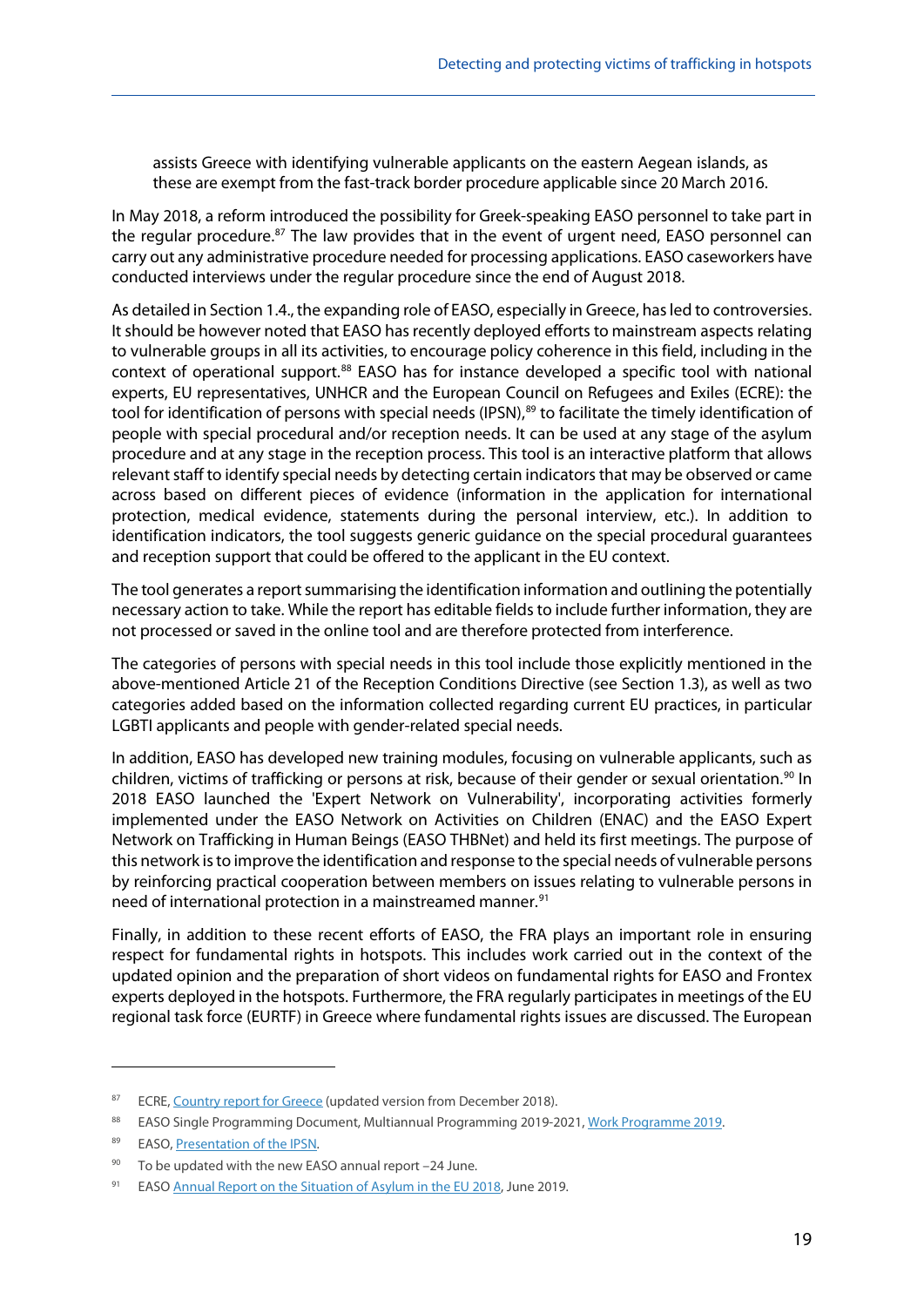Commission has deployed an expert to Athens focusing on vulnerable people who also prepares updates on child protection for the EURTF meeting.

As mentioned above (Section 1), the Commission organised two thematic workshops in close cooperation with the EU regional task forces in Italy and Greece, including relevant EU agencies and national authorities (on 13 December 2017 and 7 May 2018 respectively). The focus was placed on operational efforts to improve early detection and appropriate referral of presumed victims, ensuring a gender-specific and child-sensitive approach, and on enhancing investigations of cases of trafficking in human beings in mixed migration flows.

### <span id="page-31-0"></span>2.2.2. Italy

In Italy, the Department for Equal Opportunities under the Presidency of the Council of Ministers is responsible for the overall system of identification, assistance and protection of victims of trafficking, combining law enforcement and services run by public social bodies and NGOs.

The IOM, UNHCR, and Save the Children have contracts with the Ministry of the Interior for entire areas of competence such as legal information, identification of vulnerable persons and child care.<sup>[92](#page-31-1)</sup>

The IOM plays a key role in Italian hotspots. The organisation intervenes in three main areas: early identification of potential victims of trafficking at landing points and in the reception centres; assistance and referrals to the competent authorities; and training and capacity-building activities. Through the Aditus project,<sup>[93](#page-31-2)</sup> IOM has deployed mobile teams to facilitate the early identification and referral of victims of trafficking among new arrivals. Areas of intervention include legal counselling activity at landing points for all migrants (thus promoting early identification and protection of victims of trafficking and unaccompanied minors), as well as the provision of training on counter trafficking and counter-exploitation schemes and the monitoring of reception standards.

EASO is furthermore mandated in Italian hotspots to support the Italian authorities on a defined range of provisions. In December 2018, EASO, the Italian Ministry of the Interior and the Ombudsperson for Children and Adolescents signed a new operating plan valid for 2019.<sup>[94](#page-31-3)</sup> In this framework, EASO currently provides the Italian authorities with support in the following areas:

- **E** designing an information provision system and developing SOPs, referral pathways and a monitoring system for Dublin cases;
- $\blacktriangleright$  lodging applications for international protection;
- processing of first instance decisions and follow-up with regard to appeals at territorial commissions;
- processing of the Dublin procedures at the Dublin Unit
- strengthening the Italian country of origin information (COI) unit in standardising high quality COI used in the asylum decision process;
- implementing a system to monitor and manage the reception system;
- supporting the Italian Ombudsperson for Children and Adolescents with capacity building activities for volunteer guardians;
- $\blacktriangleright$  organising training activities aimed at boosting the technical capacity of immigration police in registering asylum requests.

<span id="page-31-1"></span><sup>&</sup>lt;sup>92</sup> ECRE[, Country report for Italy](http://www.asylumineurope.org/sites/default/files/report-download/aida_it_2018update.pdf) (updated version from December 2018).

<span id="page-31-2"></span><sup>93</sup> Further details can be found on th[e IOM website.](https://italy.iom.int/en/activities/assistance-vulnerable-groups-and-minors-/ADITUS) The Aditus project is co-funded by the Italian Ministry of the Interior and the EU, through the Asylum Migration and Integration Fund.

<span id="page-31-3"></span><sup>94</sup> [Operating plan agreed by EASO and Italy,](https://www.easo.europa.eu/sites/default/files/OP-Italy-2019.pdf) Valletta Harbour and Rome 19 December 2018.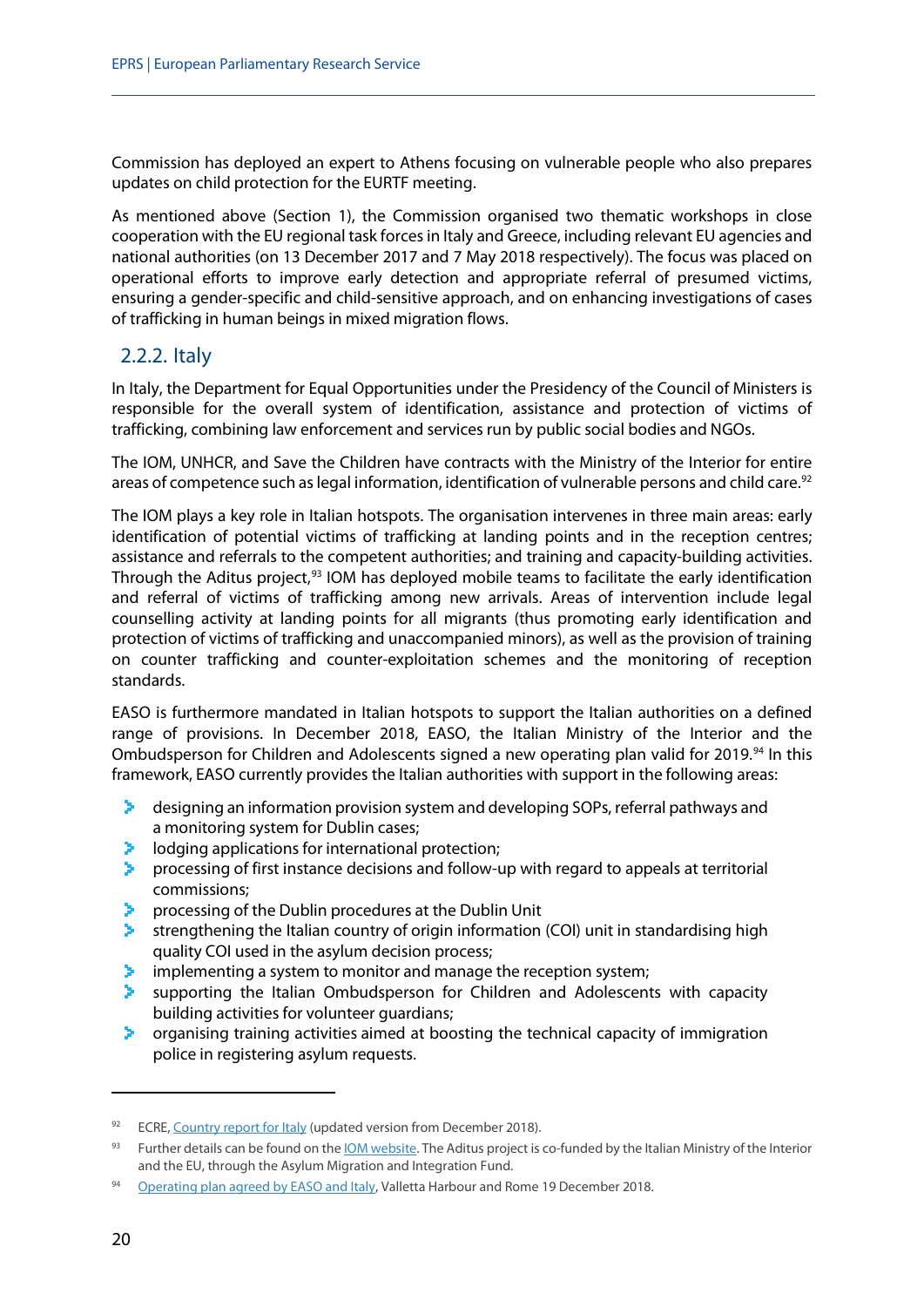In the course of 2018, the agency deployed 373 different experts in Italy, who performed a variety of tasks, including vulnerability assessment.<sup>[95](#page-32-0)</sup>

Coordination among different actors tasked with responding to the needs of vulnerable people has improved at many levels since the beginning of the refugee crisis and the implementation of the first hotspots. The reduced number of arrivals in Italy since July 2017 has also resulted in better conditions in the hotspots (see Section 3.1.2 below). However, the Council of Europe monitoring body on trafficking in human beings (GRETA) recently underlined the lack of dedicated procedures to identify and protect victims of trafficking in human beings upon arrival.<sup>[96](#page-32-1)</sup>

Challenges in early detection of potential victims have important consequences as regard the implementation of referral procedures. They furthermore persist in a context in which fundamental rights concerns are growing concerning the ways the current Italian authorities are managing migration issues. These aspects are developed below.

<span id="page-32-0"></span><sup>95</sup> Information supplied to ECRE by EASO - Information provided by EASO, 13 February 2019.

<span id="page-32-1"></span><sup>96</sup> GRETA, Report concerning the implementation of the Council of Europe Convention on Action against Trafficking in [Human Beings by Italy,](https://rm.coe.int/greta-2018-28-fgr-ita/168091f627) January 2019, para148.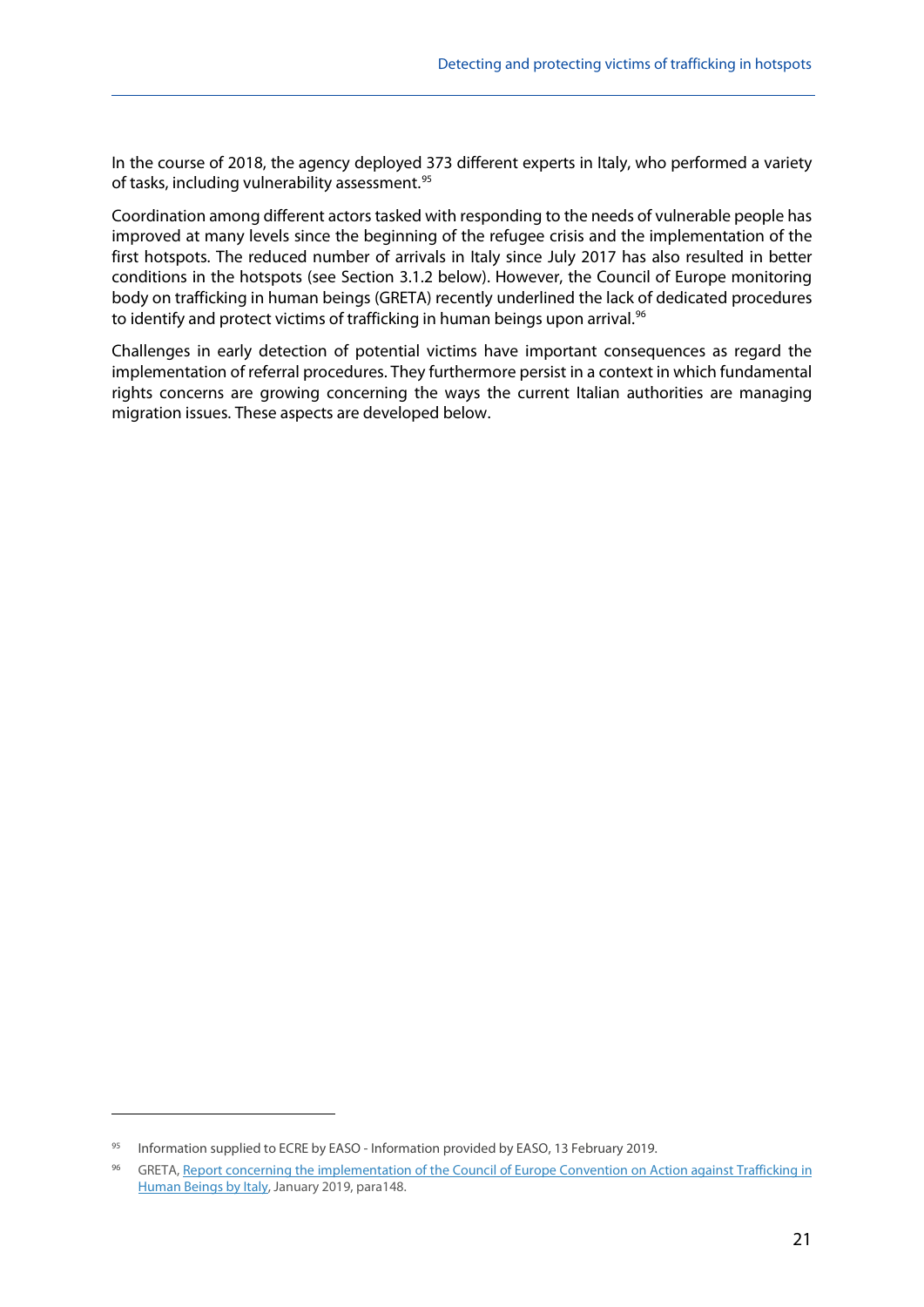# <span id="page-33-0"></span>3. Reception, protection and referral procedures in hotspots

In addition to difficulties relating to victim identification at an early stage upon arrival on EU shores, the living conditions in reception centres increase the risks of further exploitation for vulnerable groups while they are waiting for their papers to be processed and/or their referrals to be effective.

Many concerns have been raised about the reception conditions in hotspots with respect to the effectiveness of vulnerability screenings, the availability of interpreters and mediation services, the number of people accommodated at the facilities, and their access to healthcare.<sup>[97](#page-33-3)</sup>

# <span id="page-33-1"></span>3.1. Reception conditions and risks of trafficking/exploitation

As described above (Section 1.3), the Reception Conditions Directive explicitly recognises in its Article 21 victims of trafficking as 'vulnerable groups'. While Member States are expected to provide reception conditions in line with the directive, these conditions differ significantly in Greece and Italy. In both Italy and Greece (but to a different extent due to the length of stay in hotspots), concerns have been raised as regard the lack of safe spaces exposing the most vulnerable to the risk of abuse and violence. Consequently, it is not only victims of trafficking arriving on EU shores who are at risk of further exploitation: stays in hotspots can also produce new victims of trafficking and exploitation.

### <span id="page-33-2"></span>3.1.1. Greece

#### Overall reception conditions

The situation in the Greek hotspots continues to raise many concerns as regards the reception and living conditions of migrants, which remain sub-standard. The UNHCR recently reiterated these concerns and reported on the 'abhorrent' conditions in the centres in Samos and Lesvos. It called on the authorities in Greece to take urgent steps to address the humanitarian situation for around 11 000 asylum-seekers on these islands.<sup>[98](#page-33-4)</sup> In its 2019 opinion of the hotspots, the FRA echoed these concerns, underlining the 'undignified conditions' in which refugees and migrants are 'trapped'.<sup>[99](#page-33-5)</sup>

The FRA outlines several contributing factors to this worrisome situation. These include procurement, staffing and coordination challenges, as detailed in Section 2.2.1. It also stresses that the application of the EU-Turkey Statement of 18 March 2016 led to longer stays in the hotspots, thus compounding already poor reception and living conditions. Whereas before the adoption of the Statement, migrants arriving were transferred to the mainland once the initial identification, registration and fingerprinting had been completed in the hotspots, the situation changed with the application of the Statement's provisions. New arrivals to Greece were from then on also to lodge their asylum application directly at the hotspot; this requirement changed the transit period from a few days to several months (until a decision is taken).

On average, people stay over five months on the eastern Aegean islands. Since the infrastructure and the services offered in the hotspots are not designed for long-term stays, problems with overpopulation and poor material conditions in the transit camps have increased. These conditions

<span id="page-33-3"></span><sup>97</sup> Wouter van Ballegooij and Cecilia Navarra, [The cost of non-Europe in asylum policy,](http://www.europarl.europa.eu/thinktank/en/document.html?reference=EPRS_STU(2018)627117) EPRS, October 2018; Médecins sans Frontières[, Confronting the mental health emergency on Samos and Lesvos,](https://reliefweb.int/sites/reliefweb.int/files/resources/2017_10_mental_health_greece_report_final_low.pdf) 2017.

<span id="page-33-4"></span><sup>98</sup> UNHCR, UNHCR urges Greece to accelerate emergency measures to address conditions on Samos and Lesvos, November 2018.

<span id="page-33-5"></span><sup>99</sup> FRA[, Update of the 2016 opinion on fundamental rights in the hotspots set up in Greece and Italy,](https://fra.europa.eu/en/opinion/2019/migration-hotspots-update) p.22.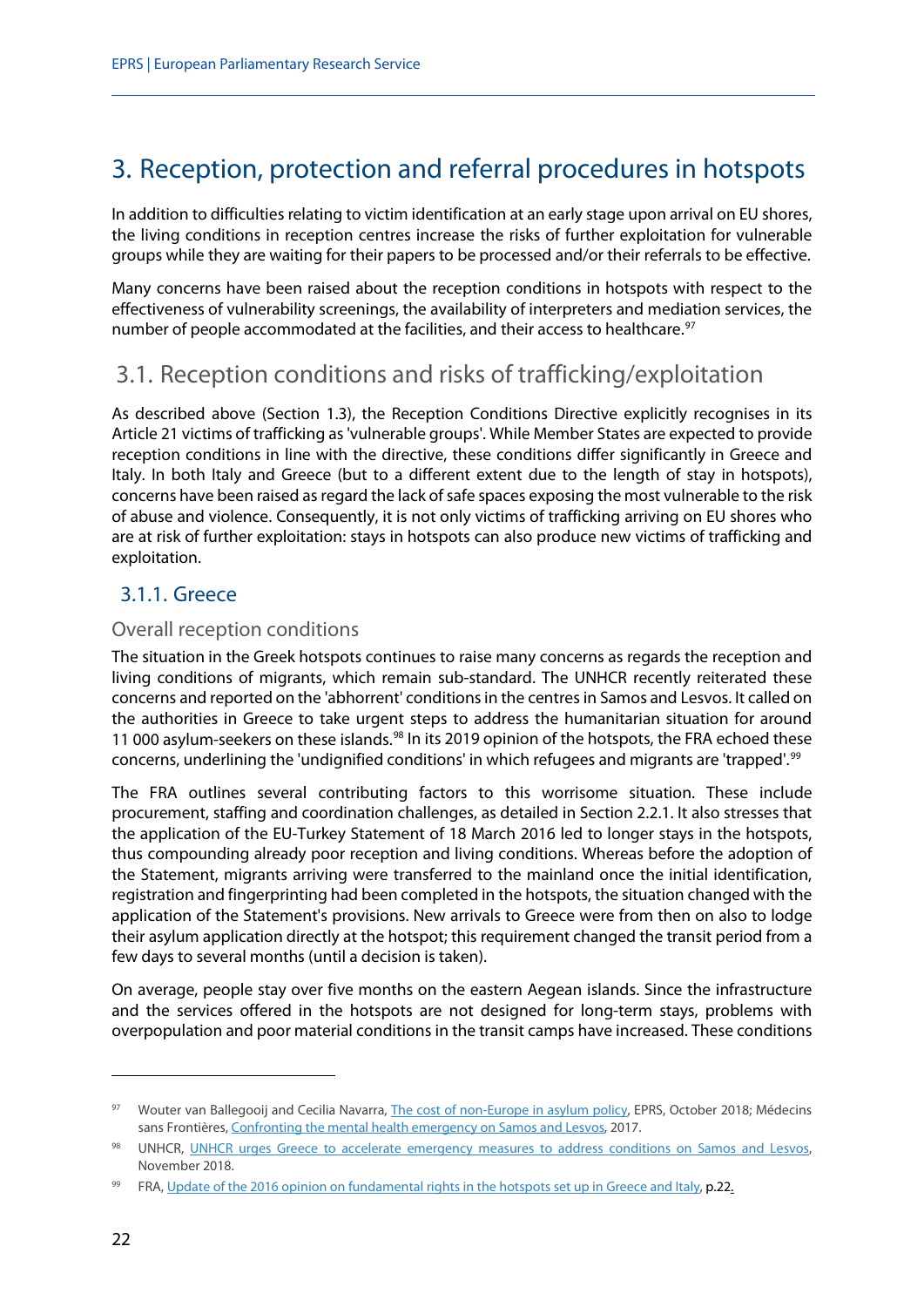increase the risks of further exploitation for vulnerable groups while they are waiting for their papers to be processed and/or their transfers in other locations to be carried out.

#### Related risks of trafficking and exploitation

As noted in Section 2.2.1, the persisting challenges relating to early identification of victims of trafficking mean that the number of victims of trafficking identified in Greece as part of mixed migration flows remains extremely low. It therefore remains hard to assess whether victims of trafficking are subject to further exploitation once they arrive in hotspots.

However, what is certain is that stays in hotspots present many safety-related challenges and risks of exploitation, especially for vulnerable groups. The FRA notes in this respect that children represent the largest vulnerable group on the Greek islands and that security gaps in the hotspots affect them, and women, disproportionately.

When it comes to children, according to UNHCR, some 14 700 refugees and migrants are currently residing on the eastern Aegean islands. Women account for 20 % and children for 31 %, of whom more than 60 % are under 12 years old. Approximately 18 % of the children are unaccompanied.<sup>[100](#page-34-0)</sup>

Whereas, in principle, vulnerable groups are supposed to be transferred to other facilities, new arrivals in Greece, including children, stay in the hotspots until a place for them in another reception facility becomes available.<sup>[101](#page-34-1)</sup> In that respect, the FRA notes that whereas the overall number of unaccompanied children in Greece has increased sharply since 2017, the number of places available in long-term accommodation has decreased significantly in the last two years, thus resulting in longer stays for children in hotspots.

Frontex recently underlined how the context of migration had further exacerbated children's vulnerabilities. Its 2018 report describes how, upon arrival in Europe, unaccompanied children become the perfect target for traffickers and how they are exposed to severe risks of trafficking and subsequent exploitation. The report also stresses that hotspots 'increase the vulnerability of these children, particularly where the centres lack adequate conditions (i.e. weak or non-existent protective structures) or the children share overcrowded facilities with adults not related or unknown to them'.<sup>[102](#page-34-2)</sup> The FRA furthermore casts doubt on the proper and overall application of the EU requirement to vet the staff working with children in Greek hotspots, in order to make sure that persons who have been convicted for certain offences against children are not in contact with them $103$ 

In the absence of their parents, unaccompanied children need a guardian to support them during their stay, safeguarding the child's best interests and his/her general wellbeing. This is a requirement of the Convention on the Rights of the Child and Article 24 of the Charter. In that regard Greece has now adopted new guardianship laws. The European Commission is funding a transitional programme bringing together UNHCR, the Greek Ministry of Labour and the Greek NGO Metadrasi to fill the gap until the new law is fully implemented on the ground.<sup>[104](#page-34-4)</sup>

Despite these improvements, as most of the hotspots are not designed in a protection-sensitive manner, stays in hotspots can lead to dangerous situations for all the people staying in these facilities, but especially for women and children. In its 2017-2018 annual report and its country

<span id="page-34-0"></span><sup>100</sup> UNHCR, Aegean Islands Weekly Snapshot[, 4-10 February 2019.](https://reliefweb.int/report/greece/greece-aegean-islands-weekly-snapshot-4-10-february-2019)

<span id="page-34-1"></span><sup>&</sup>lt;sup>101</sup> FRA[, Update of the 2016 opinion on fundamental rights in the hotspots set up in Greece and Italy,](https://fra.europa.eu/en/opinion/2019/migration-hotspots-update) p.41.

<span id="page-34-2"></span><sup>&</sup>lt;sup>102</sup> Frontex[, Risk Analysis for 2018,](https://frontex.europa.eu/assets/Publications/Risk_Analysis/Risk_Analysis/Risk_Analysis_for_2018.pdf) p.37 and seq.

<span id="page-34-3"></span><sup>&</sup>lt;sup>103</sup> FRA[, Update of the 2016 opinion on fundamental rights in the hotspots set up in Greece and Italy,](https://fra.europa.eu/en/opinion/2019/migration-hotspots-update) p.45.

<span id="page-34-4"></span><sup>&</sup>lt;sup>104</sup> FRA[, Update of the 2016 opinion on fundamental rights in the hotspots set up in Greece and Italy,](https://fra.europa.eu/en/opinion/2019/migration-hotspots-update) p.40.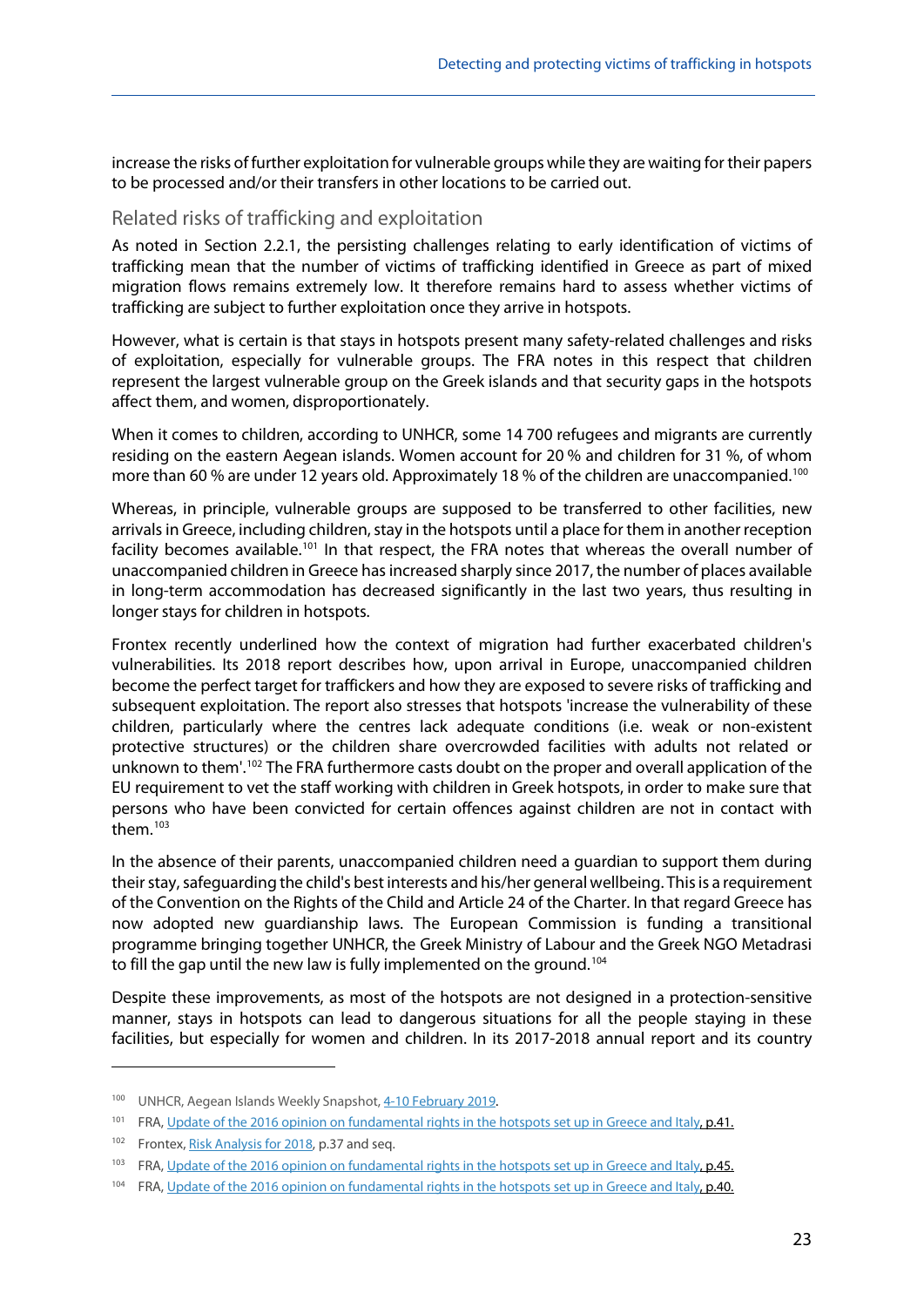report on Greece, Amnesty International drew attention to the fact that security was the main source of concern in many of the Greek hotspots, affecting mostly women and children.<sup>[105](#page-35-1)</sup> The UNHCR has expressed similar concerns on numerous occasions, especially in relation to the high number of reports it has received of sexual and gender-based violence being perpetrated against women.[106](#page-35-2)

The prevention of sexual and gender-based violence is required by Article 18 (4) of the Reception Conditions Directive. In its assessment of the proper implementation of this provision in the Greek hotspots, the FRA notes that while genuine efforts have been made in this area (there is more awareness about the issue, including as part of the standard operating procedures in all reception facilities in Greece, as described above), the impact of these efforts remains limited. This is due to the fact that hotspots are constantly overcrowded in Greece. As a result, people are sometimes obliged to sleep rough inside the hotspot or are placed in the same containers together with unrelated men and women. The FRA moreover notes that access to sanitary facilities for women and girls at night remains dangerous for those who do not stay in containers that have toilets and showers. Furthermore, victims are often hesitant to report violence due to a lack of female reporting officers.

### <span id="page-35-0"></span>3.1.2. Italy

#### Overall reception conditions

While the challenges analysed in Section 2.2.2 persist in relation to the lack of dedicated procedures to identify and protect victims of trafficking in human beings upon arrival in hotspots in Italy, reception conditions on the other hand have improved in the last two years. The implementation of the memorandum of understanding with Libya (see 1.2.2.) has led to fewer arrivals since July 2017. By way of illustration, on 25 February 2019, two of the hotspots (Lampedusa and Pozzallo) were empty and the one in Messina was hosting only 23 people.<sup>[107](#page-35-3)</sup> While in its 2017 report, GRETA highlighted concerns relating to overpopulation in Italian hotspots,<sup>[108](#page-35-4)</sup> the current situation is thus very different.

In Italy, as already mentioned, hotspots serve only registration, security screening and immediate assistance purposes. Therefore, people usually stay in the hotspots for up to a few days only.<sup>[109](#page-35-5)</sup>

Children who are unaccompanied are in most cases swiftly transferred to open facilities and child protection measures by the agency managing the hotspots have significantly improved. However, again, unaccompanied children may stay in hotspots for a prolonged time until an appropriate place

<span id="page-35-1"></span><sup>&</sup>lt;sup>105</sup> See: Amnesty International[, Annual report 2017/2018,](https://www.amnesty.org.uk/files/2018-02/annualreport2017.pdf) 2018.

<span id="page-35-2"></span><sup>106</sup> UNHCR, UNHCR urges Greece to accelerate emergency measures to address conditions on Samos and Lesvos, November 2018. In 2017, UNHCR received reports from 622 survivors of sexual and gender-based violence (SGBV) on the eastern Aegean islands, of which at least 28 % experienced such forms of violence after arriving in Greece. Women reported inappropriate behaviour, sexual harassment and attempted sexual attacks as the most common forms of sexual and gender-based violence.

<span id="page-35-3"></span><sup>&</sup>lt;sup>107</sup> FRA[, Update of the 2016 opinion on fundamental rights in the hotspots set up in Greece and Italy.](https://fra.europa.eu/en/opinion/2019/migration-hotspots-update)

<span id="page-35-4"></span><sup>108</sup> Council of Europe's Group of Experts on Action against Trafficking in Human Beings, [Report on Italy](https://rm.coe.int/CoERMPublicCommonSearchServices/DisplayDCTMContent?documentId=09000016806edf35) under Rule 7 of the Rules of Procedure for evaluating implementation of the Council of Europe Convention on Action against Trafficking in Human Beings, GRETA(2016)29, January 2017.

<span id="page-35-5"></span><sup>109</sup> FRA[, Update of the 2016 opinion on fundamental rights in the hotspots set up in Greece and Italy,](https://fra.europa.eu/en/opinion/2019/migration-hotspots-update) p.16.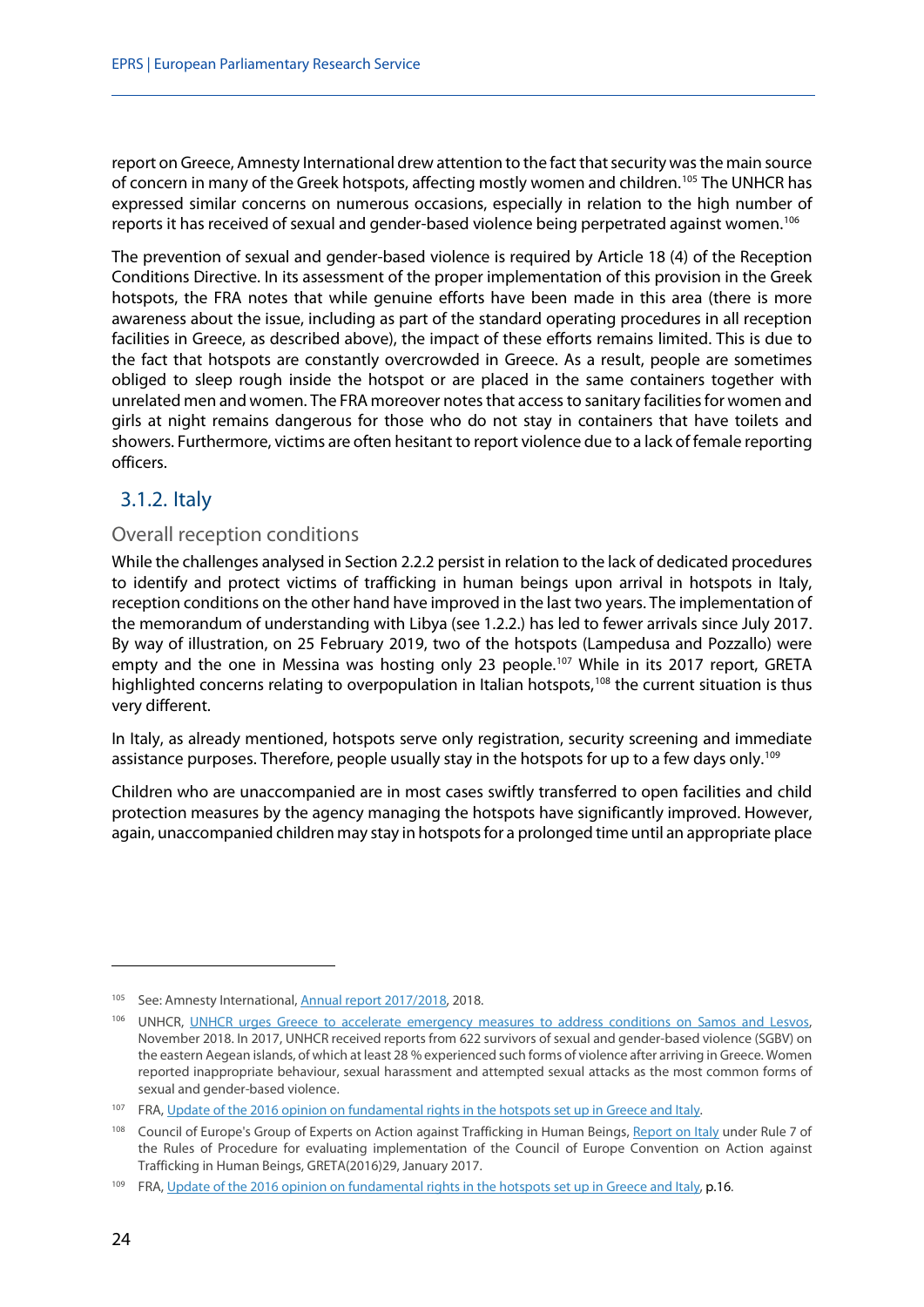to accommodate them has been found.<sup>[110](#page-36-0)</sup> As in Greece, Italy recently adopted a law for the protection of unaccompanied children[.111](#page-36-1)

GRETA refers to a report by the national guarantor for the rights of persons deprived of their liberty (*Garante nazional e dei diritti delle persone private della libertà*), Italy's national preventive mechanism set up in application of the Optional Protocol to the UN Convention against Torture (OPCAT). The report raises concerns with regard to unaccompanied children arriving in Italy by sea, who, owing to the absence of places in dedicated structures, end up being held in hotspots for lengthy periods of time (on average 13 days in Taranto, 15 in Lampedusa and 17.5 in Pozzallo). In response to these concerns, the Italian authorities have stressed that, as a result of the decreasing number of arrivals by sea, this situation has been resolved and the authorities responsible have managed to transfer all unaccompanied children to first reception shelters and have opened up new places. The authorities acknowledge that unaccompanied children still transit through the hotpots, but state that no cases have been reported of prolonged stays.<sup>[112](#page-36-2)</sup>

#### Current fundamental rights concerns

The overall improvement in the reception conditions in Italy is closely linked to the situation in Libya. At many levels, the cooperation with Libya has shifted many of the issues related to trafficking from the European shores to Libya. As explained above (Section 1.2.2), the data available show that migrants and refugees are particularly at risk of trafficking in key transit points to Europe, including Libya. The dreadful situation of migrants and refugees crossing Libya in their efforts to reach EU soil has been described on many occasions by international organisations and NGOs.<sup>[113](#page-36-3)</sup> In December 2018 the UN Support Mission in Libya and UNHCR released an alarming report shedding light on the 'unimaginable horrors' faced by migrants and refugees in Libya, such as arbitrary detention, gang rape, slavery and human trafficking.[114](#page-36-4) The report details abuses committed by state officials, armed groups, smugglers and traffickers. The current political situation in Libya is exacerbating the problems, with over 82 000 individuals displaced since April due to the clashes taking place in and around Tripoli.<sup>[115](#page-36-5)</sup>

The above-mentioned UN report called on European states to reconsider the human costs of their policies (as exemplified, for instance, by the signing of the above-mentioned memorandum of understanding between Libya and Italy and by the steps taken at EU level to reinforce EU-Libya migration cooperation<sup>116</sup>) and to ensure that their cooperation with and assistance to the Libyan authorities is in line with international human rights and refugee law.

-

<span id="page-36-0"></span><sup>110</sup> FRA[, Update of the 2016 opinion on fundamental rights in the hotspots set up in Greece and Italy,](https://fra.europa.eu/en/opinion/2019/migration-hotspots-update) p.42.

<span id="page-36-1"></span><sup>111</sup> Italy, [Law No. 47 of April 7, 2017,](https://www.normattiva.it/uri-res/N2Ls?urn:nir:stato:legge:2017-04-7;47) Provisions on protective measures for unaccompanied foreign minors, *Gazzetta Ufficiale,* 21 April 2017.

<span id="page-36-2"></span><sup>112</sup> Council of Europe, Group of experts on action against trafficking in human beings, Report concerning the [implementation of the Council of Europe Convention on Action against Trafficking in](https://rm.coe.int/greta-2018-28-fgr-ita/168091f627) Human Beings by Italy, January 2019, para 185.

<span id="page-36-3"></span><sup>113</sup> IOM[, Human trafficking through the central Mediterranean route,](https://italy.iom.int/sites/default/files/news-documents/IOMReport_Trafficking.pdf) 2017; OXFA[M Media Briefing,](https://reliefweb.int/sites/reliefweb.int/files/resources/LibyaItalybrief.pdf) August 2017; Human Rights Watch[, No Escape from Hell. EU Policies Contribute to Abuse of Migrants in Libya,](https://www.hrw.org/report/2019/01/21/no-escape-hell/eu-policies-contribute-abuse-migrants-libya) January 2019

<span id="page-36-4"></span><sup>114</sup> United Nations Support Mission in Libya and the Office of the High Commissioner for Human Rights[, Desperate and](https://www.ohchr.org/Documents/Countries/LY/LibyaMigrationReport.pdf)  [dangerous: Report on the human rights situation of migrants and refugees in Libya,](https://www.ohchr.org/Documents/Countries/LY/LibyaMigrationReport.pdf) December 2018.

<span id="page-36-5"></span><sup>115</sup> **UNHCR update**, May 2019.

<span id="page-36-6"></span><sup>&</sup>lt;sup>116</sup> European Union assistance to the Libyan coastguard is provided through two civilian and military missions under the [common security and defence Policy \(CSDP\):](https://eeas.europa.eu/topics/common-security-and-defence-policy-csdp_en) European Union Border Assistance Mission Libya [\(EUBAM Libya\)](https://eeas.europa.eu/csdp-missions-operations/eubam-libya_en) and European Union Naval Force Mediterranean Operation Sophia [\(EUNAVFOR MED Operation Sophia\)](https://www.operationsophia.eu/). EUBAM Libya contributes to the development of border management and security Libya's land, sea and air borders while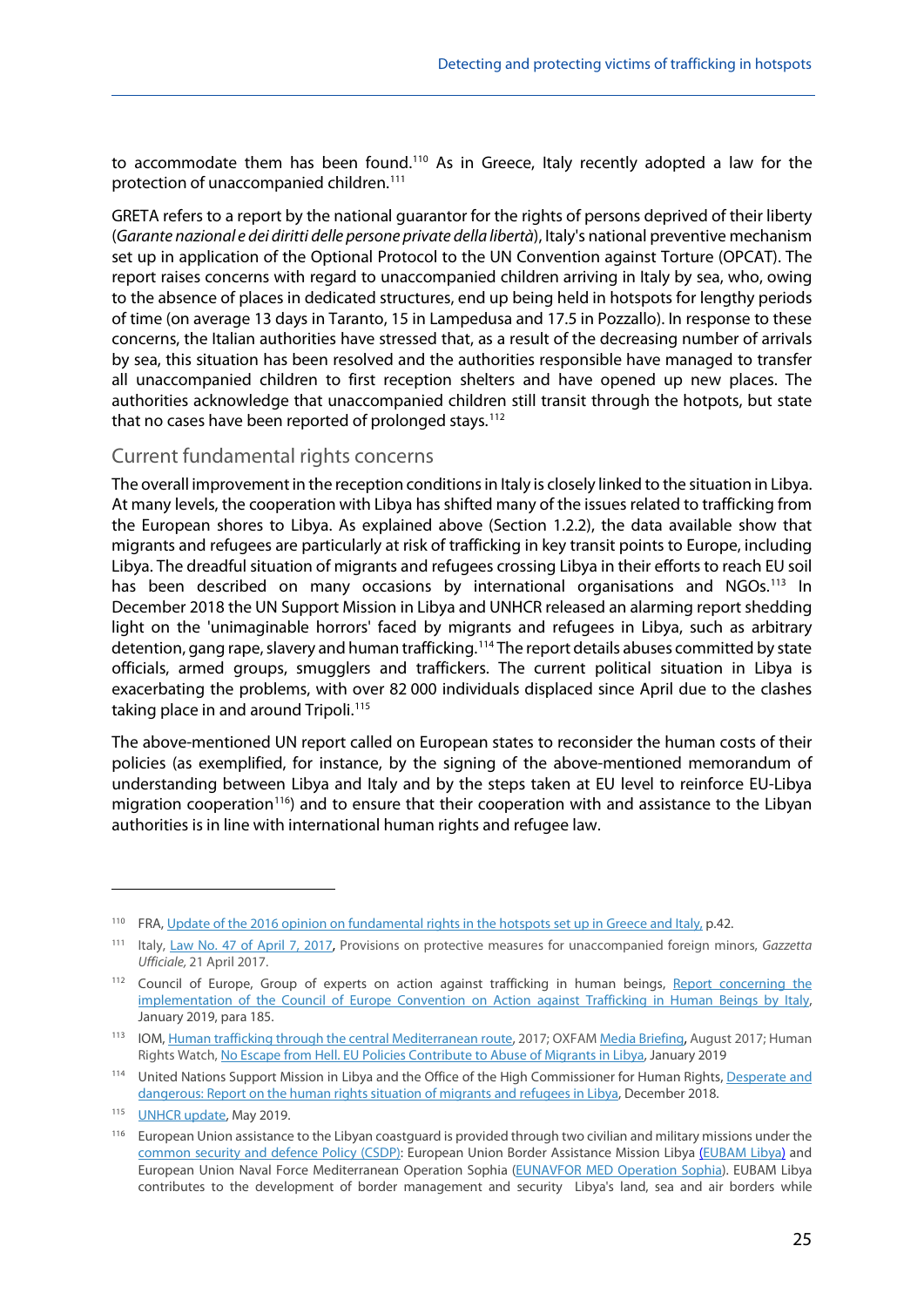The FRA already alerted national and European authorities regarding fundamental rights concerns resulting from increased cooperation with third countries on migration management in December 2016 and provided guidance on the matter.<sup>[117](#page-37-2)</sup> In particular, the FRA underlined that some EU Member States are increasingly involved in border management activities on the high seas (Italy and Greece), within – or in cooperation with – third countries. Such activities entail risks of violating the principle of non-refoulement.<sup>[118](#page-37-3)</sup> In accordance with international law, this principle could apply to victims of trafficking, who might fear persecution or other serious harm in his or her country of origin. This could include retrafficking, reprisals from traffickers or criminal networks, ostracism, social exclusion or discrimination to an extent that would amount to persecution, harassment, threats or intimidation.[119](#page-37-4) As explained in Section 1.3., victims of trafficking can indeed qualify as refugees.

Furthermore, the extent to which Italian hotspots could provide decent reception conditions in the event of new incoming migrants is very hard to assess. ECRE for instance notes that recent decisions taken by the Italian authorities have lowered the tender specification requirements for the provision of services in reception centres. The tender specification schemes only guarantee basic needs and no longer cover integration services. Furthermore, legal support was replaced by a 'legal information service' with reduced accessibility. Services for vulnerable people are no longer provided, thus leaving the protection of these people to purely voluntary contributions.<sup>[120](#page-37-5)</sup>

## <span id="page-37-0"></span>3.2. Prevention of return and referral procedures

As detailed above (Section 2), the Reception Conditions Directive provides that Member States are expected to carry out all the procedural steps aimed at identifying presumed victims of trafficking at the earliest possible stage. They must prevent their automatic return to their countries of origin without their vulnerabilities having been adequately addressed and ensure their proper referral. In practice, there are many challenges when it comes to proper application of these provisions.

### <span id="page-37-1"></span>3.2.1. Prevention of return

Properly identifying – or failing to identify – a migrant as a victim of trafficking will determine the follow-up procedures that will apply to them, i.e. protection and asylum application, relocation to another Member State (where appropriate) or return to the country of origin. The many difficulties in ensuring early identification of victims in hotspots stressed in Section 2 thus have important consequences for the future of migrants and asylum-seekers who have been exploited or are at risk of becoming so.

#### Greece

**.** 

In Greece, application of the EU-Turkey Statement's provisions has had many consequences in this respect.

EUNAVFOR MED Operation Sophia was launched to disrupt human smuggling and trafficking networks in the Southern Central Mediterranean.

<span id="page-37-2"></span><sup>&</sup>lt;sup>117</sup> FRA, Guidance on how to reduce the risk of refoulement in external border management when working in or together [with third countries,](https://fra.europa.eu/en/publication/2016/guidance-how-reduce-risk-refoulement-external-border-management-when-working-or) December 2016.

<span id="page-37-3"></span><sup>&</sup>lt;sup>118</sup> Under international human rights law, the principle of non-refoulement quarantees that no one should be returned to a country where they would face torture, cruel, inhuman or degrading treatment or punishment and other irreparable harm. This principle applies to all migrants at all times, irrespective of migration status. See UNHCR, The [principle of non-refoulement under international human rights law,](https://www.ohchr.org/Documents/Issues/Migration/GlobalCompactMigration/ThePrincipleNon-RefoulementUnderInternationalHumanRightsLaw.pdf) 2018.

<span id="page-37-4"></span><sup>119</sup> UNODC, Toolkit to Combat Trafficking in Persons[, Tool 7.9,](https://www.unodc.org/documents/human-trafficking/Toolkit-files/08-58296_tool_7-9.pdf) 2008.

<span id="page-37-5"></span><sup>&</sup>lt;sup>120</sup> ECRE[, Country report for Italy](http://www.asylumineurope.org/sites/default/files/report-download/aida_it_2018update.pdf) (updated version from December 2018).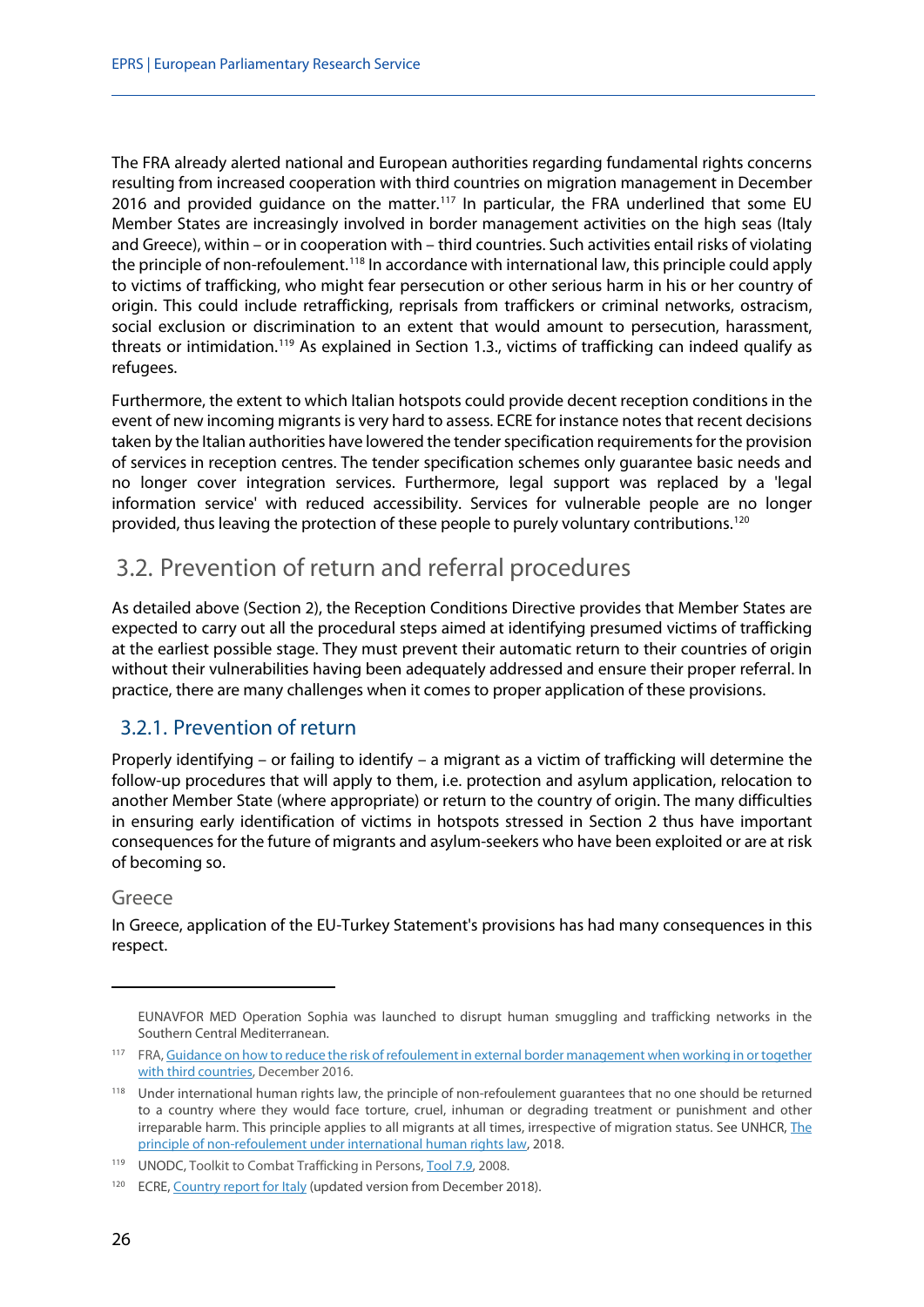According to some NGOs, many migrants who are nationals of countries prejudged to be producing 'economic migrants' rather than 'refugees' are automatically detained and expected to be returned to Turkey.<sup>[121](#page-38-0)</sup> They are examined under an accelerated procedure (the so-called 'fast-track procedure'), that can affect opportunities for vulnerability screening. As a result, some migrants and asylum-seekers whose applications have been rejected and returned to Turkey could include undetected victims of trafficking, for instance from Nigeria. The fast-track border procedure was introduced as an extraordinary and temporary procedure. However, its application is repeatedly extended and remains in force to date.<sup>[122](#page-38-1)</sup> Due to the extremely short duration of this procedure, vulnerabilities often go unnoticed.<sup>123</sup> The identification of vulnerability is a lengthy process that needs to be conducted by specialised staff and cannot effectively be managed in a fast-track 'mode'. [124](#page-38-3)

Concerns relating to the extent to which vulnerability screening is affected by a policy significantly focused on return have been raised on many occasions since the application of the Statement with Turkey. Notably, NGOs<sup>[125](#page-38-4)</sup> have urged the European Commission to carry out a human rights impact assessment of the Statement on the human rights of the asylum-seekers and migrants subject to return to Turkey (especially women and children). In the view of the Commission, such an assessment was not required for the Statement because of its political nature.<sup>[126](#page-38-5)</sup> The NGOs subsequently turned to the Ombudsman. In its inquiry, the Ombudsman took the view that the political aspect of the Statement should not 'absolve the Commission of its responsibility to ensure that its actions are in compliance with the EU's fundamental rights commitments'.<sup>[127](#page-38-6)</sup> The Ombudsman closed the case with the suggestion to the Commission that it deal more explicitly with the human rights implications in its future reports on the agreement. The FRA in this respect contributes significantly to the assessment of the impact of the Statement with its detailed opinions.

This case brought to the Ombudsman was followed by the one brought in relation to EASO's role in the conduct of vulnerability assessments in Greek hotspots, as seen in Section 1.4. Concerns are thus multiplying in relation to the application of the Statement's provisions with Turkey, in particular when it comes to the proper assessment of vulnerabilities, which is key for the detection of victims, the prevention of further exploitation and for the implementation of adequate referral procedures.

In July 2018, the NGO Advocates Abroad submitted an additional complaint against EASO to the Ombudsman. The complaint concerned EASO's failure to reply to the complainant's correspondence. The complaint also alleged misconduct of EASO staff when conducting interviews with asylum-seekers in the Greek hotspots. Investigations of this case are still ongoing.<sup>128</sup>

<span id="page-38-0"></span><sup>121</sup> Amnesty International[, Annual Report,](https://www.amnesty.org.uk/files/2018-02/annualreport2017.pdf) 2017.

<span id="page-38-1"></span><sup>122</sup> ECRE[, Fast-track border procedure \(Eastern Aegean islands\).](https://www.asylumineurope.org/reports/country/greece/asylum-procedure/procedures/fast-track-border-procedure-eastern-aegean)

<span id="page-38-2"></span><sup>&</sup>lt;sup>123</sup> ECRE[, Country report for Greece](http://www.asylumineurope.org/reports/country/greece) (updated version from December 2018), p.25.

<span id="page-38-3"></span><sup>&</sup>lt;sup>124</sup> Yiota Masouridou and Evi Kyprioti[, The EU-Turkey Statement and the Greek hotspots,](http://extranet.greens-efa-service.eu/public/media/file/1/5625) Report for the Green Group in the European Parliament, June 2018.

<span id="page-38-4"></span><sup>125</sup> The complainants were the Spanish Committee for Helping Refugees - CEAR, the Spanish Association of Young Lawyers, Women's Link Worldwide and Spanish individual citizens.

<span id="page-38-5"></span><sup>126</sup> See: Mauro Gatti and Andrea Ott, 'The EU-Turkey Statement: legal nature and compatibility with EU institutional law', *Constitutionalising the External Dimensions of EU Migration Policies in Times of Crisis*, 2019.

<span id="page-38-6"></span><sup>&</sup>lt;sup>127</sup> European Ombudsman[, Decision of the European Ombudsman](https://www.ombudsman.europa.eu/en/decision/en/75160) in the joint inquiry into complaints 506-509-674-784-927-1381/2016/MHZ against the European Commission concerning a human rights impact assessment in the context of the EU-Turkey Agreement, January 2017.

<span id="page-38-7"></span><sup>128</sup> [Case 1139/2018/MDC:](https://www.ombudsman.europa.eu/en/case/en/52754) The European Asylum Support Office's (EASO) failure to reply to correspondence alleging misconduct of EASO staff when conducting interviews with asylum seekers in the Greek 'hotspots', July 2018.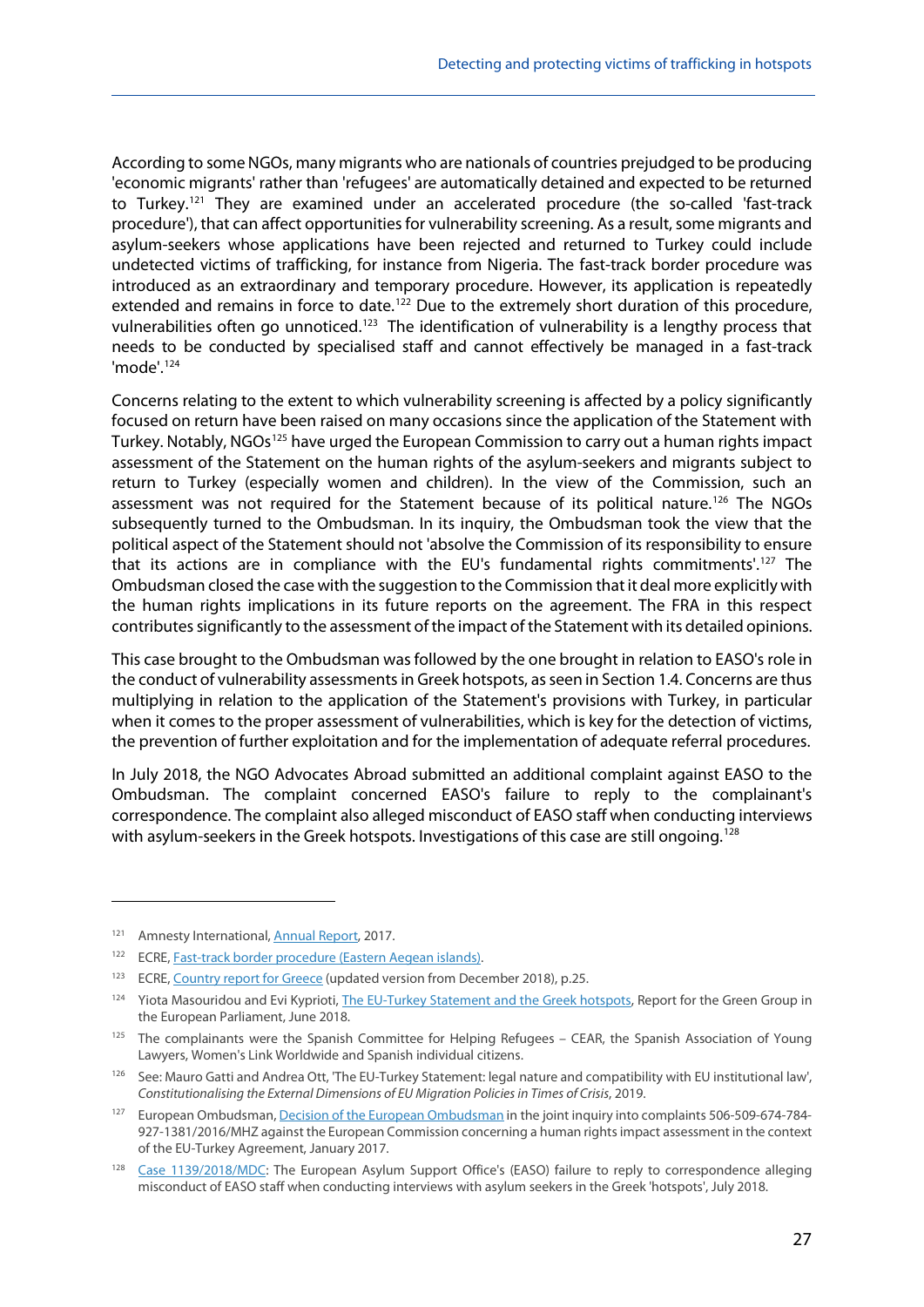#### Italy

In Italy, people arriving at the Italian hotspots are classified as asylum-seekers or economic migrants depending on a summary assessment, mainly carried out either by using questionnaires (*foglio notizie*) filled in by migrants at disembarkation, or by orally asking questions relating to the reason why they have come to Italy. As in Greece, these people are often classified solely based on their nationality. Migrants coming from countries informally considered as safe (such as Tunisia) are classified as economic migrants, prevented from accessing the asylum procedure and handed removal decisions.[129](#page-39-0)

Furthermore, these *foglio notizie* only serve to collect identity data and do not contain questions allowing vulnerabilities to be flagged. A significant number of people moreover do not seem to receive information on their legal status in the hotspots prior to completing the *foglio notizie*. In this respect, the FRA notes that information on trafficking often emerges only during the asylum interview, which points to early identification failures.<sup>[130](#page-39-1)</sup>

These shortcomings point to strong probabilities that many victims of trafficking – whether or not they come from a safe country of origin, go undetected. Back in 2017, GRETA reported on the expulsion of 64 Nigerian women, who had disembarked on the Sicilian coast, despite strong indications that they had been victims of trafficking. Of the 64 women who had claimed asylum, only four received positive replies.<sup>[131](#page-39-2)</sup>

The current situation in Italy regarding asylum-seekers and migrants who manage to arrive in Italy despite increasing attempts by the Italian authorities to prevent them from reaching its shores has raised many concerns, in particular in relation to the guarantee of procedural rights. Recent legislative reforms have introduced several significant changes to the asylum procedure. Among other elements, humanitarian protection status, frequently granted before the 2018 law reform, has been abolished.[132](#page-39-3) These legislative changes, which have major implications for asylum-seekers and vulnerable groups in particular, combine with increasing fundamental rights challenges relating to the above-mentioned cooperation with Libya, refusals to let rescue ships dock, and the penalisation of civil society organisations deploying rescue vessels in the central Mediterranean.<sup>133</sup>

In both Greece and Italy, as underlined by the European Commission in its second progress report on human trafficking, civil society reports that effective victim protection is difficult when these provisions are in conflict with return procedures or the application of the Dublin III Regulation, which determines which Member State is responsible for examining an asylum application. The Commission here notes that victims of trafficking are a particularly vulnerable group in the EU asylum *acquis*: it is therefore of paramount importance that the asylum systems communicate with national referral mechanisms for victims of trafficking.[134](#page-39-5)

<span id="page-39-0"></span><sup>&</sup>lt;sup>129</sup> ECRE[, Country report for Italy](http://www.asylumineurope.org/sites/default/files/report-download/aida_it_2018update.pdf) (updated version from December 2018).

<span id="page-39-1"></span><sup>&</sup>lt;sup>130</sup> FRA[, Update of the 2016 opinion on fundamental rights in the hotspots set up in Greece and Italy.](https://fra.europa.eu/en/opinion/2019/migration-hotspots-update)

<span id="page-39-2"></span><sup>&</sup>lt;sup>131</sup> Council of Europe's Group of Experts on Action against Trafficking in Human Beings, [Report on Italy](https://rm.coe.int/CoERMPublicCommonSearchServices/DisplayDCTMContent?documentId=09000016806edf35) under Rule 7 of the Rules of Procedure for evaluating implementation of the Council of Europe Convention on Action against Trafficking in Human Beings, GRETA(2016)29, January 2017.

<span id="page-39-3"></span><sup>&</sup>lt;sup>132</sup> ECRE[, Country report for Italy](http://www.asylumineurope.org/sites/default/files/report-download/aida_it_2018update.pdf) (updated version from December 2018).

<span id="page-39-4"></span><sup>&</sup>lt;sup>133</sup> FRA[, Update of the 2016 opinion on fundamental rights in the hotspots set up in Greece and Italy,](https://fra.europa.eu/en/opinion/2019/migration-hotspots-update) p.7.

<span id="page-39-5"></span><sup>&</sup>lt;sup>134</sup> European Commission, staff [working document](https://ec.europa.eu/home-affairs/sites/homeaffairs/files/what-we-do/policies/european-agenda-security/20181204_swd-2018-473-commission-staff-working-document_en.pdf) accompanying the second report on progress made in the fight against trafficking in human beings, SWD(2018) 473 final, December 2018, p.54.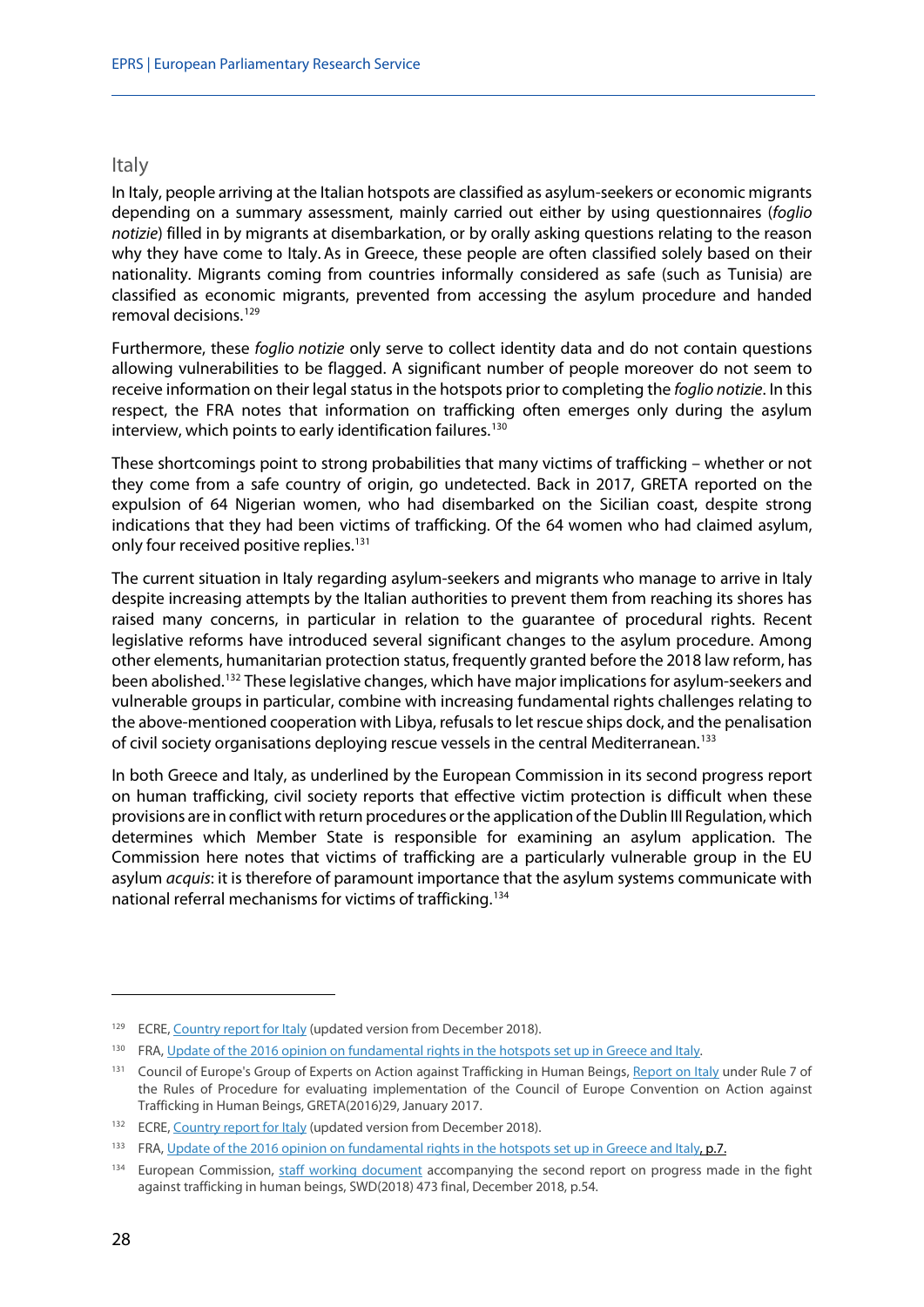### <span id="page-40-0"></span>3.2.2. Referral procedures and follow-up

Once victims of trafficking have been registered (i.e. if they have been identified at an early stage and if they have not been returned), in principle referral mechanisms allow for the necessary assistance to be provided, as required by the Anti-trafficking Directive. However, in practice gaps and obstacles also persist in this area.

The FRA notes for instance that, in the case of Italy, there is not yet a system for the proper mapping of vulnerabilities, designed to ensure that vulnerable persons or persons at risk are transferred to appropriate reception facilities that can offer the follow-up services needed. Efforts are however underway, as the UNHCR currently supports the relevant authorities in mapping existing referral mechanisms and best practices at regional level. Based on the information published in the Commission's second report on the fight against trafficking in human beings, Italy reported that the territorial commissions use guidelines developed in 2016 with UNHCR for identifying and granting victim status. The Italian authorities furthermore reported that a national referral mechanism has been introduced for victims of trafficking, with standard operating procedures (SOP) to ensure full 'step-by-step' assistance.<sup>[135](#page-40-1)</sup> In January 2019, GRETA urged the Italian authorities to introduce a national referral mechanism and to ensure that frontline staff adopt a proactive approach to detecting and identifying victims of trafficking.<sup>[136](#page-40-2)</sup>

In Greece, as noted above, the national referral mechanism for victims of trafficking became fully operational in January 2019. Furthermore, standard operating procedures on trafficking in human beings have been adopted for hotspots. However, in spite of these efforts, the FRA notes that the number of victims identified - and thus protected, remains extremely low.[137](#page-40-3) Therefore, in both Italy and Greece, the referral of victims to appropriate services, in particular safe housing, remains challenging.

Once victims of trafficking have been identified, local NGOs usually play a critical role in accommodating, assisting and protecting these victims within programmes that are implemented outside hotspots, during the second-line reception stage. At this point of time in the journey of recognised and referred victims of trafficking, the challenges encountered are no longer specific to the context of hotspots and reflect general shortcomings found at national level.

Here, civil society organisations report difficulties in relation to the issuing of residence permits to victims of trafficking who are non-EU nationals.<sup>[138](#page-40-4)</sup> As analysed in Section 1, Directive 2004/81/EC regulates the granting of a temporary residence permit to third-country national victims of trafficking in human beings who cooperate with the authorities for the investigation and prosecution of the alleged traffickers. The European Commission recently provided an updated assessment of the proper implementation of the related provisions.<sup>[139](#page-40-5)</sup> The findings point to several shortcomings in the application of this instrument, such as lack of training and the sharing of best practices, the gap between the law and its actual implementation, the lack of incentives for victims to come forward. On the latter, the Commission underlines the limits inherent in the 'conditionality'

<span id="page-40-1"></span><sup>&</sup>lt;sup>135</sup> European Commission[, staff working document](https://ec.europa.eu/home-affairs/sites/homeaffairs/files/what-we-do/policies/european-agenda-security/20181204_swd-2018-473-commission-staff-working-document_en.pdf) accompanying the second report on the progress made in the fight against trafficking in human beings, SWD(2018) 473 final, December 2018, p.56

<span id="page-40-2"></span><sup>&</sup>lt;sup>136</sup> Council of Europe's Group of Experts on Action against Trafficking in Human Beings, [Report on Italy,](https://rm.coe.int/greta-2018-28-fgr-ita/168091f627) January 2019, para. 3.

<span id="page-40-3"></span><sup>137</sup> ECRE reports that in 2018, only one asylum-seeker – a woman – was registered by the Asylum Service as a victim of trafficking: ECRE[, Country report for Greece](http://www.asylumineurope.org/reports/country/greece) (updated version from December 2018), p.86.

<span id="page-40-4"></span><sup>&</sup>lt;sup>138</sup> European Commission[, Staff Working Document](https://ec.europa.eu/home-affairs/sites/homeaffairs/files/what-we-do/policies/european-agenda-security/20181204_swd-2018-473-commission-staff-working-document_en.pdf) accompanying the second report on the progress made in the fight against trafficking in human beings, SWD(2018) 473 final, December 2018, p.54.

<span id="page-40-5"></span><sup>&</sup>lt;sup>139</sup> Ibid, see Annex 1 (p.84 and seq.).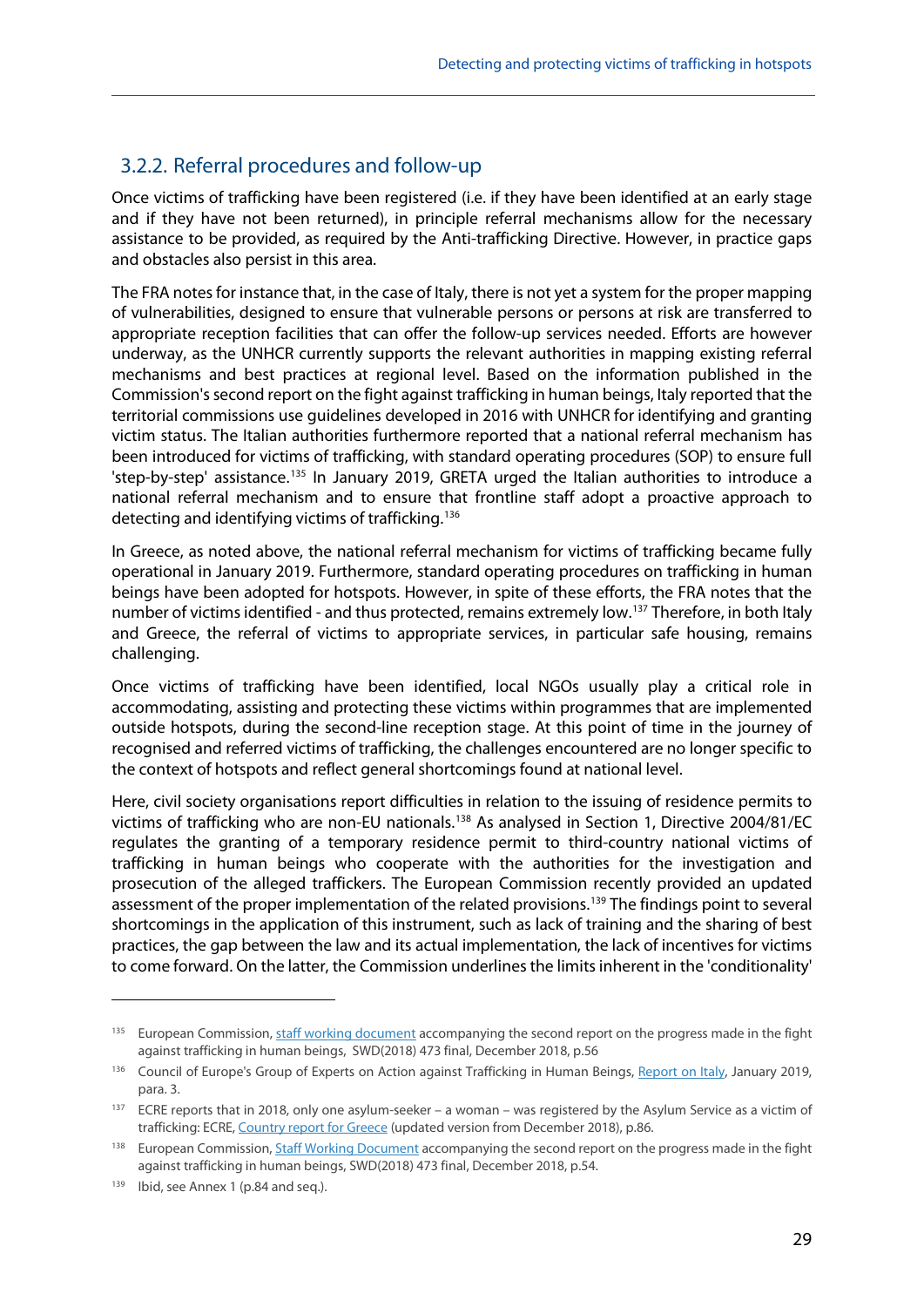aspect of permit delivery as set out in the Directive, as victims are often too afraid to cooperate with the authorities and therefore tend to fall outside of the system.

In its latest country report on Italy, GRETA, while commending the work of civil society organisations and local actors in providing victims with assistance, urged the Italian authorities to ensure that assistance is not made conditional on victims' co-operation in the investigation and criminal proceedings, and that long-term funding is provided to organisations running victim assistance projects.<sup>[140](#page-41-0)</sup> GRETA reports furthermore its concerns in relation to victims of trafficking who have been convicted of criminal offences, in particular linked to irregular migration. In Greece, legislative reform now provides for granting of residence permits for, among others, victims of trafficking who do not cooperate. Victims of trafficking in human beings who do not cooperate with the competent authorities, are granted, free of charge, a residence permit for humanitarian reasons according to a decision of the migration minister. [141](#page-41-1)

Furthermore, in the context of the Commission's assessment, most Member States report on having established shelters for victims and appropriate accommodation. However, across the EU, civil society remains critical on the accessibility, availability, and appropriateness (with respect to gender, age and consequences of the form of exploitation victims have been subjected to) of such accommodation. In the case of Italy, GRETA notes that while the number of shelter places funded by the Italian authorities increased from 700 to 1 500 in 2 years (2017-19), the available places are still not commensurate with the number of presumed victims of trafficking.<sup>[142](#page-41-2)</sup>

For Greece, as underlined above, increasing efforts have been made by operationalising a national referral mechanism. Nevertheless, in Greece NGOs play a crucial role in the state's efforts to assist victims of trafficking. In this respect, it is difficult to assess how much funding is spent on victim protection, and NGOs have expressed concerns regarding government funding shortfalls caused by Greece's seven-year economic crisis and fiscal measures imposed as part of its international bailout.[143](#page-41-3)

<span id="page-41-0"></span><sup>&</sup>lt;sup>140</sup> Council of Europe's Group of Experts on Action against Trafficking in Human Beings[, Report on](https://rm.coe.int/greta-2018-28-fgr-ita/168091f627) Italy, January 2019.

<span id="page-41-1"></span><sup>&</sup>lt;sup>141</sup> European Commission, Together Against Trafficking[, Country Report for Greece.](https://ec.europa.eu/anti-trafficking/member-states/Greece)

<span id="page-41-2"></span><sup>&</sup>lt;sup>142</sup> Council of Europe's Group of Experts on Action against Trafficking in Human Beings, [Report on Italy,](https://rm.coe.int/greta-2018-28-fgr-ita/168091f627) January 2019, para. 165.

<span id="page-41-3"></span><sup>143</sup> United States Department of State[, 2017 Trafficking in Persons Report -](https://www.refworld.org/docid/5959ecc73.html) Greece, June 2017.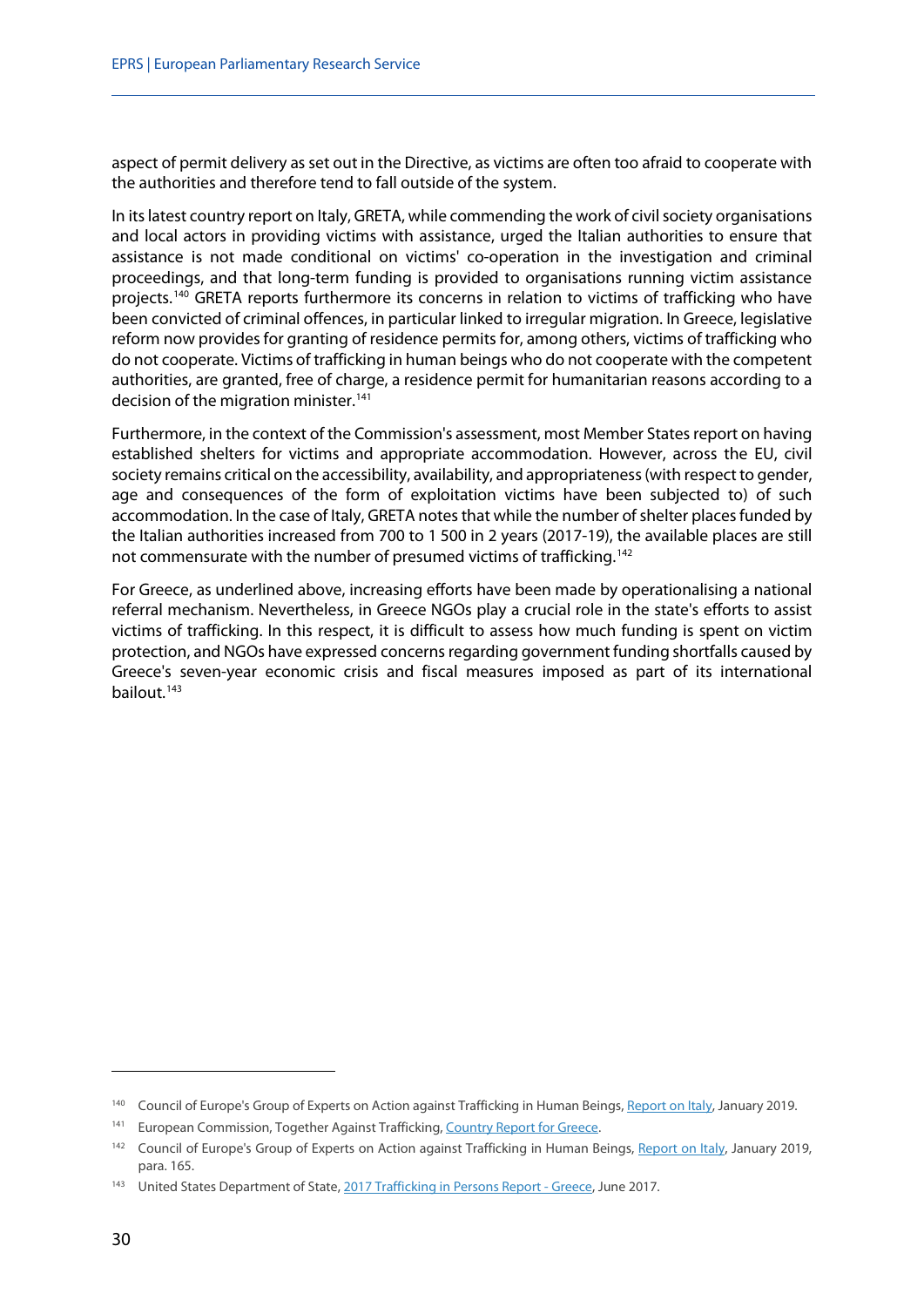# <span id="page-42-0"></span>4. Conclusions

People leaving their countries in search of safety or a better life (asylum-seekers and migrants – some of whom are already fleeing exploitation in their home countries) and arriving in Europe by sea face significant risks of exploitation of various forms (sexual exploitation, forced labour) during their journey to a safer haven. These risks do not disappear when they reach EU soil: while waiting for their papers to be processed, people are still at risk of being exploited.

Overall, as detailed throughout this study, the proper detection and protection of victims of trafficking in hotspots remain challenging at every step of refugees' and migrants' arrival in Europe. These shortcomings are particularly worrying, as proper identification – or failure to do so – of victims of trafficking will determine the types of follow-up procedures that will apply to them. Persons identified as victims will, in principle, be offered assistance and protection, while undetected victims might be relocated to another Member State (where appropriate) or returned to their country of origin without having had their needs assessed.

In this context, the study has shown that vulnerability screening is a prerequisite in the identification of victims and has stressed the related challenges. Protection of vulnerable groups in hotspots is equally important.

On these aspects the FRA, in its updated opinion on the hotspots, underlines real improvements in both Italy and Greece over the last two years: better and clearer standard operating procedures, functioning systems of guardianship for unaccompanied children and better awareness of the issue of trafficking. These efforts have been significantly supported by the European Commission and relevant EU agencies.

As regards the gender-related aspects of the issue, there is an urgent need for gender-sensitive processes of victim identification and protection,<sup>[144](#page-42-1)</sup> especially in the field of trafficking, which, as the study has shown, is highly gendered. As mentioned above, efforts have been made to integrate this dimension in the training materials produced at EU level and supplied to the competent national authorities on the ground. Furthermore, guidance has been provided to adopt gender-specific measures in anti-trafficking measures. [145](#page-42-2)

However, further efforts in this field are required: the FRA notes for instance that female staff are still insufficient in hotspots. Presence of female police staff and interpreters not only helps to safeguard the dignity of women during entry checks including body searches, first registration and other procedures in the hotspots: it also plays an important role in facilitating the reporting of sexual and gender-based violence.[146](#page-42-3) Furthermore, the FRA reports that while there is now more awareness on the need to prevent sexual and gender-based violence (including in the way a camp is designed and managed), the overall problem of overcrowding, especially in Greece, strongly mitigates these efforts.

The latter aspect (overcrowding) points to a more general issue relating to hotspots: conceived as a temporary measure to face significant numbers of refugees and migrants arriving at external borders, they concentrate many challenges, including many related to fundamental rights. The future of hotspots (and more generally the reform of common European asylum system) will certainly be key in the discussions and debates of the new parliamentary term.

<span id="page-42-1"></span><sup>&</sup>lt;sup>144</sup> European Commission[, Study on the gender dimension of trafficking in human beings,](https://ec.europa.eu/anti-trafficking/sites/antitrafficking/files/study_on_the_gender_dimension_of_trafficking_in_human_beings._final_report.pdf) 2016.

<span id="page-42-2"></span><sup>&</sup>lt;sup>145</sup> EIGE[, gender-specific measures in anti-trafficking actions,](https://ec.europa.eu/anti-trafficking/sites/antitrafficking/files/read_the_report_gender-specific_measures_in_anti-trafficking_actions.pdf) 2018.

<span id="page-42-3"></span><sup>146</sup> FRA[, Update of the 2016 Opinion on fundamental rights in the hotspots set up in Greece and Italy,](https://fra.europa.eu/en/opinion/2019/migration-hotspots-update) p.49.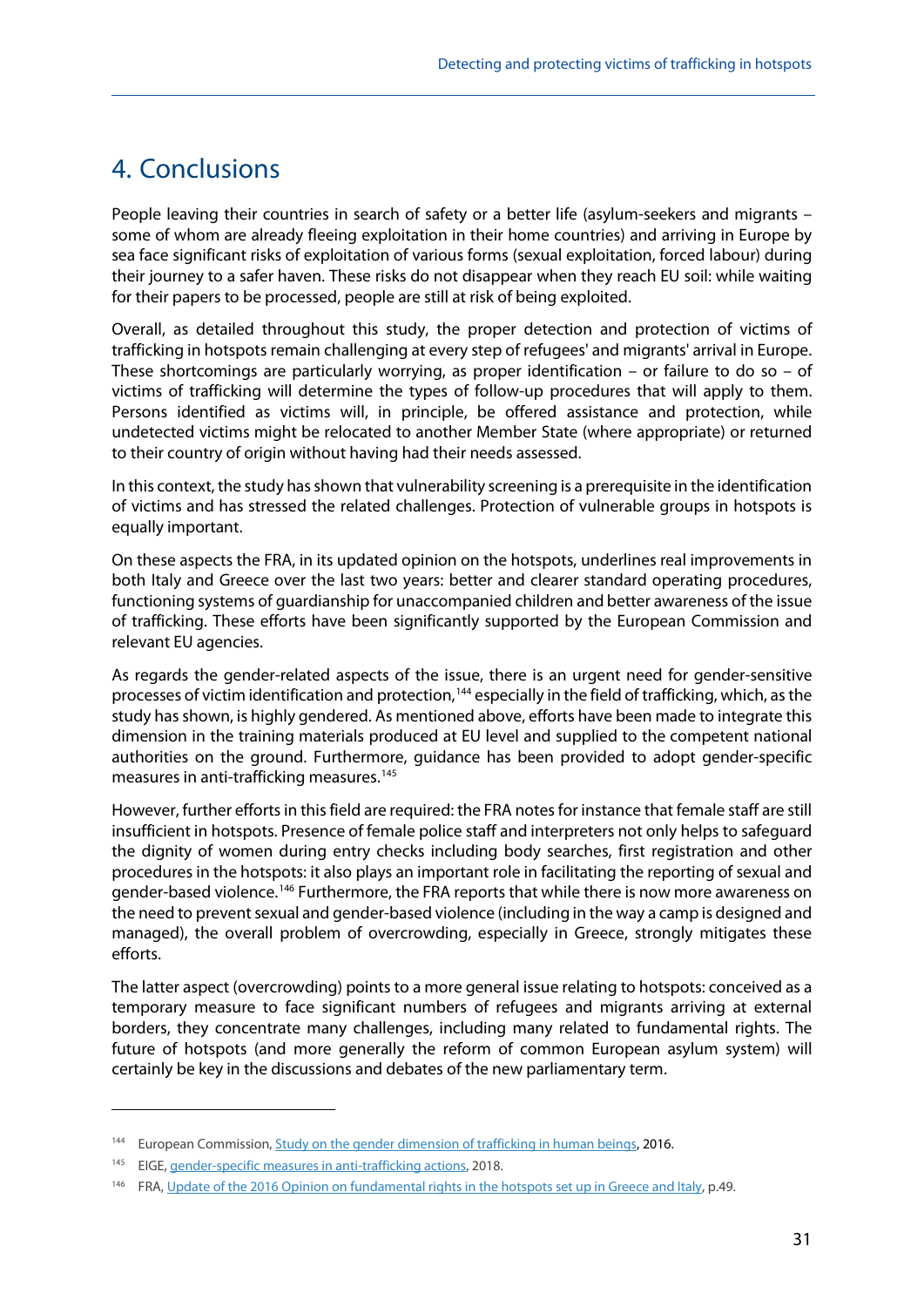### MAIN REFERENCES

Amnesty International, Annual report 2017/2018, 2018.

Council of Europe, Committee for the Prevention of Torture and Inhuman or Degrading Treatment or Punishment, Report on Italy, April 2018.

Council of Europe, Group of Experts on Action against Trafficking in Human Beings, Report on Italy January 2017.

Council of Europe, Group of Experts on Action against Trafficking in Human Beings, Report on Greece, October 2017.

Council of Europe, Group of experts on action against trafficking in human beings, Report on Italy, January 2019.

Council of Europe, Report of the Commissioner for Human Rights of the Council of Europe, Dunja Mijatovic following her visit to Greece from 25-29 June 2018, Strasbourg, 6 November 2018.

European Asylum Support Office, Annual Report on the Situation of Asylum in the European Union, 2017.

European Asylum Support Office, Single Programming Document, Multiannual Programming 2019- 2021, Work Programme 2019.

European Commission, Second report on the progress made in the fight against trafficking in human beings, SWD(2018) 473 final, December 2018.

European Commission, Staff Working Document accompanying the second report on the progress made in the fight against trafficking in human beings, SWD(2018) 473 final, December 2018.

European Commission, Study on the gender dimension of trafficking in human beings, European Commission, 2016.

European Council on Refugees and Exiles, Country report for Greece, 2019.

European Council on Refugees and Exiles, Country report for Italy, 2019.

European Council on Refugees and Exiles, The concept of vulnerability in European asylum procedures, August 2017.

European Court of Auditors, Special report no 06/2017: EU response to the refugee crisis: the 'hotspot' approach, April 2017.

European Institute for Gender Equality, Gender-specific measures in anti-trafficking actions, 2018.

European Institute for Gender Equality, Protecting victims: an analysis of the anti-trafficking Directive from the perspective of a victim of gender-based violence, 2017.

European Migration Network, Identification of victims of trafficking in human beings in international protection and forced return procedures, March 2014.

European Ombudsman, Decision in case 735/2017/MDC on the European Asylum Support Office's' involvement in the decision-making process concerning admissibility of applications for international protection submitted in the Greek Hotspots, in particular shortcomings in admissibility interviews, July 2018.

European Ombudsman, Decision of the European Ombudsman in the joint inquiry into complaints 506- 509-674-784-927-1381/2016/MHZ against the European Commission concerning a human rights impact assessment in the context of the EU-Turkey Agreement, January 2017.

European Parliament, Report on implementation of the Directive 2011/36/EU on preventing and combating trafficking in human beings and protecting its victims from a gender perspective (2015/2118(INI)), April 2016.

Europol, Situation Report – Trafficking in human beings in the EU, 2016.

Frontex, Risk Analysis for 2018 .

Fundamental Rights Agency, Guidance on how to reduce the risk of refoulement in external border management when working in or together with third countries, December 2016.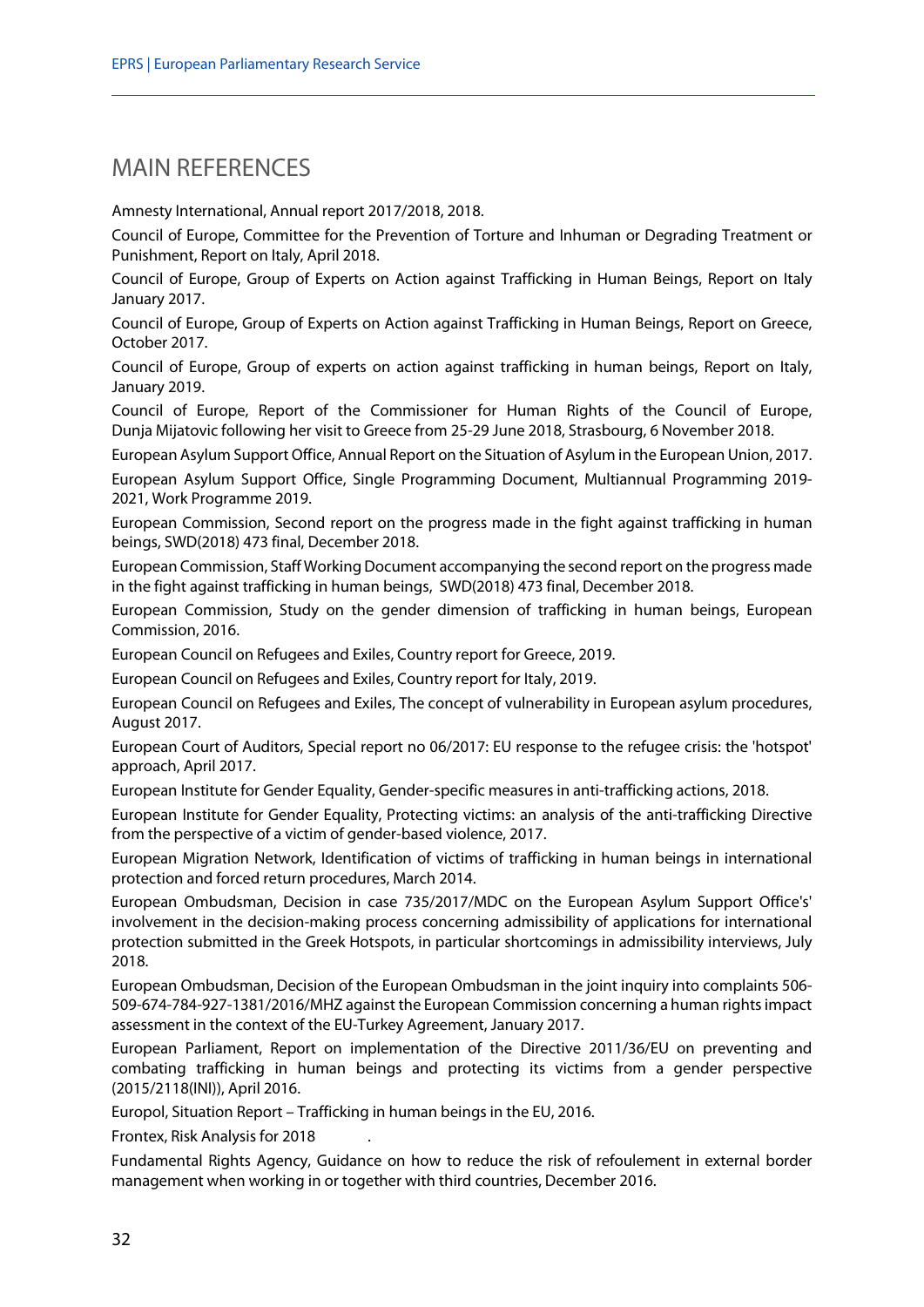Fundamental Rights Agency, Update of the 2016 Opinion of the FRA on fundamental rights in the 'hotspots' set up in Greece and Italy, Opinion 3/2019, March 2019.

Greece, Ministry of the Interior, Standard Operating Procedures for Prevention and Response to Sexual and Gender Based Violence, Greece, 2017.

International Organization for Migration, Flow monitoring surveys: The human trafficking and other exploitative practices indication survey, January 2018.

International Organization for Migration, Human trafficking through the central Mediterranean route, 2017.

Masouridou Y. and Kyprioti E., The EU-Turkey Statement and the Greek hotspots, Report for the Green Group of the European Parliament, June 2018.

Médecins sans Frontières, Confronting the mental health emergency on Samos and Lesvos, 2017.

Mentzepoulou M.-M. and Luyten K., Hotspots at EU external borders: State of play, EPRS, June 2018.

Organization for Security and Co-operation in Europe, From Reception to Recognition: Identifying and Protecting Human Trafficking Victims in Mixed Migration Flows, 2017.

Organization for Security and Co-operation in Europe, Uniform Guidelines for the Identification and Referral of Victims of Human Trafficking within the Migrant and Refugee Reception Framework in the OSCE Region, March 2019.

Palm A., The Italy-Libya Memorandum of Understanding: The baseline of a policy approach aimed at closing all doors to Europe?, October 2017.

Scherrer A. and Werner H. (eds), Trafficking in Human Beings from a Gender Perspective, EPRS, April 2016. UNHCR, The principle of non-refoulement under international human rights law, 2018.

United Nations Support Mission in Libya and the Office of the High Commissioner for Human Rights, Desperate and Dangerous: Report on the human rights situation of migrants and refugees in Libya, December 2018.

UNODC, Global Report on Trafficking in Persons, 2018.

van Ballegooij W. and Navarra C., The Cost of Non-Europe in Asylum Policy, EPRS, October 2018.

Voronova S. and Radjenovic A., The gender dimension of human trafficking, EPRS, February 2016.

Ziebritzki C. and Nestler R., Implementation of the EU-Turkey Statement: EU Hotspots and restriction of asylum-seekers' freedom of movement, EU Immigration and Asylum Law and Policy, June 2018.